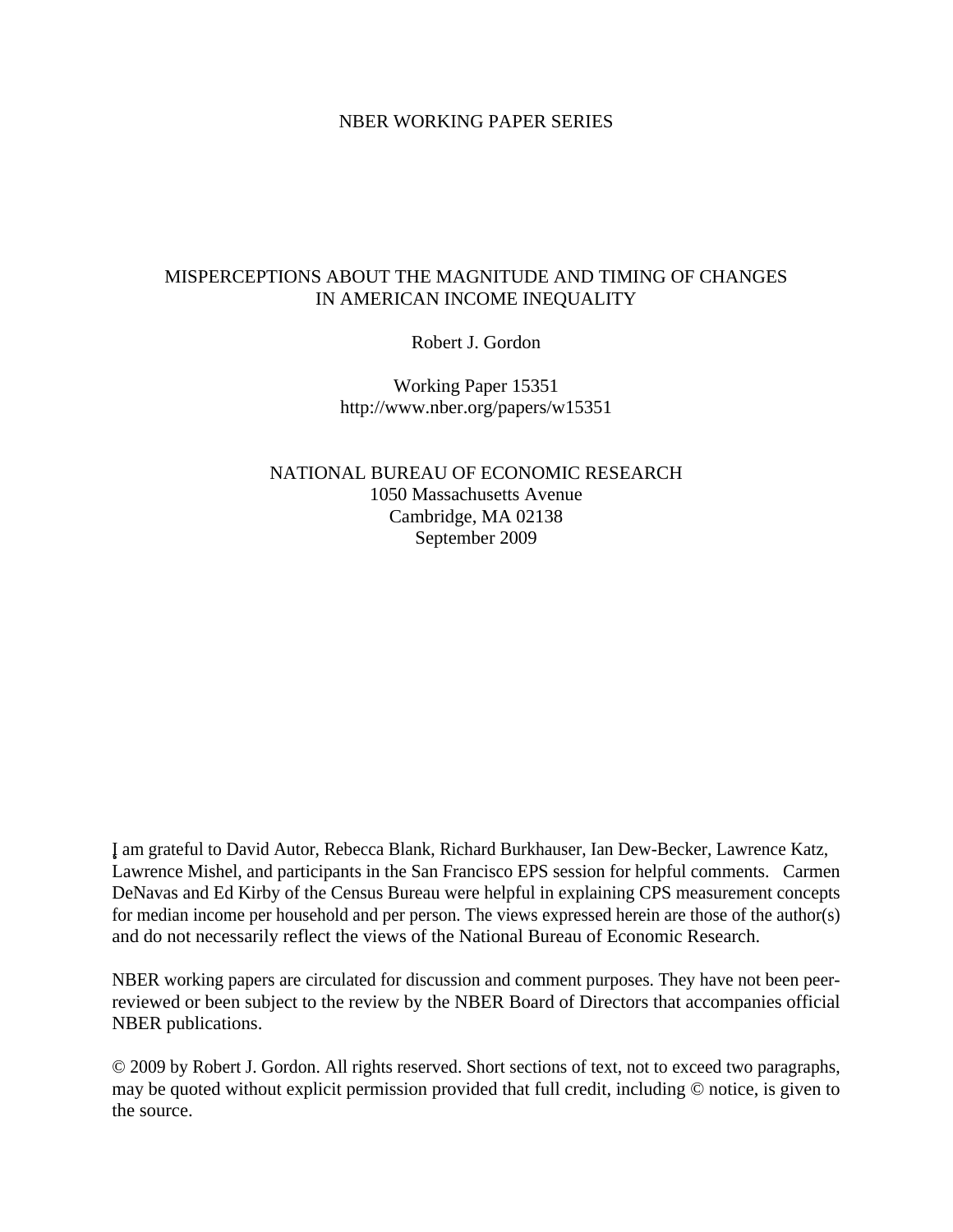Misperceptions About the Magnitude and Timing of Changes in American Income Inequality Robert J. Gordon NBER Working Paper No. 15351 September 2009 JEL No. D12,D3,D31,D63,I3,J24,J31,J62,R10

# **ABSTRACT**

The rise in American inequality has been exaggerated both in magnitude and timing. Commentators lament the large gap between the growth rates of real median household income and of private sector productivity. This paper shows that a conceptually consistent measure of this growth gap over 1979 to 2007 is only one-tenth of the conventional measure. Further, the timing of the rise of inequality is often misunderstood. By some measures inequality stopped growing after 2000 and by others inequality has not grown since 1993. This cessation of inequality's secular rise in 2000 is evident from the growth of Census mean vs. median income, and in the income share of the top one percent of the income distribution. The income share of the 91st to 95th percentile has not increased since 1983, and the income ratio of the 90th to 10th percentile has barely increased since 1986. Further, despite a transient decline in labor's income share in 2000-06, by mid-2009 labor's share had returned virtually to the same value as in 1983, 1991, and 2001.

Recent contributions in the inequality literature have raised questions about previous research on skill-biased technical change and the managerial power of CEOs. Directly supporting our theme of prior exaggeration of the rise of inequality is new research showing that price indexes for the poor rise more slowly than for the rich, causing most empirical measures of inequality to overstate the growth of real income of the rich vs. the poor. Further, as much as two-thirds of the post-1980 increase in the college wage premium disappears when allowance is made for the faster rise in the cost of living in cities where the college educated congregate and for the lower quality of housing in those cities. A continuing tendency for life expectancy to increase faster among the rich than among the poor reflects the joint impact of education on both economic and health outcomes, some of which are driven by the behavioral choices of the less educated.

Robert J. Gordon Department of Economics Northwestern University Evanston, IL 60208-2600 and NBER rjg@northwestern.edu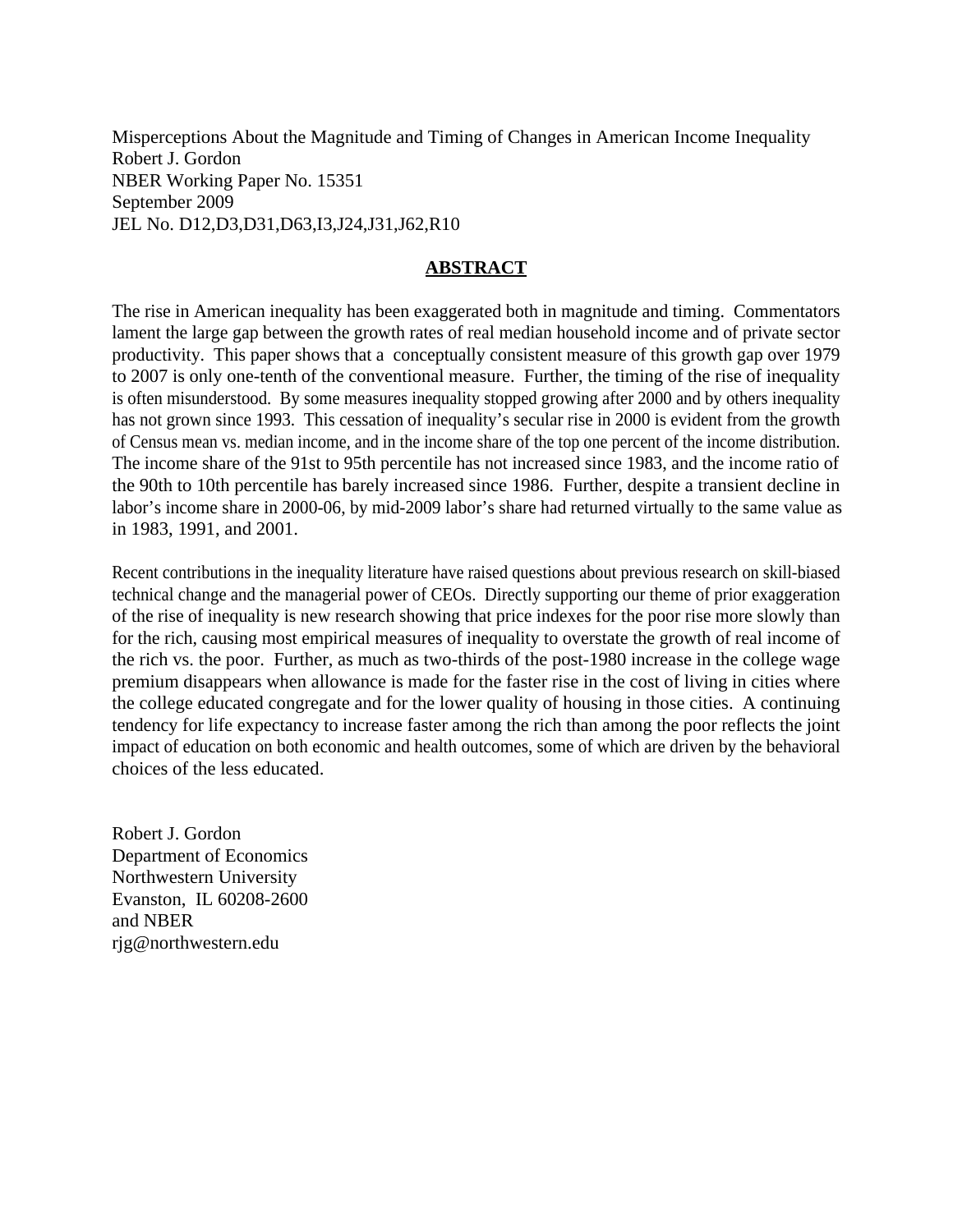## **1. Introduction**

The evidence is incontrovertible that American income inequality has increased in the United States since the  $1970s<sup>1</sup>$  $1970s<sup>1</sup>$ . This paper shows that the rise in American inequality has been exaggerated in at least three senses. First, the conventional measure showing a large gap between growth of median real household income and of productivity greatly overstates the increase compared to a conceptually consistent alternative gap concept, which increases at only *one‐tenth* the rate of the conventional gap between 1979 and 2007.

Second, the increase of inequality is not a steady ongoing process; after widening most rapidly between 1981 and 1993, the growth of inequality reversed itself and became negative during 2000-2007. For instance, a new study that integrates CPS and IRS data and corrects for top‐coding using internal Census data, shows that there was no increase of inequality after 1993 in the bottom 99 percent of the population, and the remaining increase of inequality can be entirely explained by the behavior of incomes in the top 1 percent. This paper shows that by several measures, the increase of inequality had already ceased by the early 1990s and by others around 2000, even before the current major recession that has cut incomes at the top more than at the bottom (Leonhardt and Fabrikant, 2009). Because of the very different behavior of the top 1 percent and the bottom 99 percent, this paper treats as two separate topics the causes of

<span id="page-2-0"></span><sup>1.</sup> Indeed Ian Dew‐Becker and I developed the striking result that over the period 1966‐2001 only the top 10 percent of the income distribution had a gain in real income equal to growth in labor productivity (Dew‐Becker and Gordon, 2005).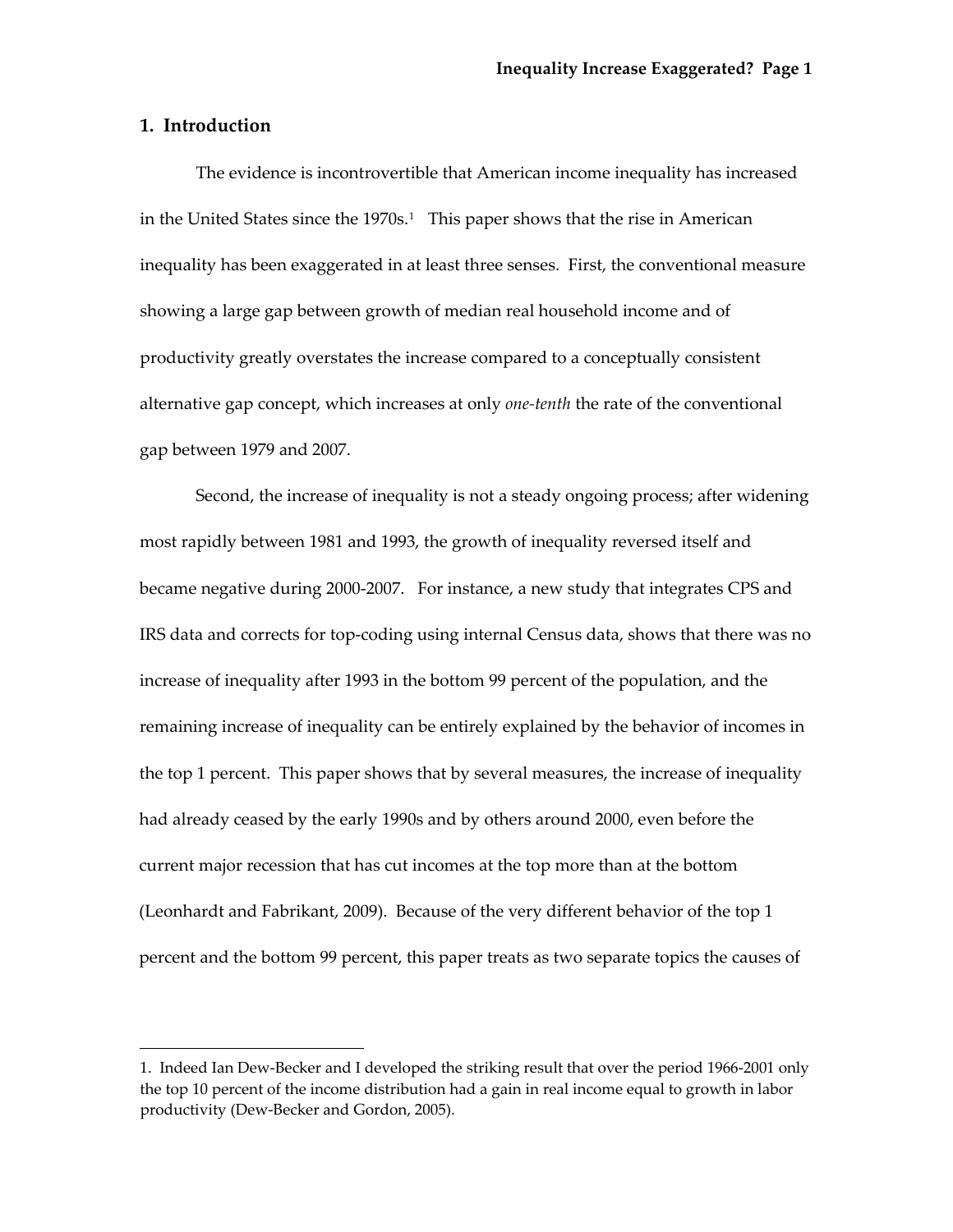changes of inequality at the very top and among the remaining 99 percent of the population.[2](#page-3-0)

Third, an emerging literature documents an exaggeration of the rise of inequality due to the use of common price indexes across income groups. Several important recent articles document that prices paid by the rich have been increasing more rapidly than prices paid by the poor. The implication is that almost all studies that use a single common price index across all income groups overstate growth in real income at the top and understate real income growth at the bottom.

This paper begins in Part 2 by introducing an alternative concept of the gap between median income and productivity; it shows that over the three decades 1979‐ 2007 the alternative gap measure grew at an annual rate barely one‐tenth as fast as the conventional gap measure. The comparison between the conventional and alternative gap measures is also carried out for sub‐periods of the past three decades with special attention to the sharp contrast in outcomes between the 1995‐2000 and 2000‐07 sub‐ periods. We show that the failure of median household income to grow in 2000‐07 has little to do with inequality and a lot to do with measurement puzzles involving the slow realized growth of Census real income relative to real GDP.

The paper then turns in Part 3 to issues raised by other quantitative measures of inequality. The decline in labor's income share so evident in national accounts data for 2001‐07 has now been almost fully reversed in quarterly data through 2009:Q2. Longer‐

<span id="page-3-0"></span><sup>2.</sup> Indeed until the two papers by Dew‐Becker and Gordon (1995, 1997/98), most of the literature on inequality treated topics related to the bottom 90 percent (unions, minimum wage, immigration, technical change) *or* related to the top 1 percent (CEO pay), but not both in the same paper.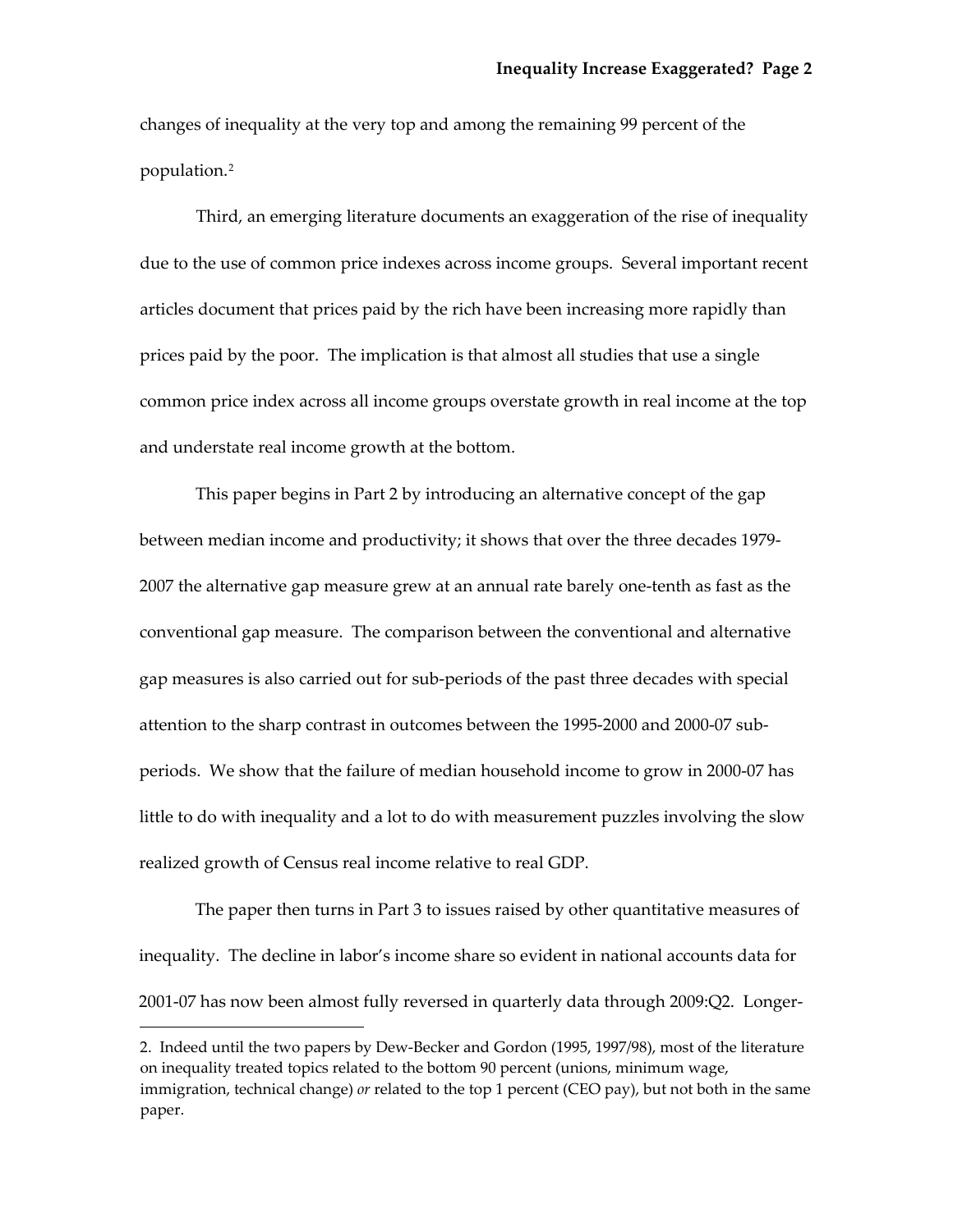term moving averages show no decline in labor's income share over the last four decades following a marked increase in the previous three decades going back to 1938. We also focus on measures of top pay, including the income share of the top 1 and 0.1 percentiles and the pay premia of top CEOs, and these show no further increase of income shares between 2000 and 2006/07, prior to the 2007‐08 stock market collapse that caused sharp declines in the top income shares.

Our examination of the data on income and productivity in Parts 2 and 3 is supplemented in Part 4 by a focused review of selected articles in the literature on inequality that have appeared since the previous surveys by Gordon and Dew‐Becker (2007, 2008).<sup>[3](#page-4-0)</sup> Are recent findings consistent with previous hypotheses? Which substantive findings in recent research support our theme that the rise of inequality has been exaggerated? The topics span new interpretations of skill-biased technical change, of executive compensation, of differences among the rich and poor in changes of life expectancy, and particularly of different growth rates of prices paid by the rich and the poor. The paper concludes by speculating on the implications of the current deep recession for the future evolution of income inequality.

### **2. Measuring the Gap between Income and Productivity Growth**

Previous commentators have noted the sharply slower growth of median real household incomes than in productivity. A typical comparison would lament that

<span id="page-4-0"></span><sup>3.</sup> See Gordon and Dew‐Becker (2007, 2008). The 2007 paper is a version, drastically shortened for publication, of the comprehensive longer 2008 paper. In addition to providing a more complete treatment of each topic in the shorter paper, the longer paper also covers several topics that are absent from the short version, including consumption and geographical inequality.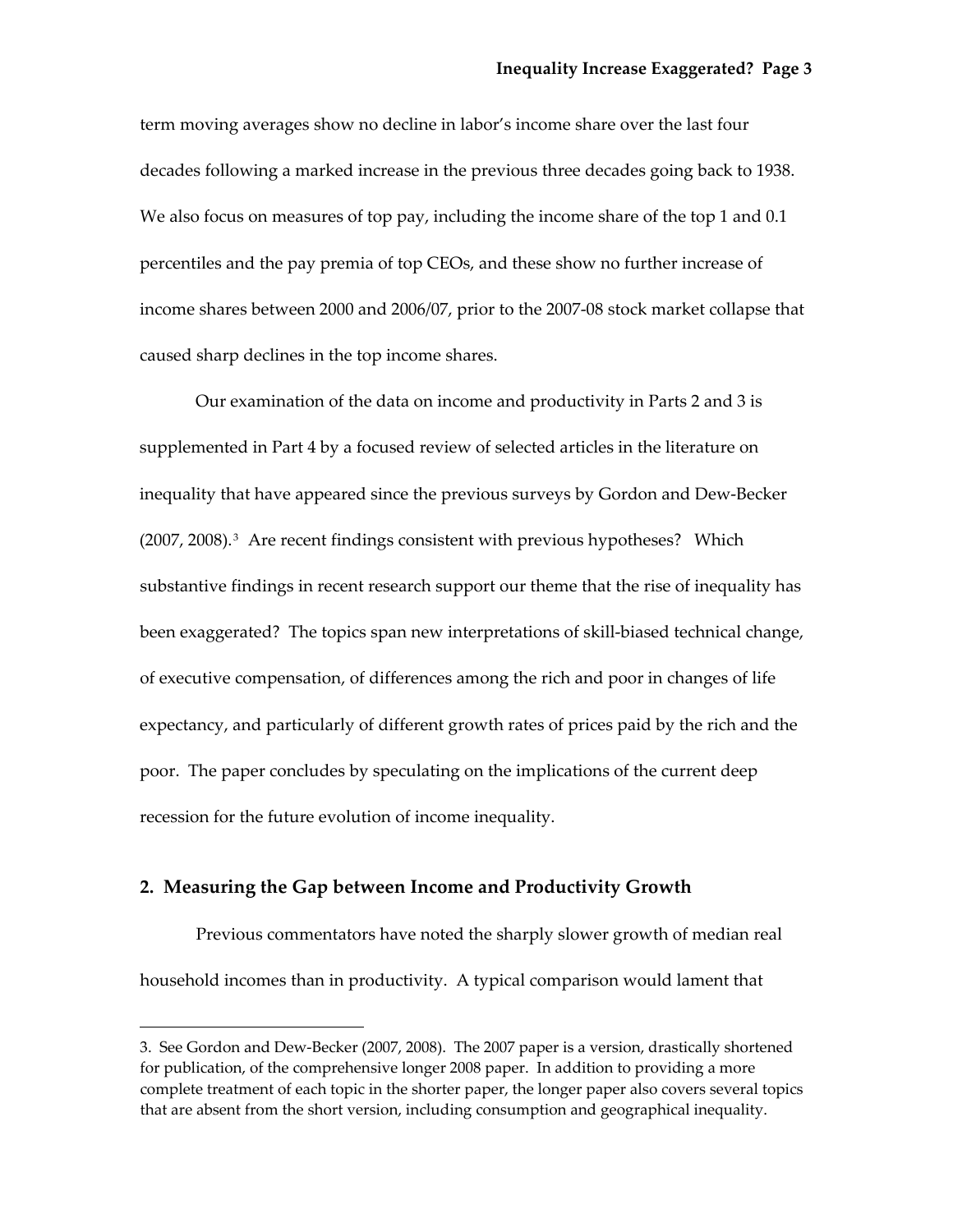median real household income as reported by the Census Bureau grew between 1979 and 2007 at a mere 0.49 percent per year, while productivity in the nonfarm private business (NFPB) sector grew four times faster at 1.95 percent per year.[4](#page-5-0) The implication is that the entire gap between the 0.49 and 1.95 percent growth rates can be explained by increased skewness in the income distribution.

## **Alternative Concepts of Median Income and Productivity**

However, this "conventional gap" compares apples with oranges, and then oranges with bananas. There are five key conceptual differences between median real household income and private sector productivity that are ignored in the typical comparison: (1) changes in the number of people per household, (2) top coding that causes Census total income to increase more slowly than the equivalent national accounts measure, (3) differences among price deflators, (4) changes in the number of hours worked per person, and (5) slower growth of productivity in the total economy than in the NFPB sector. In contrast to the total difference of 1.46 percentage points over 1979‐2007 between the growth rates of NFPB productivity and median real household income implied by the typical apples‐oranges‐bananas comparison, there is a negligible 0.16 point gap in an apples‐to‐apples comparison of total economy productivity with median real income per capita deflated by the GDP deflator. The alternative gap is only 11 percent of the conventional gap.

<span id="page-5-0"></span><sup>4.</sup> An example of this type of misleading comparison appears in Mishel *et al.* (2009, Figure 1G, p. 58). All data in this section of the text come from Table 1 and are identified below by column and line number; data sources for Table 1 and Figures 1‐2 are current through August, 2009. Data sources for the table and figures are listed in the Data Appendix.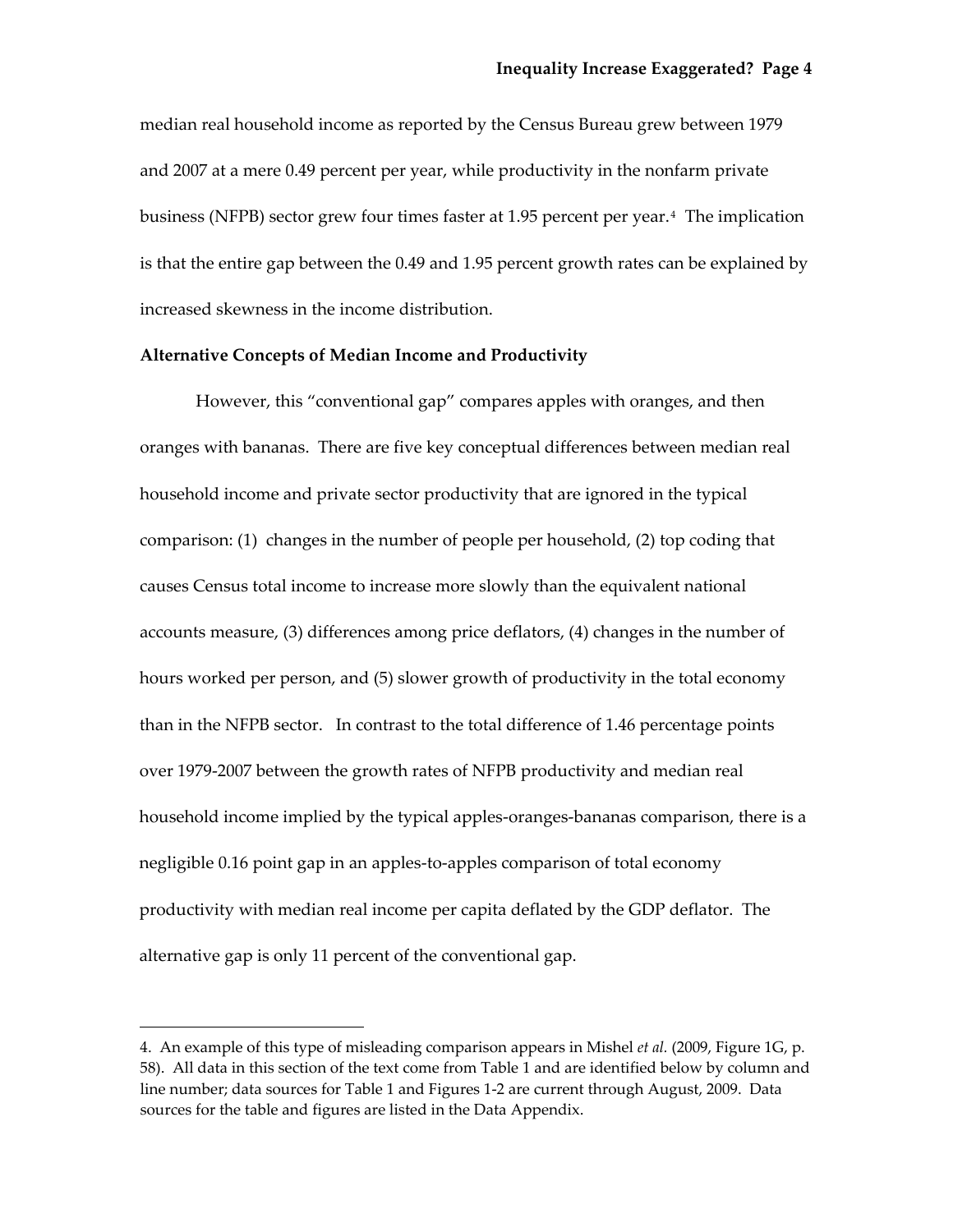Table 1 provides detail on the growth rates of alternative concepts of income and of productivity over the three decades between 1979 and 2007, as shown in column (1), and also over selected subintervals. Columns (2) and (3) split up the full period into two subperiods divided at 1995, while columns (4) and (5) further split the 1995‐2007 subperiod at the year 2000. This last distinction is designed to highlight important aspects of the slightly *negative* growth in median Census real income that has occurred since 2000.

Over the full period in column (1) Census median real household income grew at 0.49 percent per year versus 0.93 percent for mean real household income, implying a contribution of distributional skewness of 0.44 points (rows 1 through 3).<sup>[5](#page-6-0)</sup> But this 0.49 median growth rate understates growth in the real income concept that is comparable to productivity growth. We must first switch from median income per household to median income per person, which is accomplished in rows 4 thought 6.

Fortunately the Census publishes median and mean income on a per person basis, not just on a per‐household basis, where only persons of working age (15+) are included on the assumptions that the income of people aged 0‐14 is negligible. The growth of median income per person shown on line 4 was more than twice as fast as median income per household (1.15 percent per year), and mean income per person grew only slightly faster at 1.25 percent per year, for a contribution of distributional skewness of 0.09 percent per year.

<span id="page-6-0"></span><sup>5.</sup> The Census concept of income includes all cash income before taxes but excludes in‐kind income. Thus employee-financed health and pension benefits are included, while employerfinanced benefits are excluded. See DeNavas‐Walt (2008), p. 29.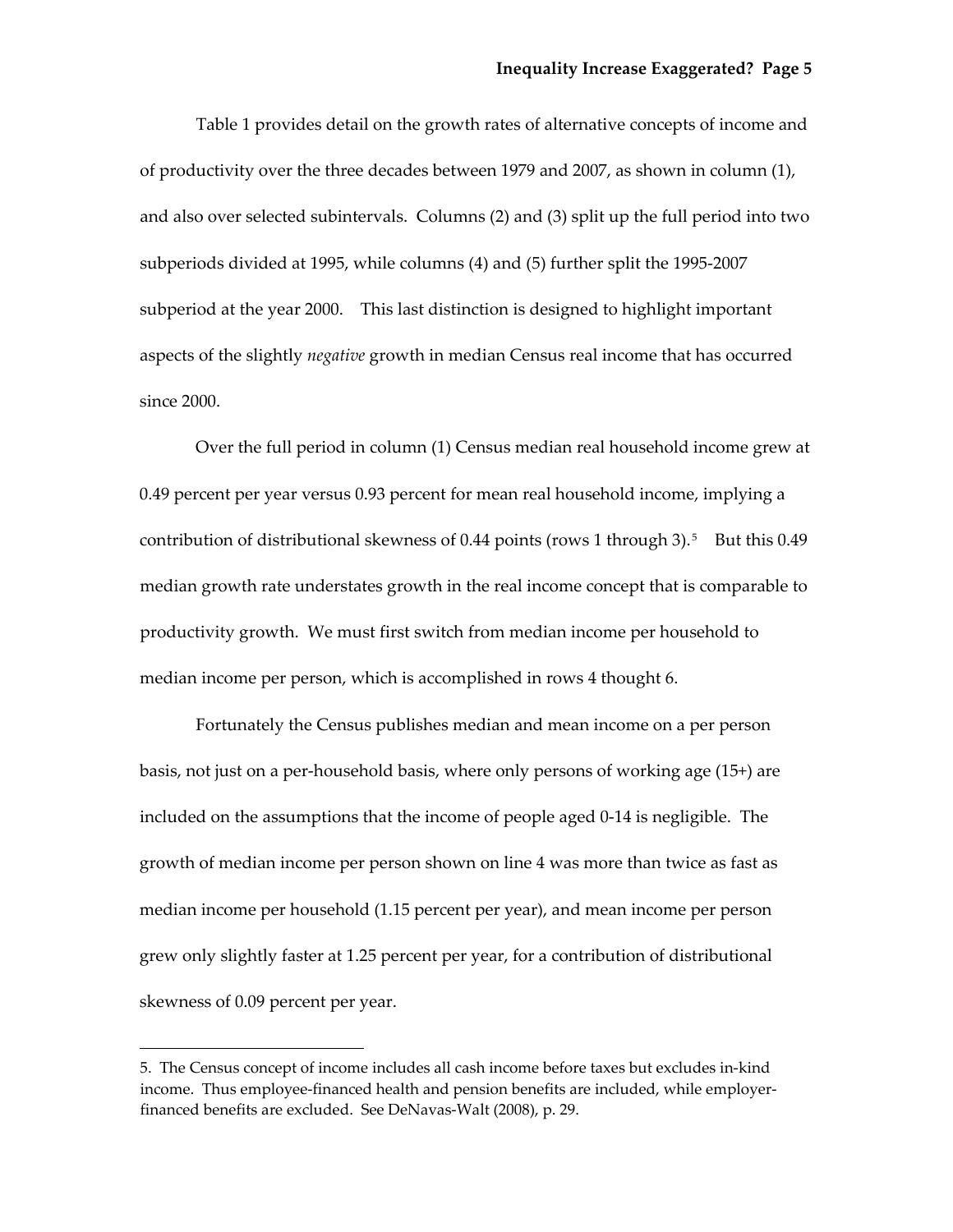Median and mean income per household and per person are deflated by the Census using the CPI‐RS price index, where the "RS" stands for research series and corrects many of the sources of upward bias present in the standard CPI‐U price index. The CPI‐RS increases over 1979‐2007 (line 7) at an annual rate of 3.50 percent, 0.25 points slower than the conventional CPI-U. Even slower growth of 3.27 and 3.15 percent is exhibited by the deflator for Personal Consumption Expenditures (PCE, line 8), and the GDP deflator (line 9). An investigator who took the Census nominal median income per person series and deflated it by the CPI‐U would emerge with an annual growth rate over this period of 0.90 percent, whereas deflation by the GDP deflator deflator yields a growth rate of 1.50 percent, two‐thirds higher (line 10). To make median real income comparable to productivity growth, we must use the same GDP deflator that is used to create the economywide productivity series shown in line 11. Differences in the growth rates of the various deflators belong in papers on price index bias and differential price growth by spending sector, not in papers about inequality.

The key income concept on line 10, median income per person deflated by the GDP deflator, can now be compared with growth in productivity. Most commentators then point to the rapid growth of productivity in the nonfarm private business sector (NFPB, line 12), which is the standard version of productivity, published every quarter by the Bureau of Labor Statistics. However for comparisons with median income across the entire economy, the correct productivity concept should refer not to a part of the economy but rather to the total economy. Productivity in the total economy (line 11), which is unfortunately not published, consistently grows more slowly than productivity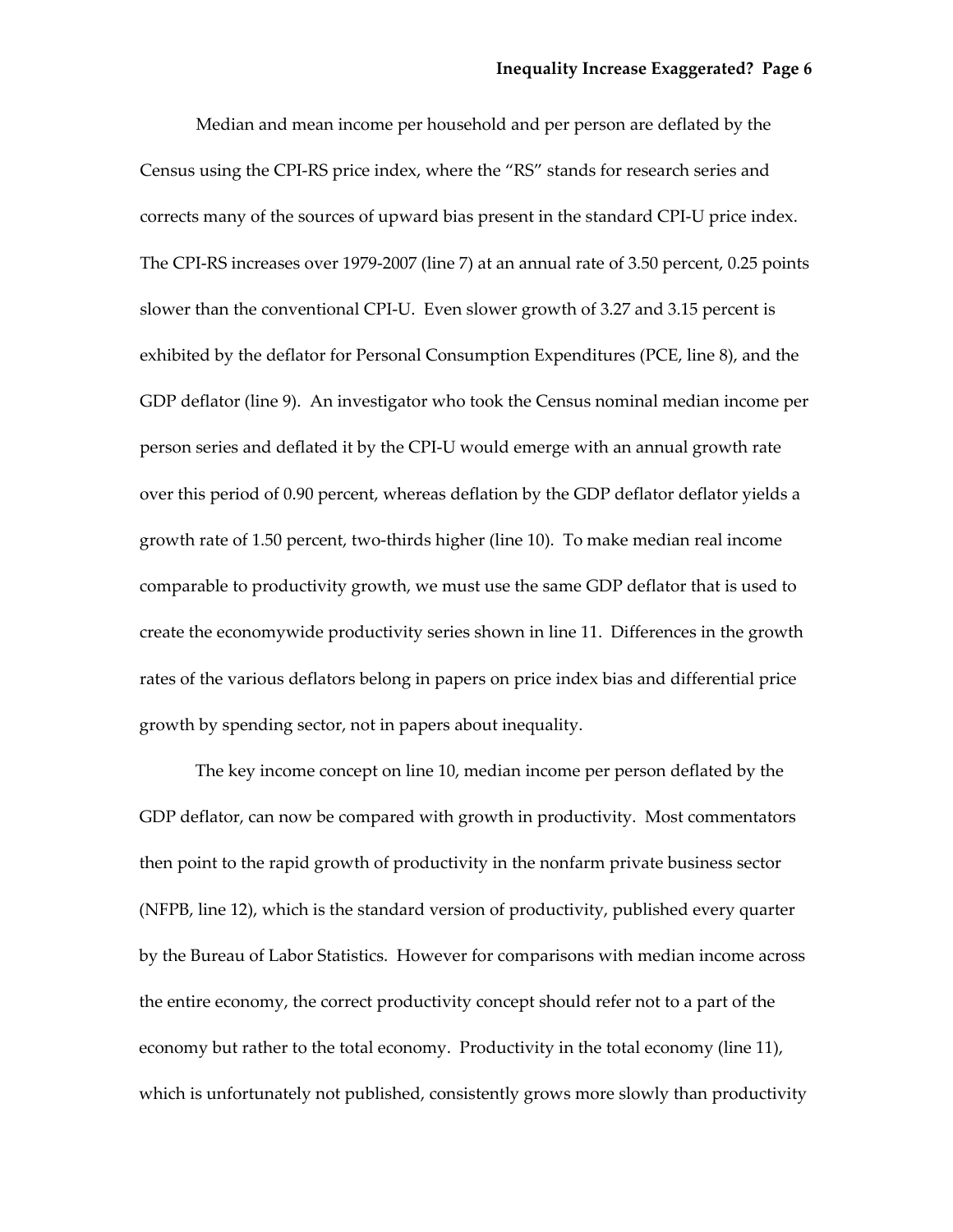in the NFPB sector, because the narrower concept excludes the government, households, and institutions where productivity growth is negligible.<sup>[6](#page-8-0)</sup> When the preferred income concept on line 10 of Table 1 is compared with the appropriate productivity concept on line 11, the conceptually consistent gap between income and productivity growth is only 0.16 percent per year (line 14), barely one‐tenth of the conventional gap of 1.46 percent (line 13).

One reason that the corrected gap is so small is that *mean* real income per capita grew at 1.60 percent (line 15), almost as fast as total-economy productivity. This 1.60 annual growth rate of Census mean income lagged behind the 1.86 growth rate of National Income and Product Accounts (hereafter NIPA) real GDP per person, a gap of 0.26 percentage points. While one might surmise that this reflects top coding that excludes the highest incomes, it can be almost completely explained by a reduction in the share of employee compensation in Gross Domestic Income (lines 19 through 21). The big surprises in the first column of Table 1 for the 1979-2007 period are not only that the alternative income‐productivity gap of 0.16 points is so small compared to the conventional gap of 1.46 points, but also that the contribution of skewness to the difference between mean and median income growth in lines 4 though 6 is so small.

## **Income and Productivity Growth across Sub‐periods**

The same conclusion that the conventional gap measure greatly exaggerates the alternative gap concept holds also for the 1979‐95 and 1995‐2007 subperiods in columns

<span id="page-8-0"></span><sup>6.</sup> Output in the nonfarm private business sector in 2007 was 75.8 percent of GDP (NIPA Table 1.3.5).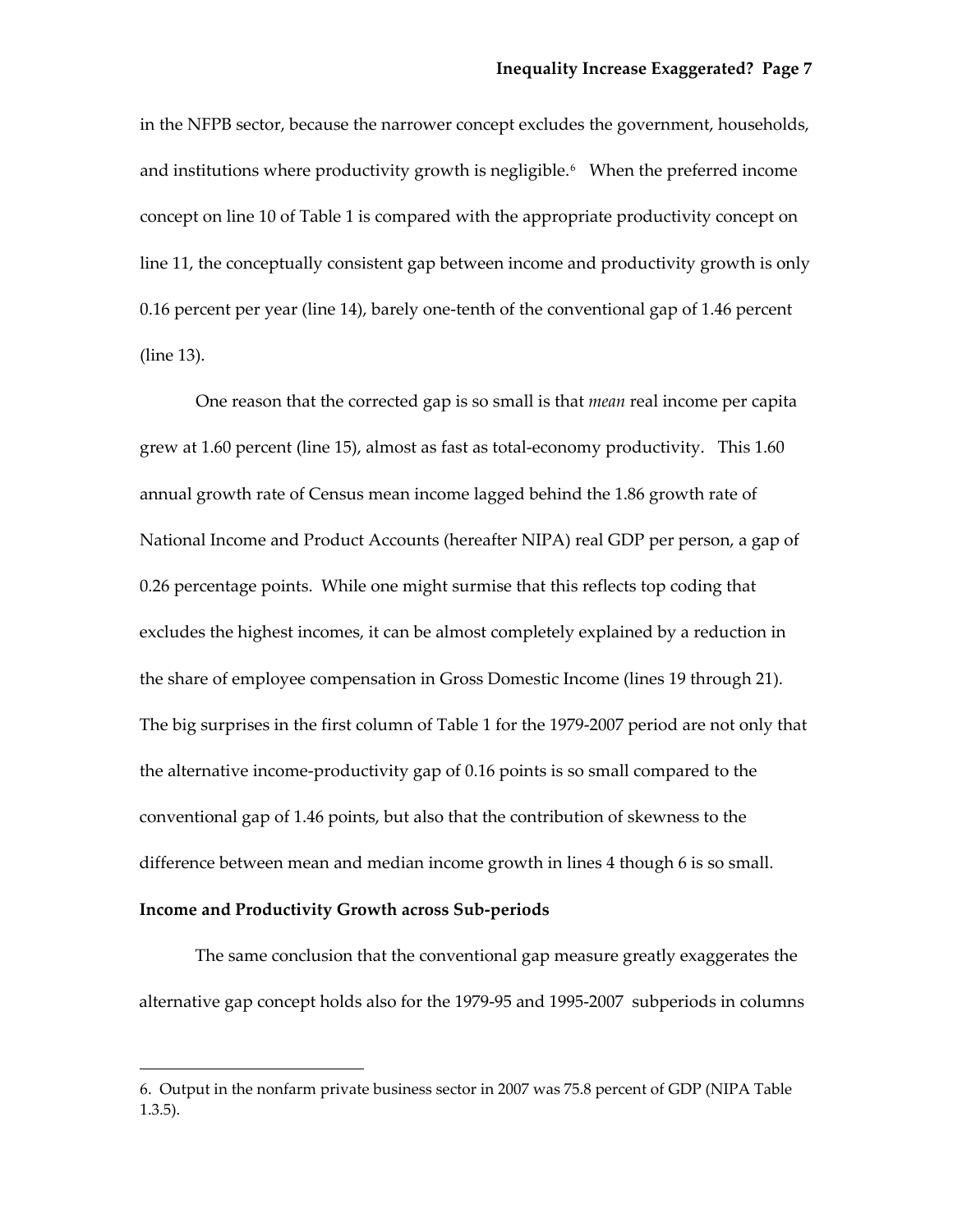(2) and (3) of Table 1. In fact the alternative gap measure is *negative,* i.e., median income per person grew *faster* than total economy productivity, in the initial 1979-1995 interval. Note that the contribution of distributional skewness as measured by the mean-tomedian growth gap for income per person was 0.21 points during 1979‐95, much less than is generally assumed. As shown below in Figure 3, inequality grew fastest during 1981 and 1986, with continued inequality growth through the mid‐1990s.

The 1995‐2007 subinterval is notable (column 3, line 6) in that mean income per person actually grew *more slowly* than median income per person. The alternative incomeo‐productivity growth gap was 27 percent, somewhat higher than the 11 percent of the full period 1979‐2007 and the negative ‐8 percent of 1979‐95. Another difference is that the growth rate shortfall of Census mean income per person compared to real GDP per person is only partly explained by changes in the income share of employee compensation during 1995‐2007 (column 3, lines 16‐21), whereas it is overexplained during the first subinterval 1979‐1995.

The most startling aspect of the 1995‐2007 subinterval is the sharp difference between the first and second periods, 1995‐2000 compared with 2000‐2007, as shown in columns (4) and (5) of Table 1. The break at the year 2000 shows how little the income‐ productivity gap has to do with inequality. Median income performed exceptionally well during 1995‐2000, with a large *negative* alternative gap between income and productivity growth, despite an increase of inequality (line 3) roughly similar as as during 1981‐95. Then after 2000 median income performed abysmally with an alternative gap of 1.62 percent, despite the fact that inequality actually *decreased,* with a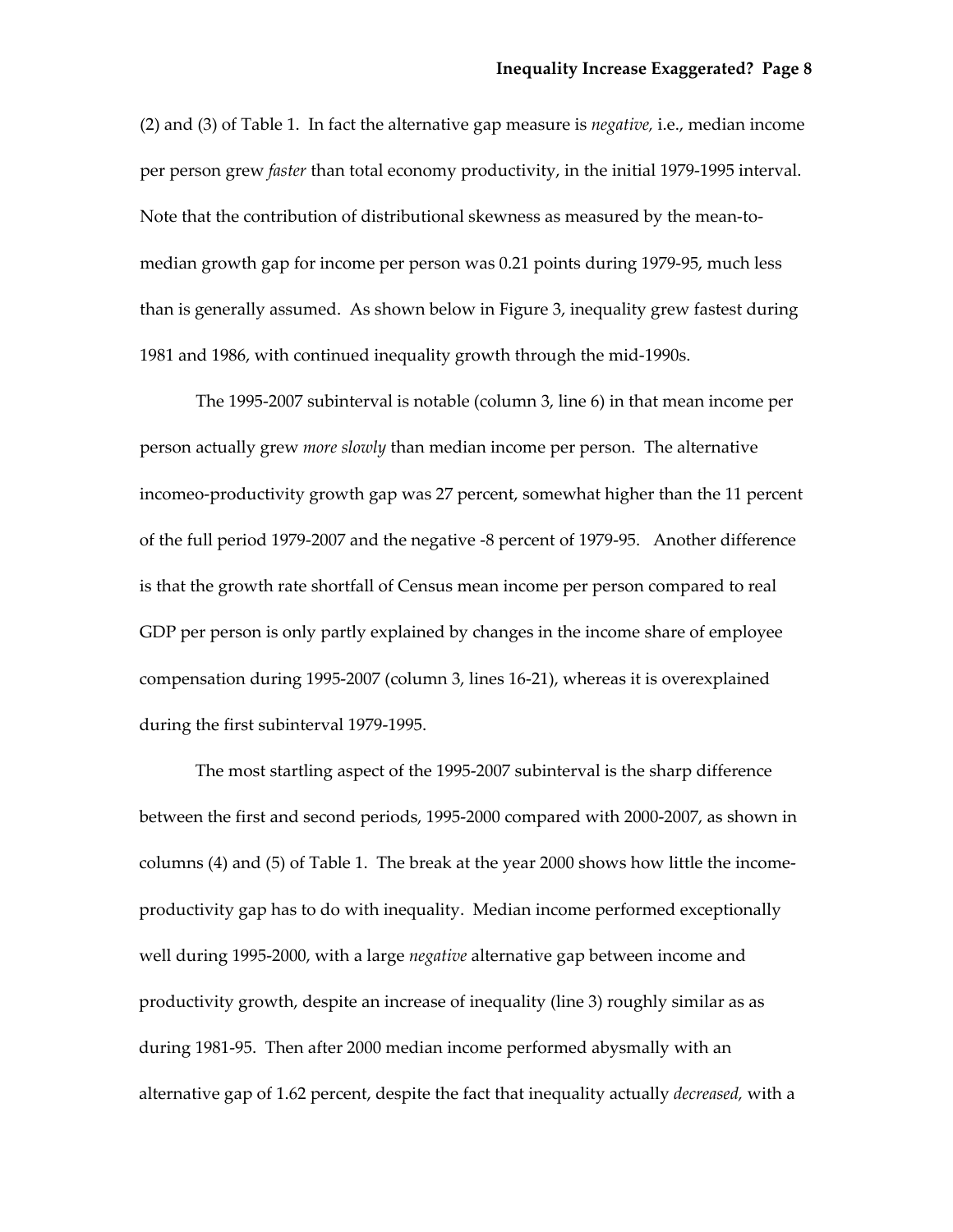small decline in mean income per person relative to modest growth in median income per person (columns 4 and 5, lines 4 though 6)*.*

The exceptionally large conventional and alternative gaps, together with the decline of inequality, raises puzzling questions about the 2000‐07 period in column (5). The problem is that a lot of income seems to be missing. Census mean income per person with the GDP deflator did not grow at all during 2000‐07 (line 16), whereas real GDP per person grew at 1.39 percent per year. Only 30 percent per year of this income growth shortfall can be explained by slower growth in employee compensation than in Gross Domestic Income. But this leaves a growth rate of ‐0.96 percent per year as an unexplained shortfall of income, or 7 percent when cumulated over the seven‐year period 2000‐07. Further research is needed into the sources of this missing income. We return to this puzzle below in the section on caveats and qualifications in relation to the top‐coding problem in Census mean income growth rate measures.

Overall this exploration reinforces our initial theme, how little the gap between median real household income and business‐sector productivity has to do with growth of inequality. Between 1979 and 1995 inequality as measured by the gap between mean and median income growth *per household* grew at 0.65 percent per year, even though the alternative income‐productivity growth gap was slightly *negative.*  Between 1995 and 2000 inequality grew rapidly but the alternative growth gap was strongly *negative*. Then the period of the largest alternative growth gap in 2000‐07 witnessed a *decline of inequality.* How could the growth gap be near zero when inequality was rising before 2000? This occurred because by coincidence hours per person grew, allowing income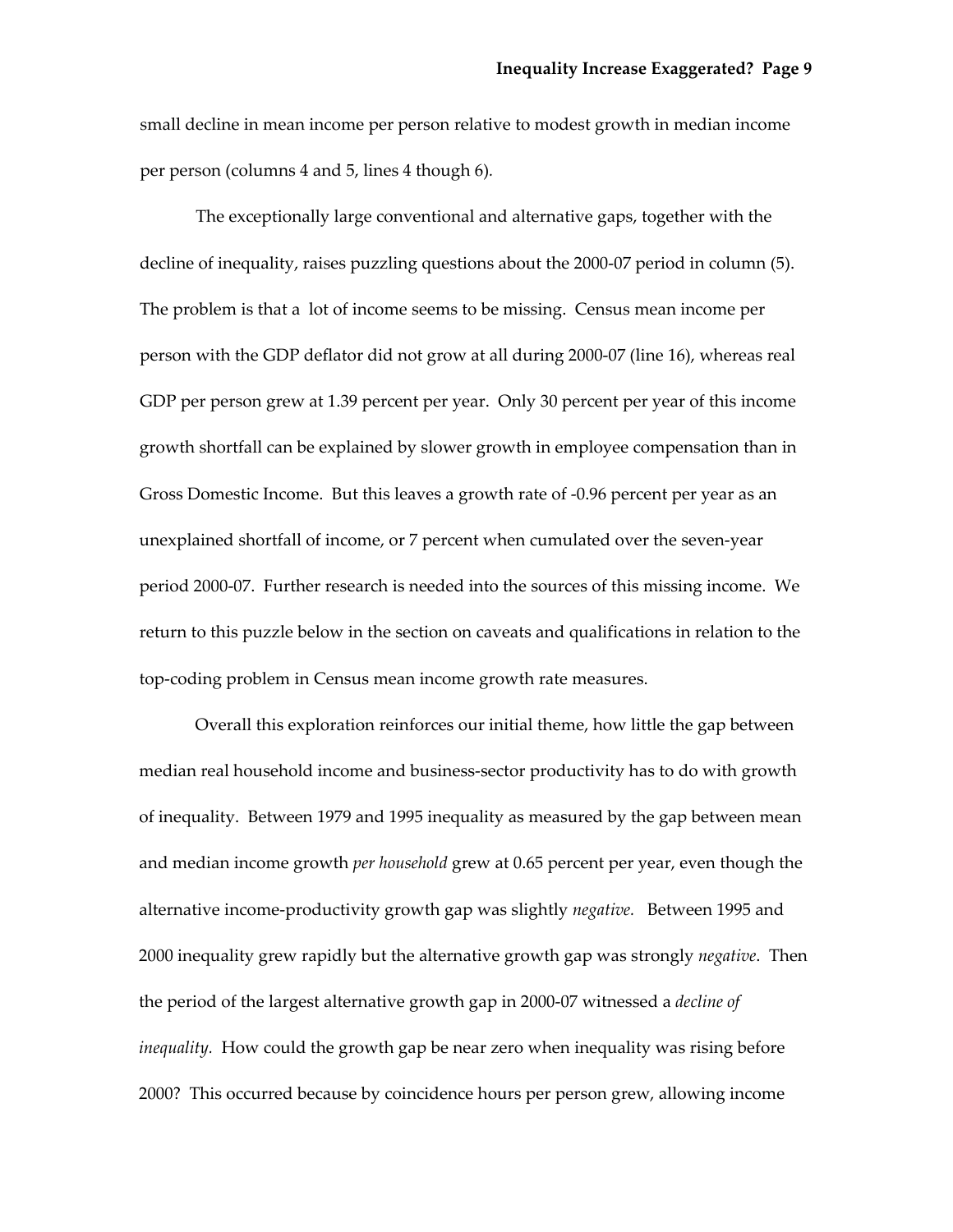per person to grow faster than productivity, and this benefit of rising hours per person was offset by an increase of inequality that was in part related. To the extent that higher hours per person reflected higher labor force participation of women and teenagers prior to 1995, the labor‐force entry of these inexperienced workers helped to hold down growth in median relative to mean income.

## **Caveats and Qualifications**

At least one issue has been suggested as a possible qualification to the interpretation provided above as based on Table 1.[7](#page-11-0) Top coding in the Current Population Survey (CPS) data used by the Census Bureau to calculate median and mean incomes may understate the growth in mean incomes. Top coding means, for example, that all incomes above the  $90<sup>th</sup>$  percentile are lumped together into one category such as "above  $$100,000$ ", and growth in incomes in the 99<sup>th</sup> percentile as compared to the 90<sup>th</sup> percentile is ignored. An extensive set of studies has been produced by Burkhauser and co-authors (2008, 2009a, 2009b) who were given access to the internal Census data and thus could compute distributions based on the full range of incomes, including those above the top income limit (e.g., \$100,000 in the above example).

They show (2009a, Table 2 and Figure 6) that top‐coding makes little difference in conclusions based on either 90‐10 income ratios or on calculations of the Gini coefficient. They regard the Gini coefficient which is based on the complete distribution as superior to the 90‐10 ratio which is based on two points in the distribution, and they add to the evidence reviewed in this paper showing that most of the increase of

<u> Andrew Maria (1989)</u>

<span id="page-11-0"></span><sup>7.</sup> I am grateful to Rebecca Blank for raising the issue of top‐coding.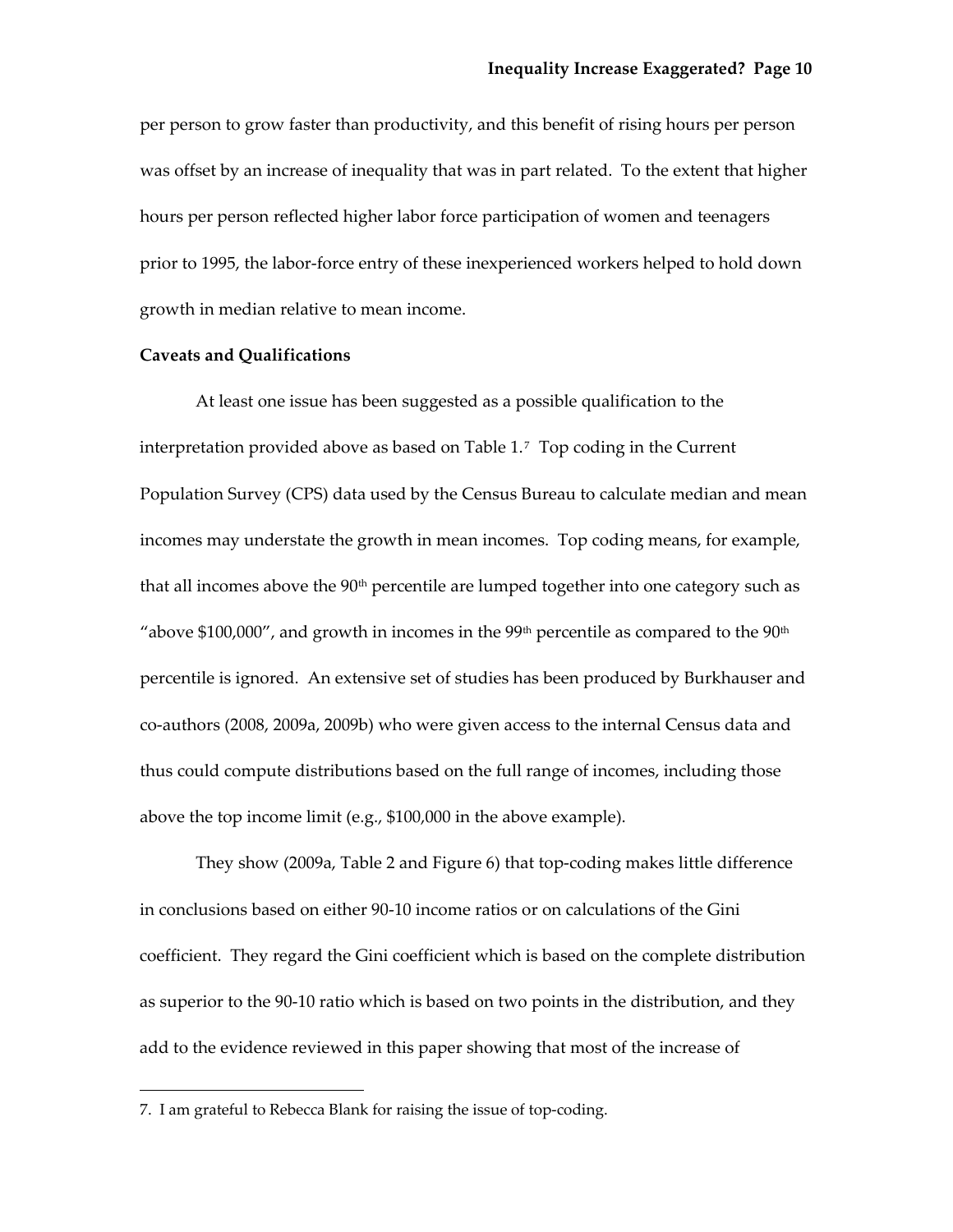inequality had occurred by 1993, with little further increase after that year. Their Gini coefficients (with a base of 1975 = 1.0) based both on public‐use and internal CPS data show that the Gini coefficient rose from 1.0 in 1975 to 1.16 in 1993, and then little further to 1.19 in 2004. Burkhauser *et al.* (2008) conclude that, "at least for the poorest 99 percent of the income distribution," the increase in inequality since 1993 has been significantly slower in the U. S. than in the previous two decades.

Burkhauser *et al.* (2009b) makes this finding more precise, finding that all of the increase of inequality after 1993 occurred in the top 1 percent group, and there was no increase of inequality in the bottom 99 percent of the population. Their new results are notable because they are able to reconcile findings from the CPS and IRS data by using internal Census data that is not top‐coded to disguise differences of income among the top groups of earners.

Table 1 presents some indirect evidence on the role of top coding in the official published CPS data. The shortfall of growth in Census mean income per person as compared to real GDP per person for 1979‐2007 (column 1, line 19) suggests a role for top coding, but virtually the entire shortfall can be explained by a slippage in labor's income share from its high levels reached in the 1970s (see Figures 1 and 2 as discussed below). The conclusion of Burkhauser and co-authors that inequality has not increased further after 1993 is supported by line 6 of Table 1, which shows that there was no net increase in the growth rate of mean vs. median real income per person from 1995 to 2007 (the increase in 1995‐2000 was more than offset by a decrease during 2000‐07).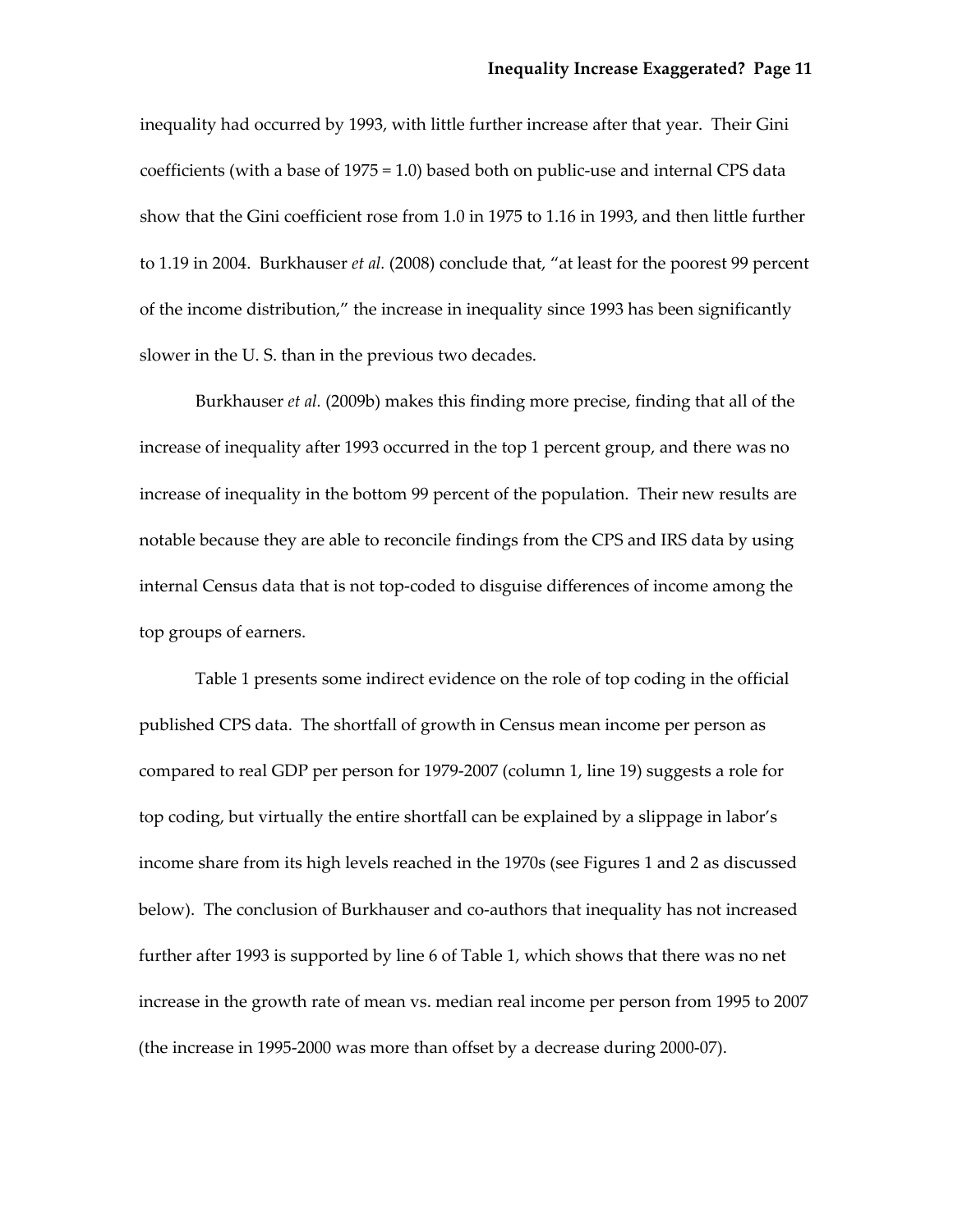## **3. The Recent Behavior of Income Shares: Labor, Bottom, and Top**

## **The Decline and Rebound of Labor's Income Share**

The rise of American inequality is not about the income shares of labor versus capital, but recent commentary has pointed to the decline in labor's share since the year 2000 as one more symptom, along with stagnant median household income, of rising inequality. Is this an accurate implication? Figure 1 plots labor's share from the NIPA.<sup>[8](#page-13-0)</sup> Labor's share has been remarkably stable over the past 50 years, in that the share of 73.7 percent in 2009 was almost identical to that in 1959 of 73.3 percent. Even if labor's share were observed to increase, this would not indicate that inequality has declined, because such an increase could reflect simultaneously a sharp increase of the labor income of the highest-paid workers together with a decline in the real income of the median worker.

The dynamics of labor's share reflect the cyclical timing of productivity growth rather than any fundamental tug‐of‐war between labor and capital; labor's share declines and the profit share increases during the early part of the recovery when productivity growth, which spills into profits, is most rapid (see Gordon, 2003). Thus the decline in labor's share in 2001‐06 in large part reflects the rapid productivity growth of that interval, and the labor's share turnaround after mid‐2006 is a normal response to the slowdown in productivity growth that occurred roughly at the same time.

<u> Andrew Maria (1989)</u>

<span id="page-13-0"></span><sup>8.</sup> The numerator of labor's share is nominal employee compensastion plus 40 percent of proprietor's income. The denominator is domestic net factor income (i.e., gross domestic income minus business taxes and depreciation). Data for both numerator and denominator are taken from NIPA Table 1.10, current through 2009:Q2 as of August 27, 2009. The data plotted for 2009 is the average of the first two quarters.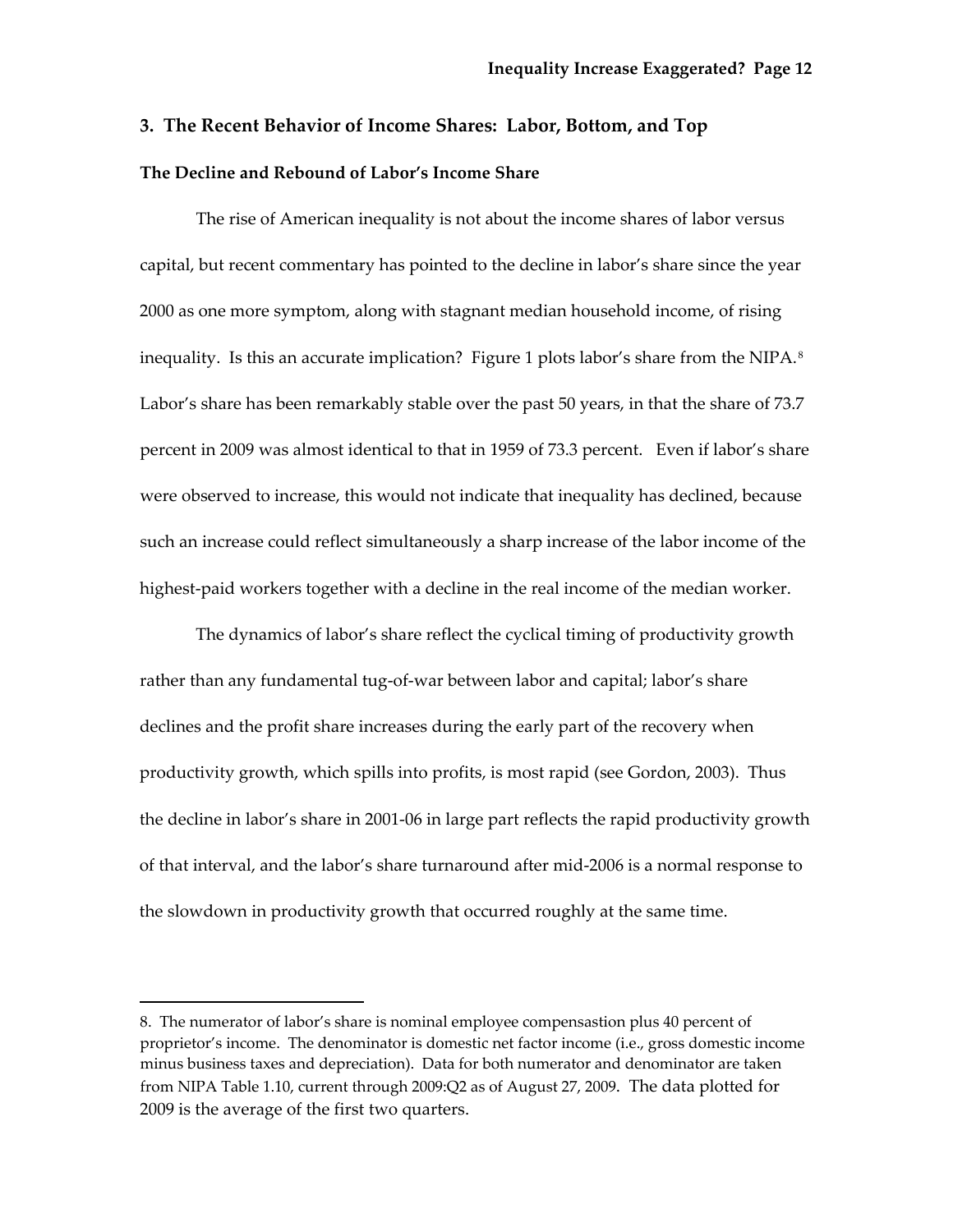As a crude method to eliminate the cyclical fluctuations of labor's share, Figure 2 displays 10‐year moving averages of the two series from Figure 1. Thus the first observation plotted in Figure 2 is the average for 1929‐38, and the final observation is the average for 2000‐09. This provides a more interesting history. Labor's share started relatively low in the 1950s and early 1960s and then increased sharply between 1965 and 1975. The increase during the late 1960s can be plausibly explained by some combination of tight labor markets and union power. The continued high level of labor's share in the 1970s and the subsequent decline after 1985 can be explained by the systematic inverse correlation of labor's share with an acceleration or deceleration of trend productivity growth (see Dew‐Becker and Gordon, 2005, p. 96). Slowing trend productivity growth between 1965 and 1980 boosted labor's share and rising trend productivity growth after 1985 reduced labor's share. In Figure 2 the average share over the final ten years 2000‐2009 (74.0 percent) is higher than 50 years earlier (1950‐59 at 73.0) and indeed higher than any ten‐year period ending prior to 1971.

### **Inequality in the Bottom 90 Percent: Previous Explanations and Recent Data**

Previous research has tended to focus either on the bottom 90 percent or the top 10 percent but not both together, due to data limitations. The Current Population Survey (CPS) data, typically used to examine the evolution of incomes in the bottom 90 percent, is top‐coded and provides little information on what is happening within the top 10 percent. Similarly most studies of top incomes are based on tax data that provide little insight on incomes below the median where many households do not file tax returns at all. Our 2005 paper was one of the first to use tax data uniformly across the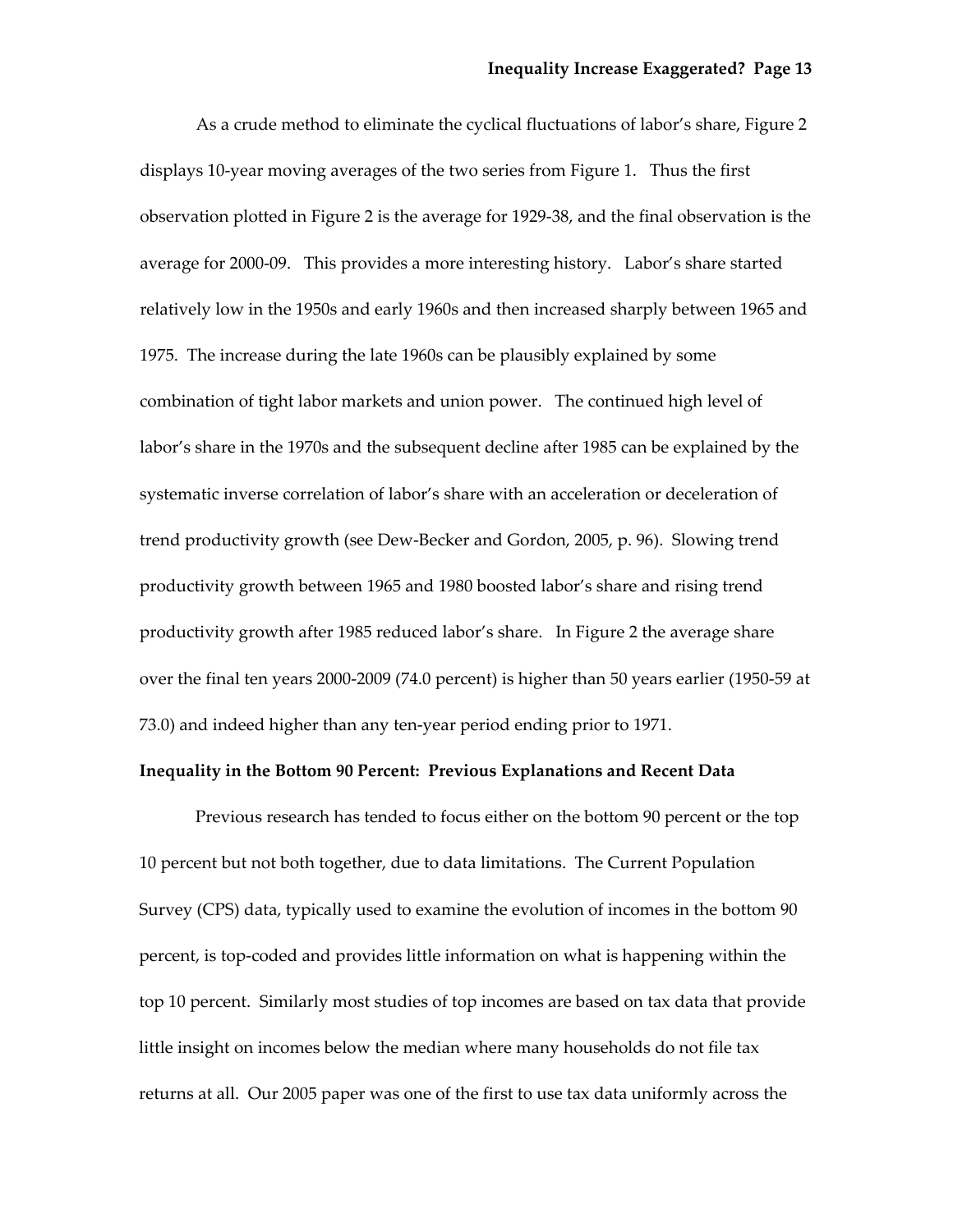income distribution and showed a monotonic increase in the 1966‐2001 growth rate of real income across the percentiles, from  $0.48$  percent per year at the  $20<sup>th</sup>$  percentile to 5.63 percent per year at the 99.99th percentile.

Because of its greater coverage of the bottom half of the income distribution, CPS data are suitable for evaluating hypotheses regarding the evolution of the income distribution in the bottom 90 percent. While the 90‐50 ratio for both men and women increased slowly and steadily from 1979 to 2005, the 50‐10 ratio showed a sharp jump in 1979‐86 that was twice as large for women as for men. To save space in this paper these ratios are displayed in Figure 3 only for both sexes combined.

The steady rise of the 90-50 log percent ratio (expressed as an index with 1979 = 0), from zero in 1979 to 14.6 percent in 2007, seems consistent with the hypothesis of skill-biased technical change (SBTC). However, the SBTC hypothesis has been criticized by Mishel *et al.* (2008), based on data from Goldin and Katz (2008), because the growth in the demand for college graduates was relatively steady in 1950‐90 and declined in 1990‐ 2005. Indeed, the increase in the 90‐50 log percent ratio was not continuous but mainly concentrated in the period prior to 1995. The log percent ratio increased from 0 in 1979 to 12.2 in 1995, and then little further to 14.6 percent in 2007, supporting the Mishel *et al.* qualification.

Returning to the 90-10 ratio for both sexes plotted in Figure 3, the sharp rise between 1981 and 1987 was followed by a stable plateau, with the 2003 90-10 log percent ratio of 23.2 percent roughly equal to the 22.8 percent of 1987. However, the middle years of the current decade have witnessed a further increase in the 90‐10 log percent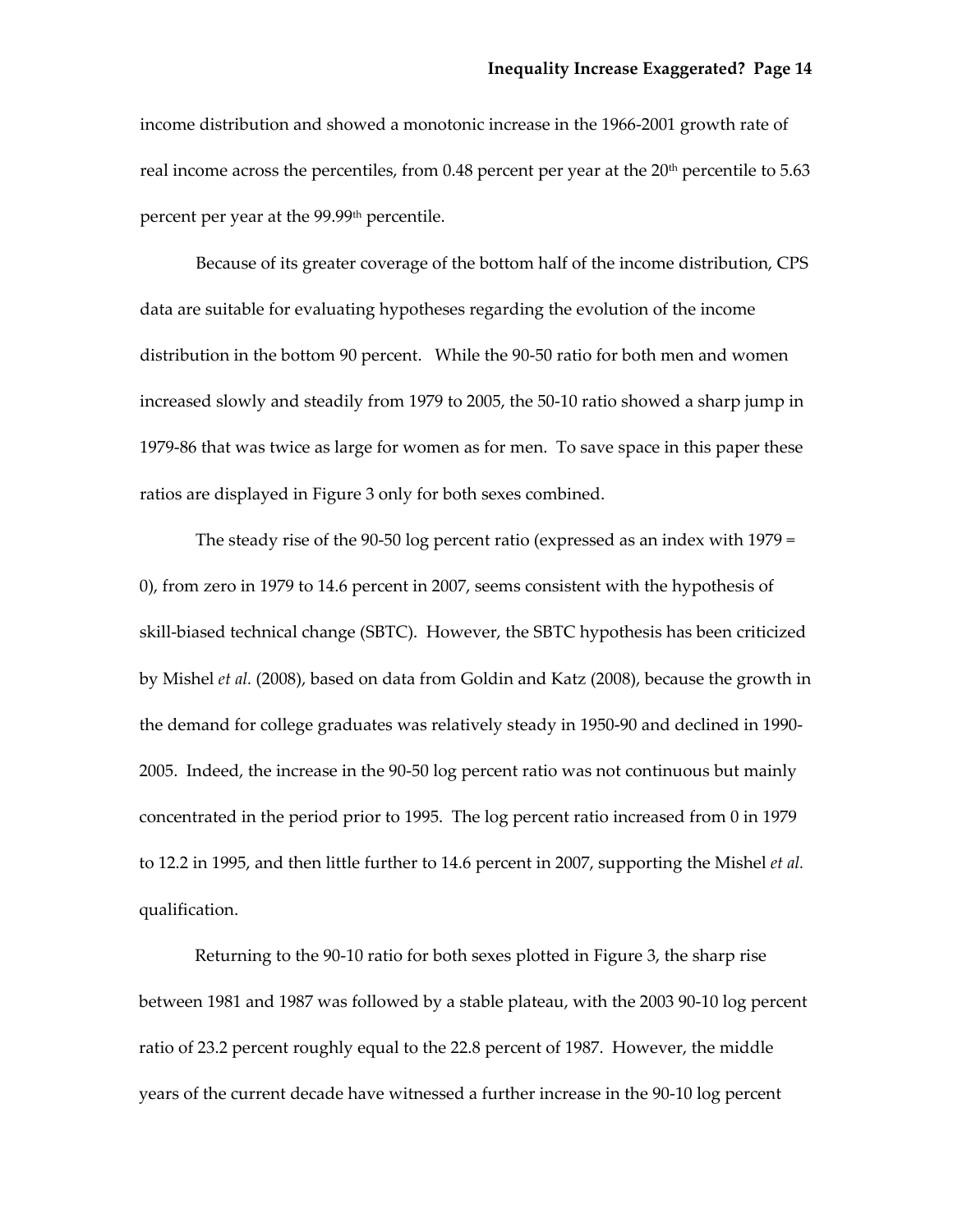ratio to new high values of 27.7 percent in 2006 and 27.1 percent in 2007. This appears mainly to be related to a reversal in the 50‐10 ratio, with a decline during 1987‐2002 decline followed by a substantial increase from 7.2 to 12.5 percent between 2002 and 2007.

David Autor and co-authors (2006, 2008) have at least in part rescued the SBTC hypothesis from timing inconsistencies. Their key distinction is between interactive work at the top, whether lawyers in courtrooms or investment bankers making deals in person, and interactive work at the bottom, whether nursing home attendants, waiters, or bartenders. These jobs at the top and bottom cannot be outsourced. But jobs can be outsourced in the broad middle where people do routine, easily duplicated jobs such as airline reservations agents or, at a higher education level, radiologists reading electronic test results. This is consistent with the interpretation that Figure 3 shows mainly weekness in the middle relative to the top and bottom, in the sense that the 90‐50 ratio rises throughout while the 50‐10 ratio declines by half between 1987 and 2002 before partly recovering through 2007.

While the 1987-2002 decline in the relative income at the  $50<sup>th</sup>$  percentile seems roughly consistent with the Autor *et al.* 2008) hypothesis of outsourcing in the middle tier of occupations, the post-2002 turnaround so far has not been explained. Indeed it is too soon for such an interpretation which may depend on how the 50‐10 ratio emerges from the current severe 2007‐09 recession.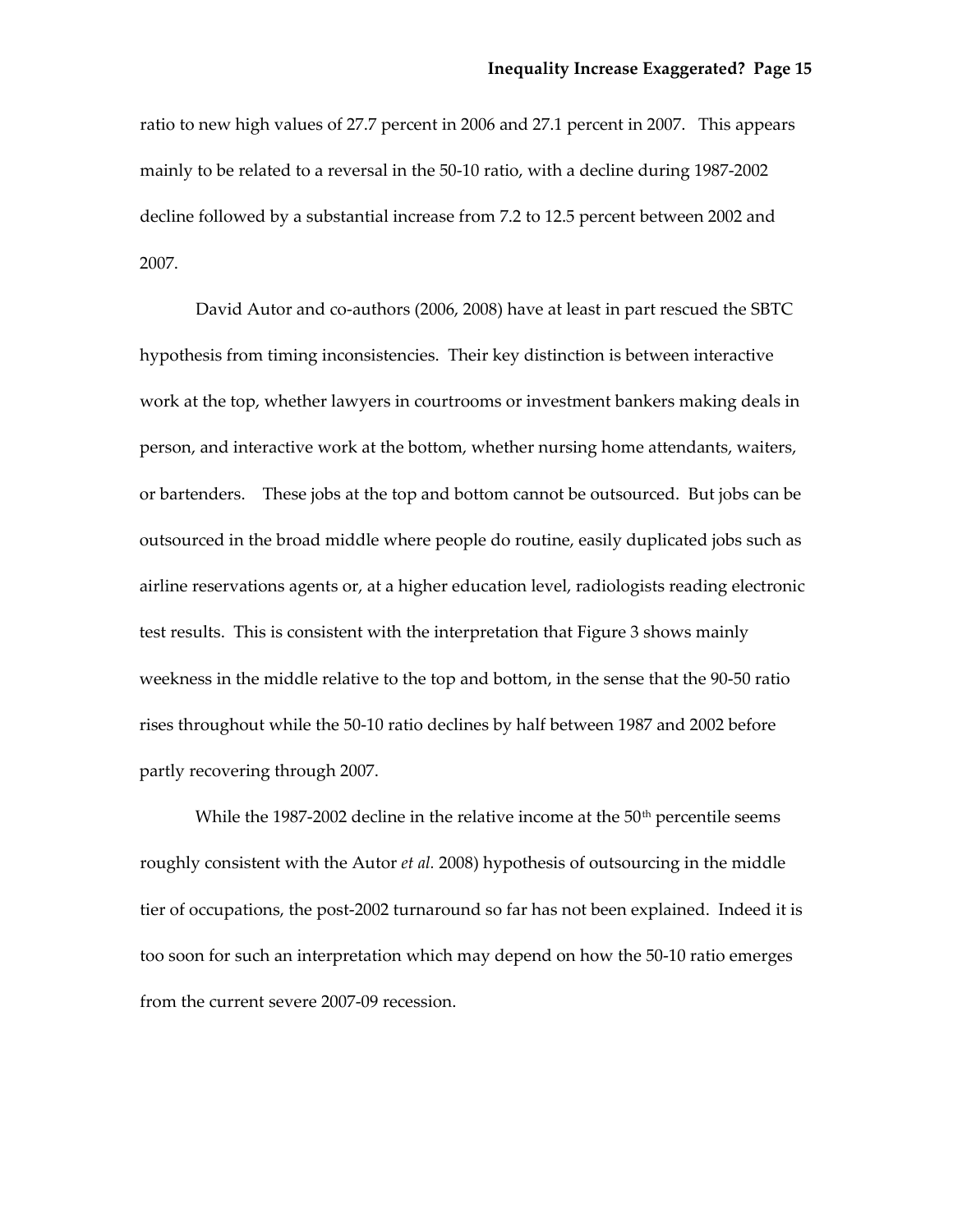## **Inequality Above the 90th Percentile: Previous Explanations and Recent Data**

SBTC is a major explanation of increased skewness of labor incomes at the top, where we distinguish three different types of top incomes. The first two groups include entertainment/sports superstars and top professionals (investment bankers, lawyers, management consultants, surgeons, textbook authors); in both groups incomes are driven by the market. The most contentious questions about top‐bracket pay regards the third category, that is, the sources of the enormous increases in the ratio of top executive compensation to that of average workers, both over time and between the United States and other developed nations. While superstars and top professionals have their incomes chosen by the market, CEO compensation is chosen by their peers, a system that gives CEOs and their hand‐picked boards of directors, rather than the market, control over top incomes.

This idea that the principal‐agent control of stockholders has been reversed through managerial power helps to explain some of the outsized gains in CEO pay. However, the close correlation between stock market outcomes and CEO pay suggests that stock options created an automatic spillover from the stock market gains of the 1990s and mid‐2000's into executive pay.

 Our presentation of the data begins with updated graphs from Piketty‐Saez (2003) on the evolution of top incomes over most of the twentieth century. Their work exploits the oversampling of high incomes in the IRS micro data files and tells a fascinating story of the U‐shaped evolution of top incomes. Figure 4 plots the latest Piketty‐Saez shares of wage income (including bonusses and stock option income but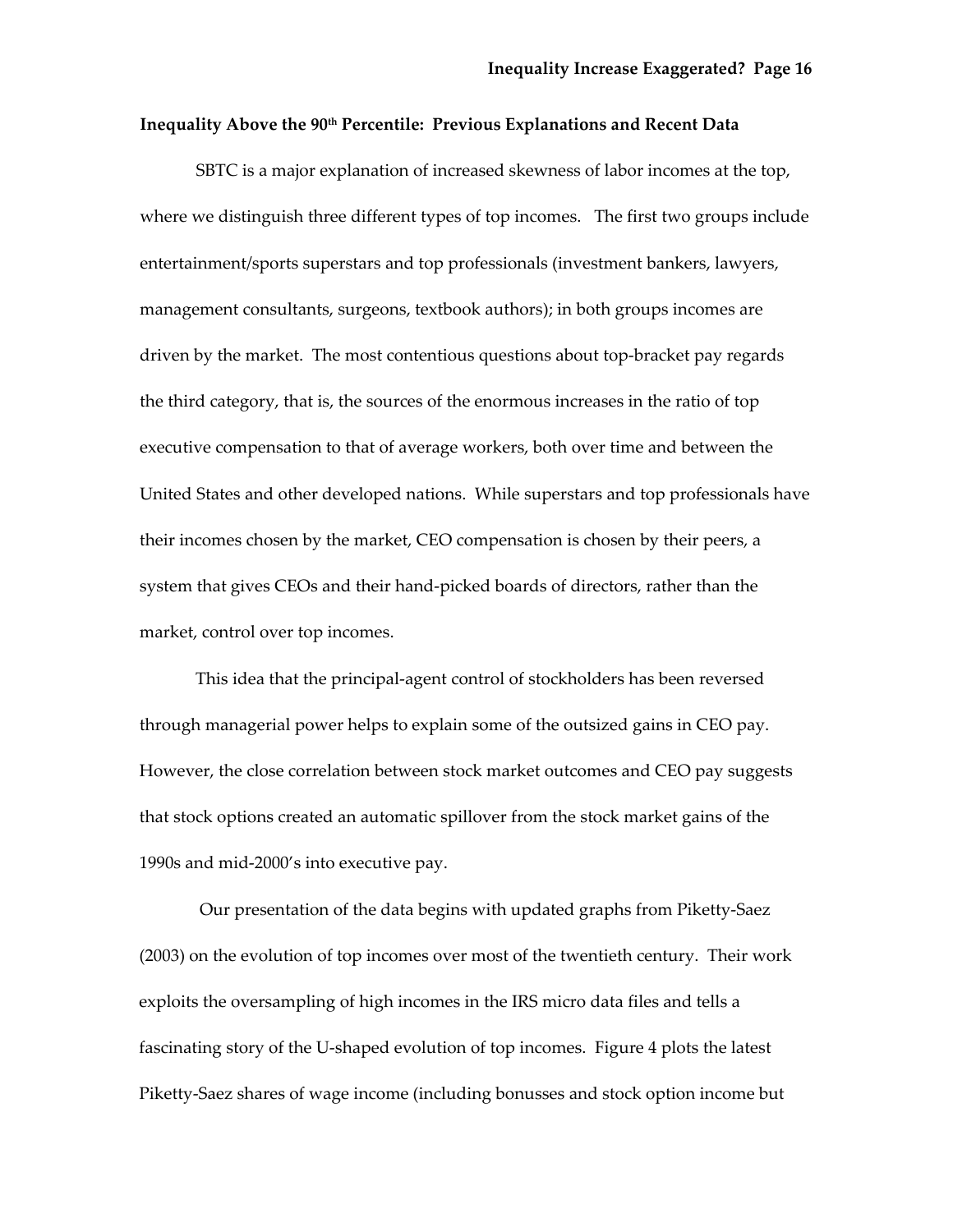excluding capital gains) extending from 1927 to 2006. The time series for the top 1 percent has become familiar, with its U‐shaped trajectory that declines during World War II, maintains a plateau until the late 1970s, and then rises in 1980‐2000 to over 12 percent, well above the 1927‐40 average of 8.5 percent.

Less familiar in Figure 4 are the shares for the other percentiles that make up the top tenth of the income distribution, that is, percentiles 91‐95 and 96‐99. Perhaps the most surprising aspect of Figure 4 is that the share of the 91‐95 group did not increase at all between 1983 and 2006, with an identical share of 10.6 percent in both years. In contrast the 96‐99 group enjoyed a steady increase from 10.5 percent in 1967 to 13.1 percent in 2006. The time path for the 96‐99 group appears to be roughly a weighted average of the 91‐95 and 99+ groups. This result that income shares increased monotonically from the lowest to highest groups echoes the findings for 1966‐2001 of Dew‐Becker and Gordon (2005, Table 8).

An important development in the first half of this decade is the U‐shaped pattern of the top‐1 percent share, indicating a response to the decline in stock prices of 2000‐02 and the post‐2002 recovery. This continues the influence of soaring stock market prices between 1982 and 2000, when the annual average of the S&P 500 index rose from 120 to 1420. The 2000-02 decline in the top-1 percent share is only faintly echoed in the 96-99 share and is not visible at all in the 91‐95 share. Not only do stock options provide a channel by which the stock market influences top incomes, but also stock options became much more important as a source of executive compensation in the 1990s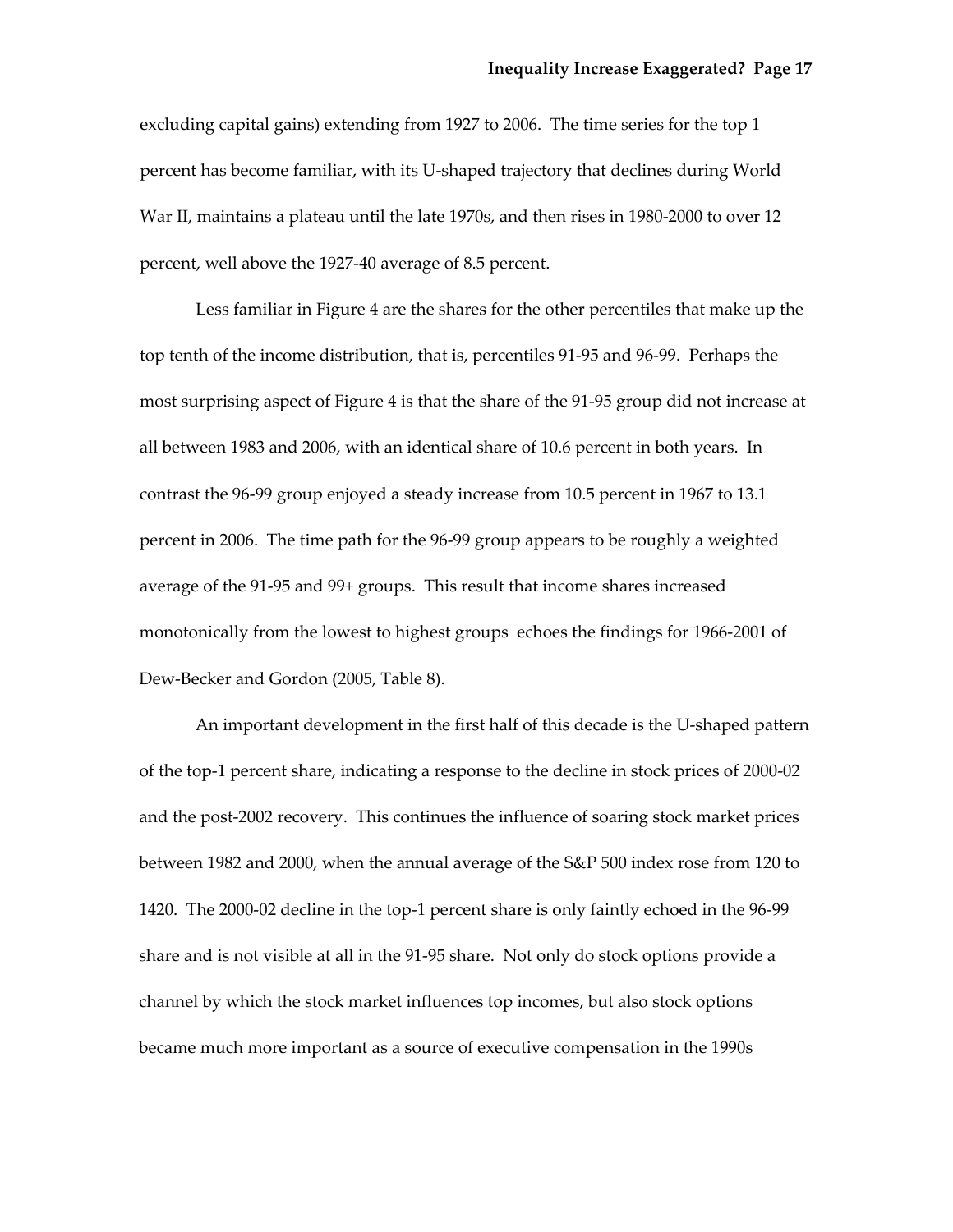(increasing from roughly 40 to 70 percent of executive compensation between 1990 and 2000).

Figure 4 includes labor income only, including bonuses and stock option income but excludes income from business proprietorships, capital income, and capital gains. The impact of excluding the non-labor sources of income is shown in Figure 5 for the top 0.1 percent, in contrast to the top 1 percent share plotted in Figure 4. Whereas the top 1 percent wage income share more than doubled from 5.3 percent in 1966 to 12.3 percent in 2000, the top 0.1 percent wage income share rose by a factor of more than six from 0.6 percent in 1966 to 4.1 percent in 2000. This implies that the top tenth of one percent earned only 11 percent of the income of the top one percent in 1966 (this seems implausibly low) but fully one-third in 2000.

Piketty-Saez (2003) use their version of Figure 5 to emphasize how the source of income in the top 0.1 percent shifted from capital income in the 1920s to labor income after 1990. Indeed, we have already seen in Figure 1 that labor's income share for the total population was substantially lower in 1929 than in any postwar year and fully eight points below that in 2009.

In the final year of 2005 in Figure 5 the total share of 8.8 percent was divided up into 1.8 percent for capital gains, 1.4 percent for capital income, 2.6 for business income, and 3.0 percent for labor income. The U‐shaped pattern during 2000‐05 is exhibited not just by labor income (due to stock options) but also by capital gains. Business proprietor income increased steadily during this interval without exhibiting a single year of a declining share. An apparent puzzle is that capital gains income was positive during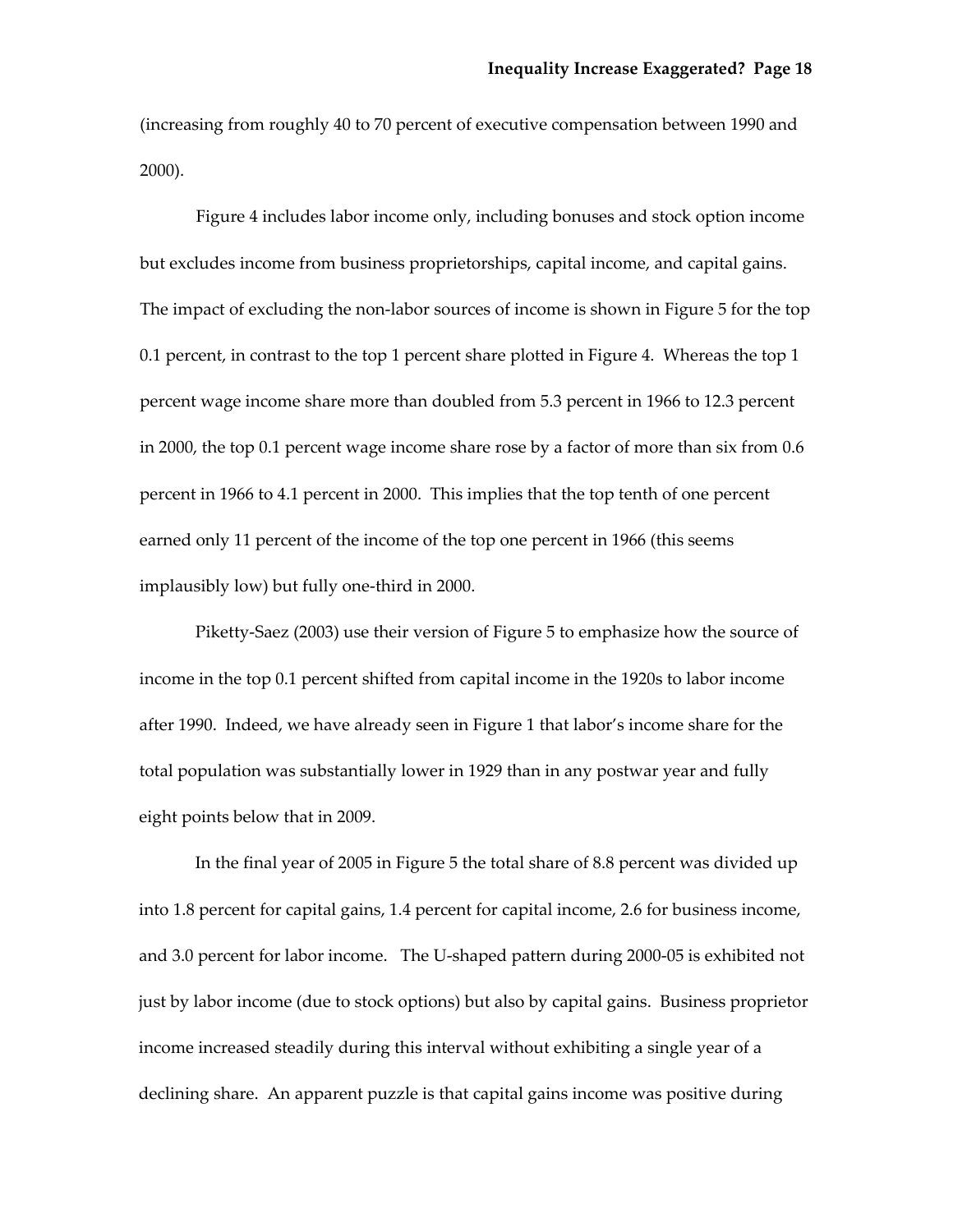2001 and 2002 when stock prices were declining; this must reflect the gains on shares sold during these years but bought before 1998 when stock prices were much lower.

In Figure 6 we turn from top‐share pay to the pay of CEOs, who make up a sizeable proportion of top incomes.<sup>[9](#page-20-0)</sup> The solid black line plots the ratio of average pay of the top 100 CEOs to average worker pay, and this exhibits an even more pronounced U-shape response to the stock market than do the top wage income shares of Figures 4 and 5; this top‐100 ratio increased by a factor of five between 1990 and 2000 and th en dropped by more than half between 2000 and 2002‐03. The lower grey line displays the same ratio for the CEO whose income is ranked 100. This ratio is substantially lower, increased by 3.4 times from 1990 to 2000, and fell by somewhat less than half between 2000 and 2002‐03. The relations between the lines plotted in Figures 4, 5, and 6 suggests that corporate CEOs, with their incomes dependent on stock options that fluctuate with the stock market, may make up as much as half of top incomes (including top officers of both "Main Street" and "Wall Street" firms in the language of Kaplan‐Rauh, 2007).

The clear correlation of top income shares and the stock market, with a V-shaped pattern between 2000 and 2006, suggests that in 2007‐09 the top income shares may have decline at least as much as in 2000‐02. The peak value of the S&P 500 stock market index was 1525 in 2000, fell to a low of XXX in October, 2002, returned to a slightly higher index value than in the year 2000 to its all‐time high of 1568 in October, 2007, and fell to a local minimum of 670 in March, 2009. Given that the decline from 2007 to 2009 was

<span id="page-20-0"></span><sup>9.</sup> Kaplan‐Rauh (2007) and Gordon and Dew‐Becker (2008) debate the relative importance of CEO pay in the pay of all top income earners including superstars and high‐paid lawyers and investment bankers.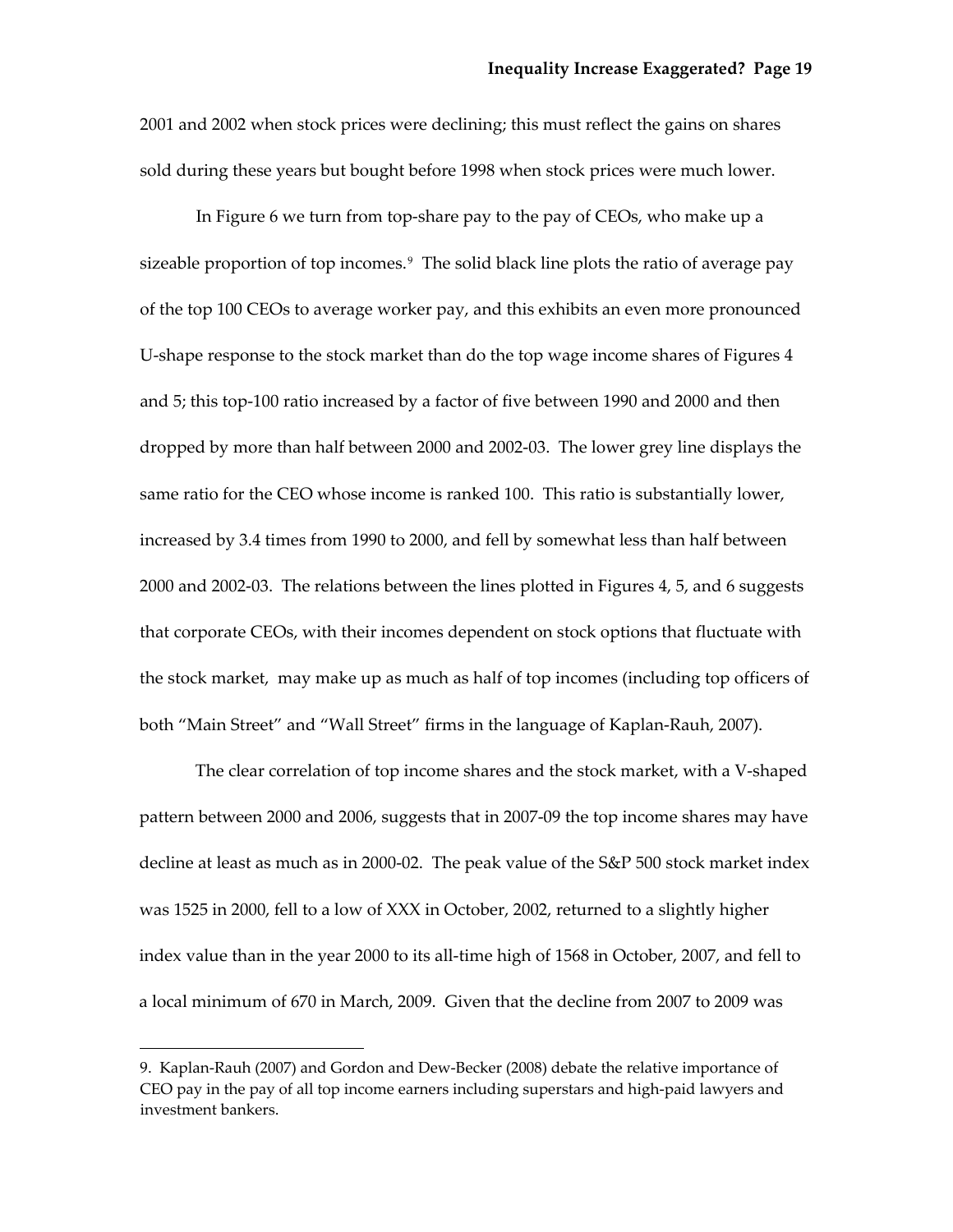even steeper than in 2000‐02, it is a reasonable assumption that top income shares may have fallen by as much or more as in 2000‐02/03.

## **International Differences**

Some of the most interesting remaining issues in the area of increased inequality involve cross‐country differences. The post‐1970 upsurge in American inequality, particularly in top incomes, is much greater than in continental Europe or Japan, with the U. K. and Canada somewhere in between. Figure 7 provides the latest available figures for the income share of the top 0.1 percent in the U. S., U. K., and France. The data are similar to those displayed above in Figure 5 and include all sources of income except for capital gains. Compared to the sharp 1980-2006 ratio for the U.S., the stability of the French ratio all the way back to 1945 is quite remarkable. The U. K. share was roughly equal to the U. S. and France shares between 1953 and 1970, then fell below France until a recovery began around 1980 that boosted the share through 2000 by about half the increase observed in the U. S.

We have proposed a mix of institutional and market-driven explanations to explain the divergence in Figure 7. An important institutional difference is the earlier and more pervasive introduction of stock options in the U. S. and prohibitions on the use of stock options until relatively recently in some countries, e.g., Japan. In Germany and Scandinavia a tradition of corporatism and cooperative bargaining constrains management compensation excess. Other institutional factors include the larger role of unions and a higher real minimum wage in some European countries. But the market matters also; gains in profits and price‐earnings ratios in the U. S. stock market in the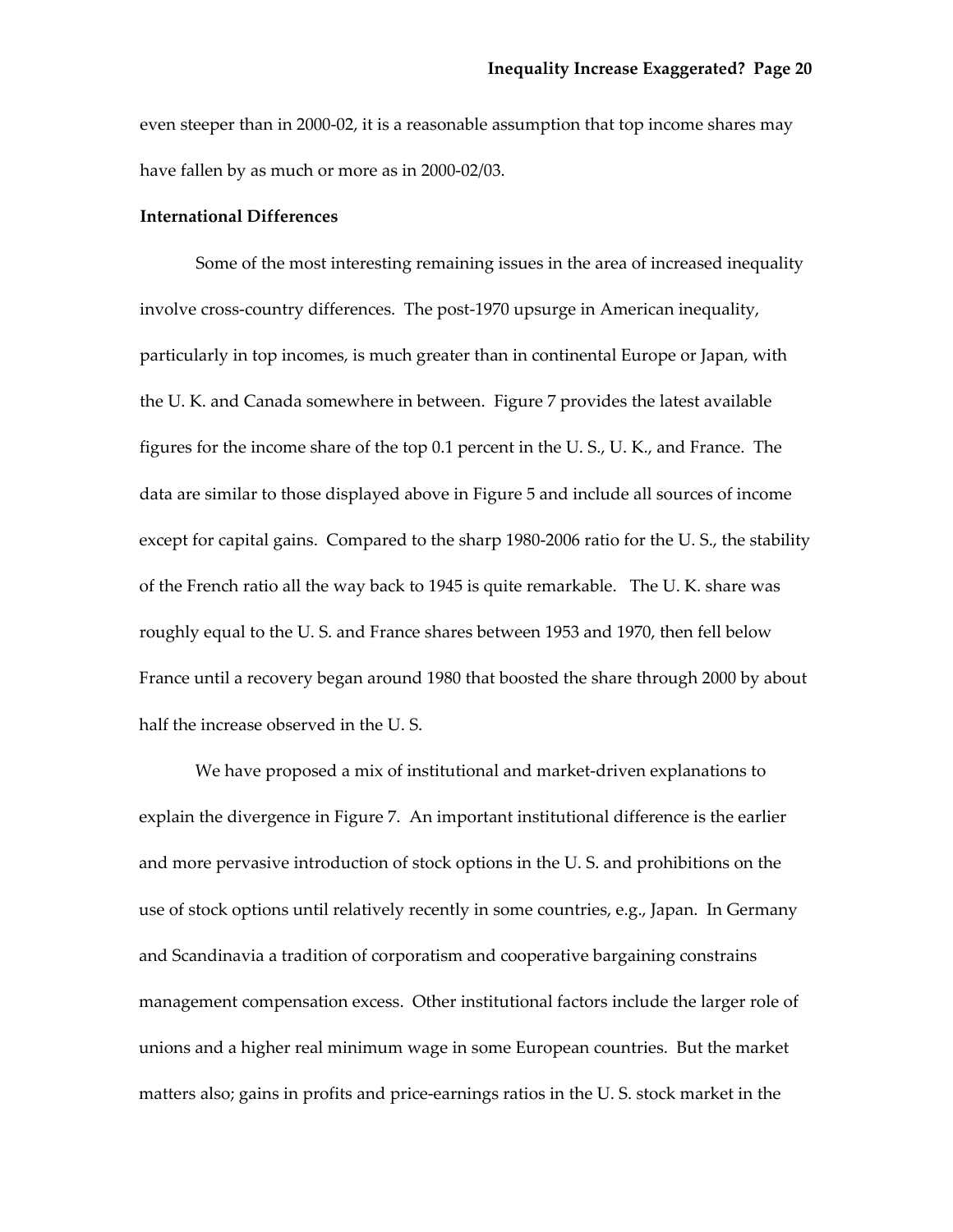1990s and again in 2003‐07 spilled over to executive compensation, interacting with the large increase in the share of executive compensation taking the form of stock options.

## **4. New Research Insights Related to the Inequality Debates**

We now turn to a brief review of some of the recent research literature that is related to the explanation of rising American inequality. To what extent do recent contributions reinforce the theme of this paper that the growth of inequality has been exaggerated and has largely ceased? This section is divided into research that is relevant to the bottom 90 percent, relevant to top incomes, and relevant to other topics including health and geographical inequality.

## **The Bottom 90 Percent**

An interesting feature of the data discussed above is that the 90‐10 ratio from the CPS data displayed in Figure 3 exhibits almost all of its increase between 1980 and 1993, whereas the Piketty-Saez data on the top income classes displayed in Figures 4 and 5 continues to increase from 1993 to 2000 and then exhibits a U‐shaped pattern after 2000 that is not evident at all in the CPS data. In Figure 4 above based on Piketty‐Saez data, we noticed that there is no increase at all in the 91‐95 percentile share after 1987, and the 96‐99 share exhibits most of its increase between 1970 and 1989. Overall, the time path of the top one percent is unique and justifies the methodology in this and our past papers of treating the sources of rising inequality in the bottom 90 percent (or perhaps better stated as the bottom 99 percent) and the top one percent as separate topics with separate explanations.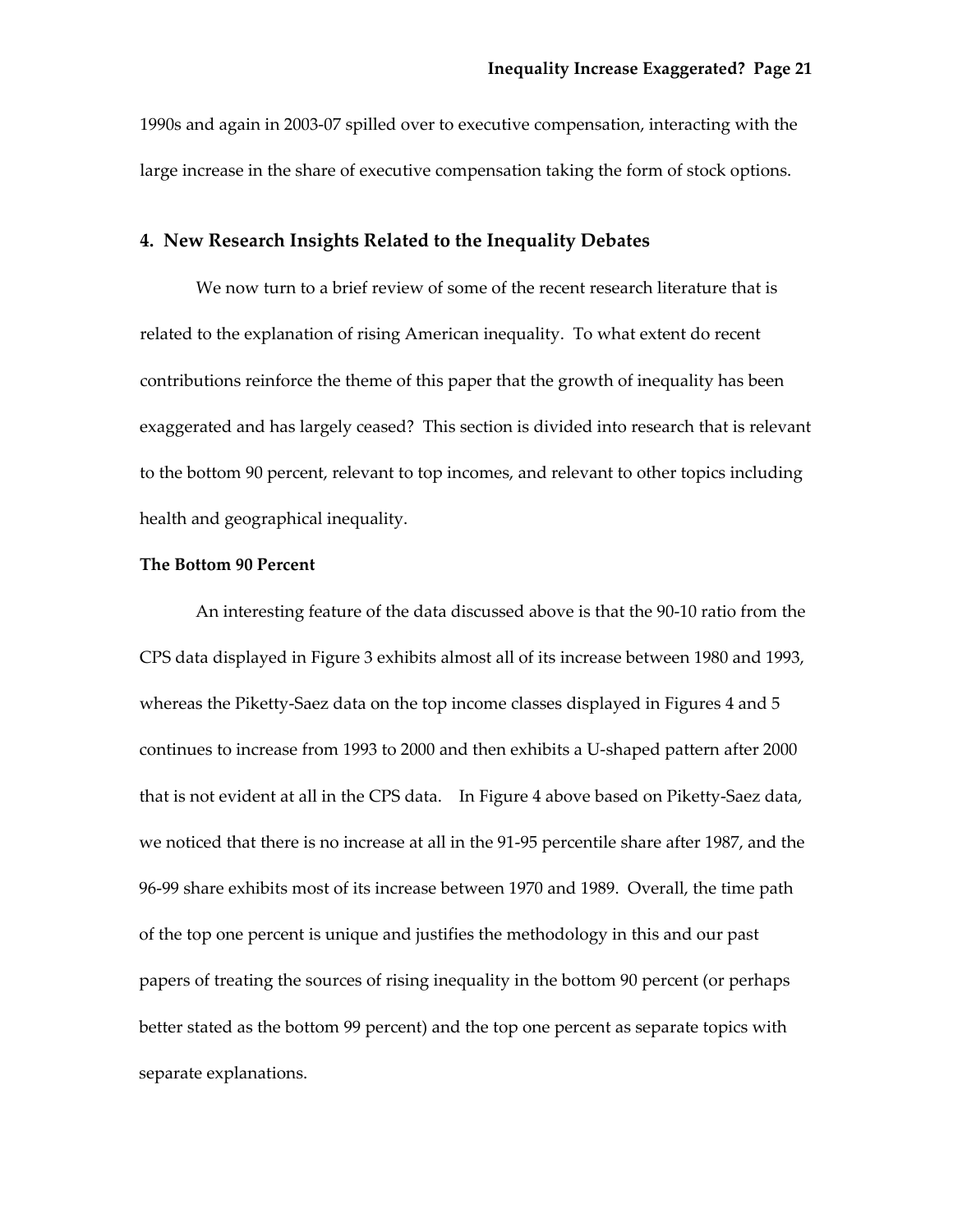Autor and Dorn (2008) have produced new research that supports the earlier polarization hypothesis of Autor, Katz, and Kearney (2006, 2008). As we have seen, the polarization hypothesis creates at least three segments in the labor force, with skilled interaction in the top group, unskilled interaction in the bottom group, and a middle group doing routine repetitive work that can be replaced by computers and/or outsourced. In their new paper, Autor‐Dorn focus on the apparent paradox that in a world of widening earnings inequality between high and low‐skilled workers, both employment and relative wages have grown in manual service jobs. In their view the computerization of routine white‐collar jobs has pushed relatively unskilled workers into routine but interactive manual jobs, and this occurs to a greater extent in geographical areas which initially had a larger share of employment in routine repetitive occupations.

### **The Top One Percent**

We have seen that the timing and interpretation of increases in top incomes at the top 1.0 and 0.1 percent levels is very different than that in the bottom 99 percent. Much of the within‐group increase in inequality in the bottom 99 percent occurred before 1993, whereas between 1993 and 2000 there continued to be an increase in the income share of the top one percent, and a continuing shift toward the top 0.1 and 0.01 percent groups within the top one percent segment. We have previously suggested that the timing of the increased shares in the top groups appears consistent with an important role for stock options as a major source of CEO pay and the gyrations of its share in response to stock market price fluctuations. Between 1989 and 2007, the share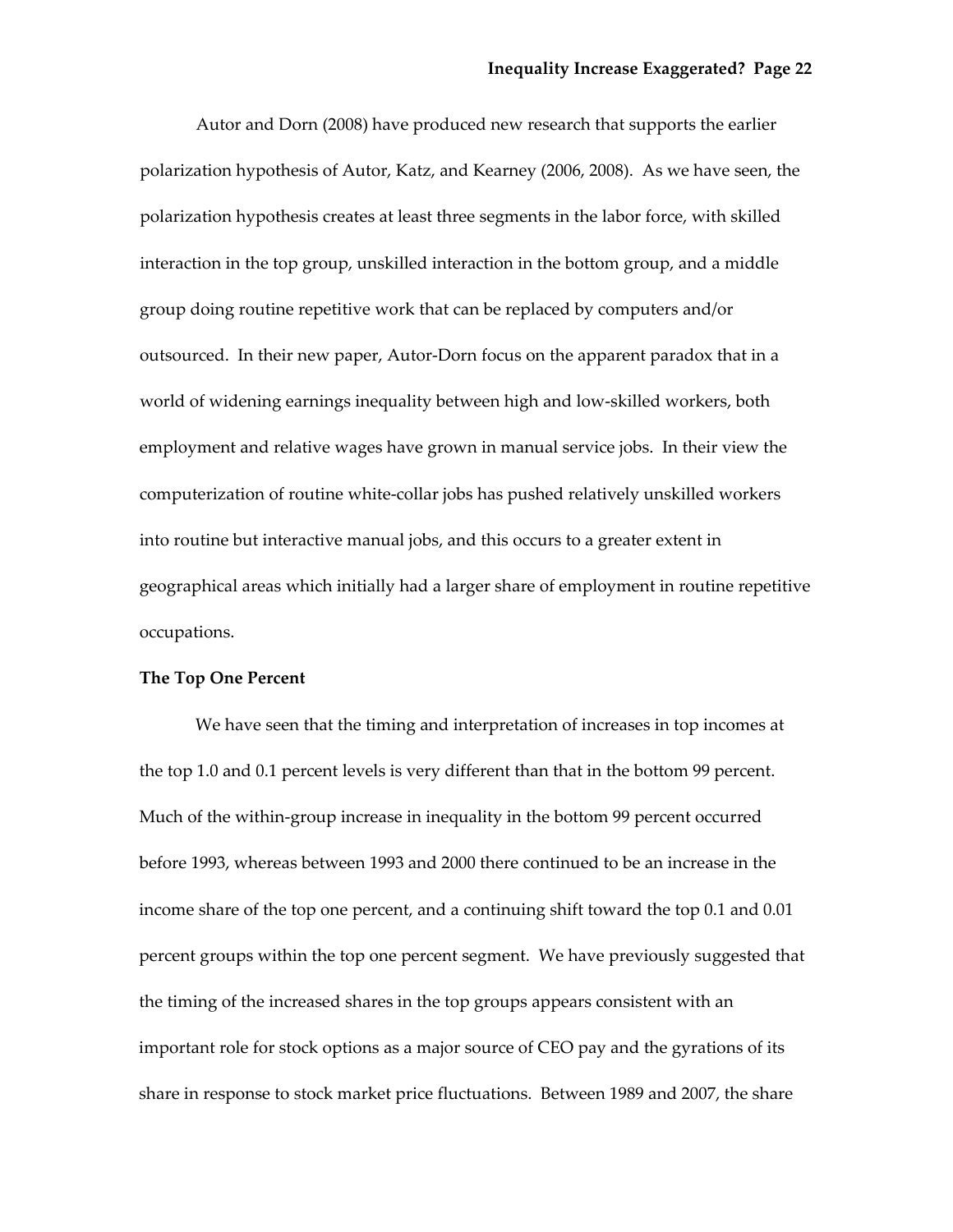of total CEO compensation taking the form of stock option gains and other compensation beyond salary and bonus pay has jumped from 34 to 74 percent (Jarque, Figure 1, p. 269).

In turn the increased role of stock options in executive compensation has been traced by Jarque (2009) to changes in tax regulations that took place in 1993, an ironic finding given the current demands in the popular press for government regulation of CEO pay. The 1993 regulation was a limitation on the tax deductability for any compensation above \$1 million taking the form of standard salary and bonus pay but not for equity‐based compensation. Empirical studies cited by Jarque have found that this regulatory change was a direct cause of a shift of CEO compensation away from salary and toward stocks and options. Tax advantages for pay in the form of stock options antedates the 1993 regulations and goes back to the tax reform legislation of 1986. Hall and Liebman (2000) show that the tax advantage of options reached a maximum of 7 percentage points in 1988‐90. Not only are capital gains tax rates lower than top‐bracket personal income tax rates, but also there are no capital gains tax charges on the increase in value of a stock from the grant date to the exercise date. If the executive holds the stock after the date of exercise and there are capital gains, tax is charged only on gains from the exercise date to the date of sale, not from the original grant date.

 Recently Frydman and Saks (2008) have extended their previous research on executive compensation that extends back to the 1930s. They call attention to the sharp change in behavior before and after the mid‐1970s. In the three previous decades the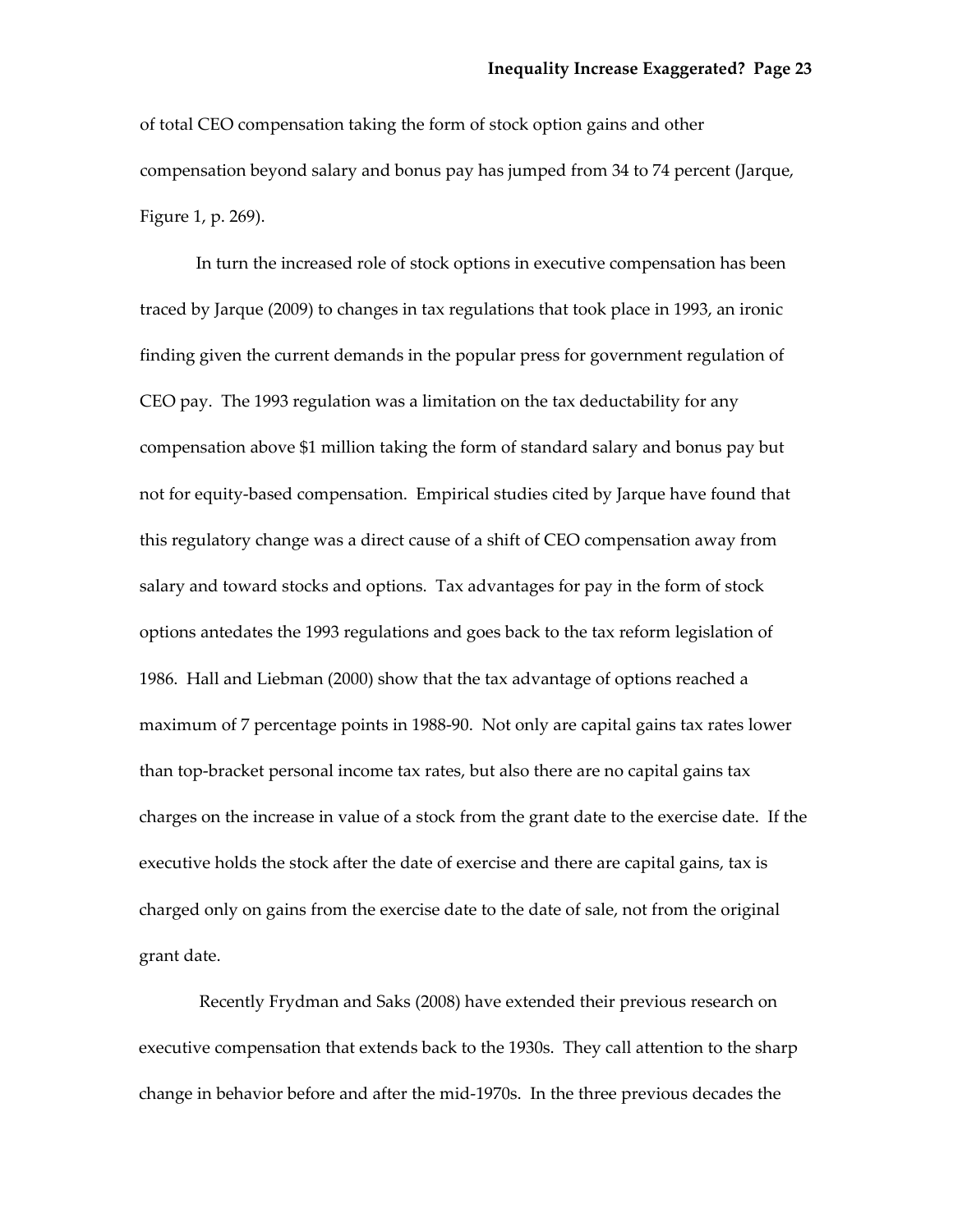median real value of compensation was surprisingly flat and seemed unresponsive both to macroeconomic fluctuations and growth of individual firms. Then in the three subsequent decades median real compensation has increased sharply as is evident in Figures 4, 5, and 6 above. Among the results based on their micro evidence is, while the cross‐sectional relationship between executive pay and firm size has remained stable over the last 70 years, there has been a sharp increase in the correlation between the level of pay and the average market value of firms in the past 30 years to roughly 1.0 (the Gabaix‐Landier 2008 result) from a previous 0.1 to 0.3 before 1980. This increased elasticity can be traced directly to the 1986 and 1993 changes in tax law and tax regulation that created a sharp increase in the share of CEO compensation taking the form of stock options, creating a more direct link than previously between CEO pay and market capitalization.

Frydman‐Saks apply their results to several theories of executive pay. The small response of executive pay to the economy and to firm size before the 1970s is inconsistent with "theories of managerial rent‐seeking, a competitive labor market for executives, and increases in managerial incentives." Their explanation for the post‐1970s shift include changes in social norms, which we have previously invoked to explain part of the differing evolution of inequality at the top in the U. S. as compared with some foreign countries. For instance, the presence of strong unions in Germany and other corporatist nations appears to have limited CEO pay through a form of moral suasion, and the same may have been true in the U. S. before the 1970s when unions were strong.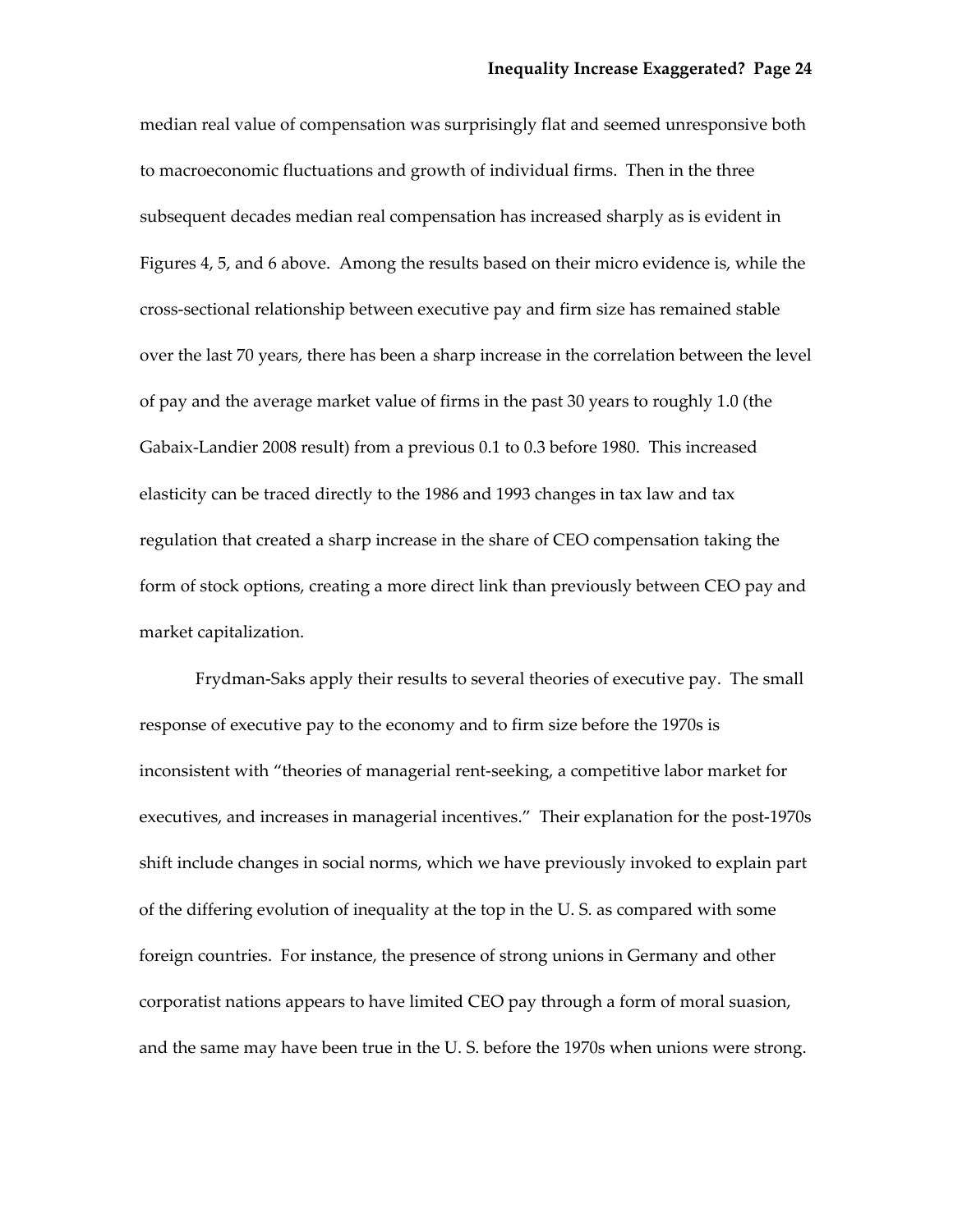The closer alignment of CEO pay to stock market performance reviewed here is placed in a broader context of performance pay by Lemieux *et al.* (2009). These authors document using micro data that performance‐based pay (bonus p[ay, commissions, and piece‐rate contracts) are more closely aligned with observed and unobserved productivity characteristics of individual workers than non‐performance types of pay. They argue that SBTC creates an incentive of performance‐based pay which then becomes a conduit in the chain of causation between SBTC and inequality. They conclude that this is an important source of rising inequality above the  $80<sup>th</sup>$  percentile level of income over the past three decades. Their findings put the CEO pay controversy into context as part of the movement toward performance‐based pay, of which CEO stock options are one particular form that stands out sharply in the data on top-bracket incomes as in Figures 4 and 5 above.

Philippon and Reshef provide an even longer historical perspective than Frydman and Saks, studying the period 1909‐2006 not for CEO pay but rather for the separately interesting issue of pay in the financial services industry. Their unique new data set documents a U‐shaped pattern of skill intensity and job complexity in the financial sector relative to the nonfarm private sector, which has almost the same timing pattern as the U‐shaped Piketty‐Saez (2003) pattern of top‐bracket pay reviewed above in Figures 4 and 7. They attribute the rise in skills in the financial sector since the late 1970s to the financial deregulation that occurred at that time and introduced more complex financial products such as initial public offerings and a more sophisticated set of tools for evaluation of credit risk. However, controlling for skills, education, the risk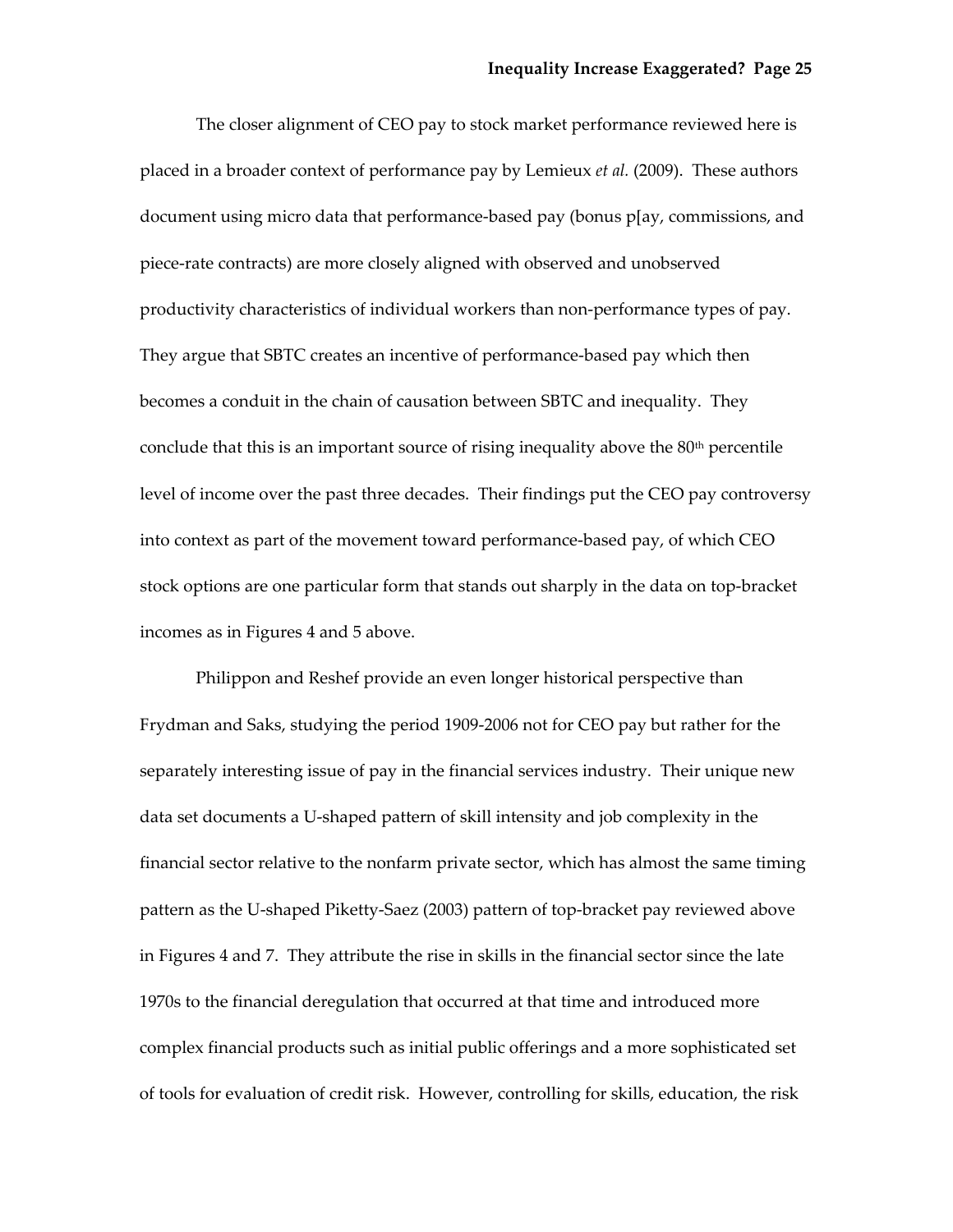of job loss, and numerous other variables, the authors find a substantial earnings premium in the finance industry. "We find that rents account for 30 percent to 50 percent of the wage differentials observed since the late 1990s. In that sense, financiers are overpaid." However, these authors do not explore the stock option or market capitalization channel that could explain some of these apparent rents as they also explain a large part of CEO pay. They need to assess their conclusions in the context of the Kaplan‐Rauh argument that top‐bracket pay on "Wall Street vs. Main Street" is part of the same phenomenon.

#### **Price Indexes and Geographic Inequality**

An important part of the case that the rise of inequality has been exaggerated rests on recent research regarding price indexes, both comparisons of inflation for the rich vs. poor and also aspects of differential price index movements across geographical regions. Broda and Romalis document both the inflation differential in favor of the poor and secondarily attempt to calculate the role of Chinese exports in contributing to the differential. Here we are not concerned with China but rather with their basic finding about the inflation differential, which results from three factors, (a) a higher consumption share of non‐durables consumed by the poor than the rich in conjunction with slower overall inflation rates of non-durables than of non-housing services, and (b) based on bar-code scanner data for individual items, the prices of the particular set of non‐durables consumed by the poor has increased slower than the set consumed by the rich. Their headline result is that over the period 1994‐2005 the inflation rate for non‐ durables consumed by the poor increased at an annual rate of 1.9 percent as compared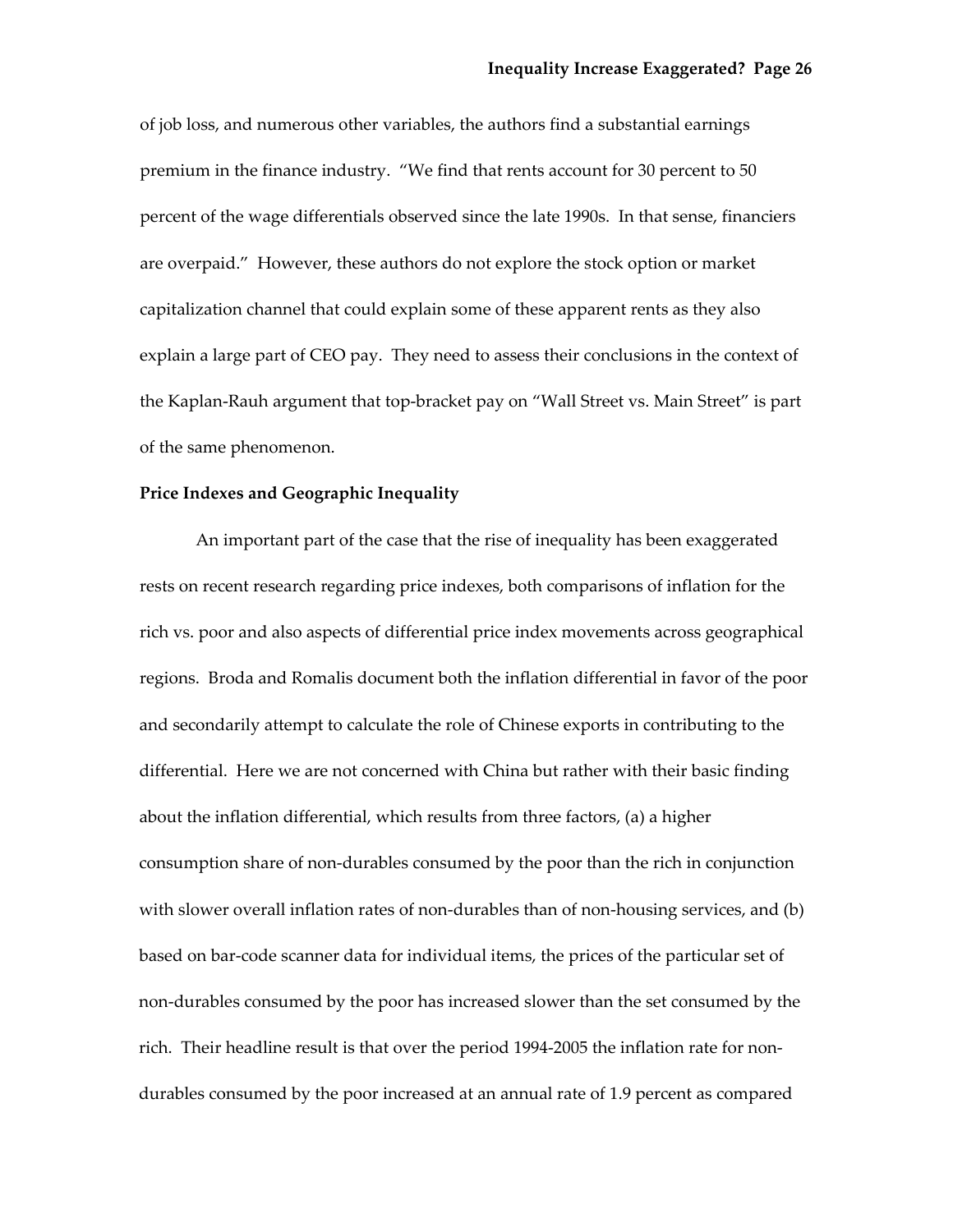to 2.6 percent for the rich. By their measure this inflation differential completely offsets their measure of the increase in rich‐poor inequality over the same period.

Unfortunately their data and results do not extend before 1994 into the period of the 1980s when so much of the increase in the 90‐10 ratio occurred, but it is plausible that the differential they find extends well before 1994. However, their finding that there was no further increase of inequality in the inflation‐adjusted 90‐10 ratio after 1994 provides strong support for the basic argument of this paper is that inequality stopped increasing 15 or more years ago except in the very top income brackets. Further, the Broda‐Romalis methods do not take explicit account of the stunning Hausman‐Leibtag (2005) result showing that the arrival of a new Wal-Mart store reduces food prices by 25 percent. While there is no firm evidence on the income distribution of Wal‐Mart shoppers, it is reasonable to assume that poor households take more advantage of low Wal-Mart prices than rich households, except perhaps in inner-city areas in some places like Chicago and New York that Wal‐Mart has not yet been allowed to enter due to political opposition of local labor unions.

A stunning new data set undermines our previous conclusion (2008) that real income per capita has increased significantly in superstar bi‐coastal metropolitan areas. Very recently the Bureau of Economic Analysis has released data on price level differences across states, and this is the first time that a systematic sete of *level* differences has been published (as contrasted to long‐available measures of differences in CPI *growth rates* across cities). Without adjustment for price level differences, per‐ capita incomes in Massachusetts and New York are respectively 26.1 percent and 20.0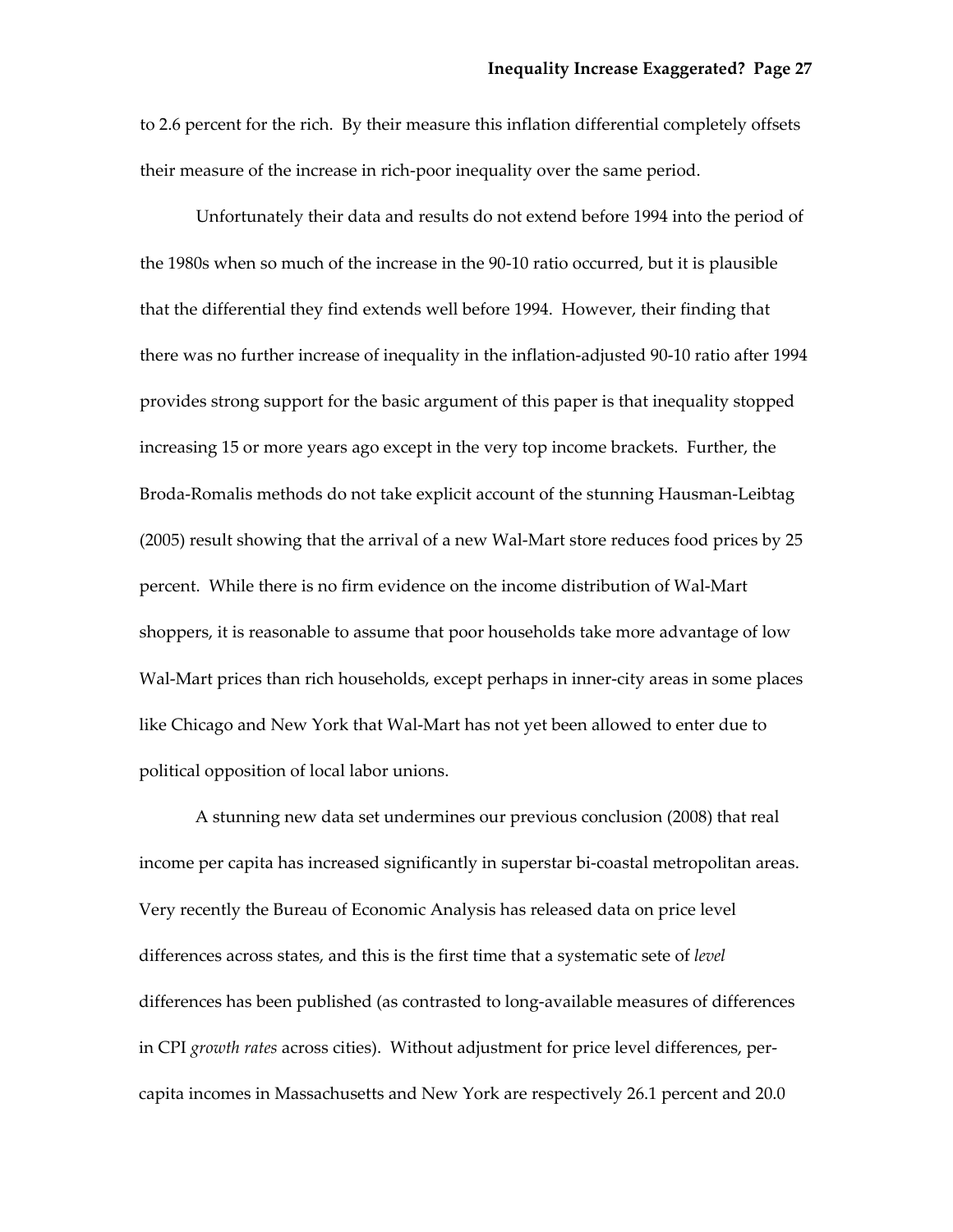percent above the national average. With correction for regional price disparities, these percentages drop to 10.7 and ‐0.2 percent respectively.

In an important and related piece of research, Moretti (2008) notes that college graduates disproportionately cluster in metropolitan areas that have a high cost of housing. He finds that *fully two‐thirds* of the previously documented increase in the return to college between 1980 and 2000 vanishes when he corrects for differences in the cost of living across metropolitan areas. His cross‐area price measures are comprehensive and ingenious and take account of differences in housing costs, housing quality (i.e., smaller apartment sizes in New York than St. Louis), and price differences of non‐housing goods and services (pizza and haircuts are more expensive in New York). $10$ 

Moretti then asks why college graduates sort into expensive cities. He carries out an empirical analysis that distinguishes between supply and demand factors and concludes that college graduates move to expensive cities because jobs for college graduates are increasingly located in those cities, not because they particularly like living in those cities. His results are tempered by the likelihood that the agglomeration of college graduates, even though initially driven by demand rather than a shift of supply, carries with it a set of externalities such as the opening of new restaurants and shops that cater to people with college-educated tastes. Further, the amenities of cities with high shares of college graduates are not just created by the newly arriving

<u> Andrew Maria (1989)</u>

<span id="page-29-0"></span><sup>10.</sup> The rental cost of an apartment with a given number of bedrooms and bathrooms is obtained from survey evidence, as are the quality attributes of these apartments. Non-housing costs are estimated from a regression of non-housing costs on housing costs for a small number of metro areas that have CPI indexes on the level of the cost of lilving.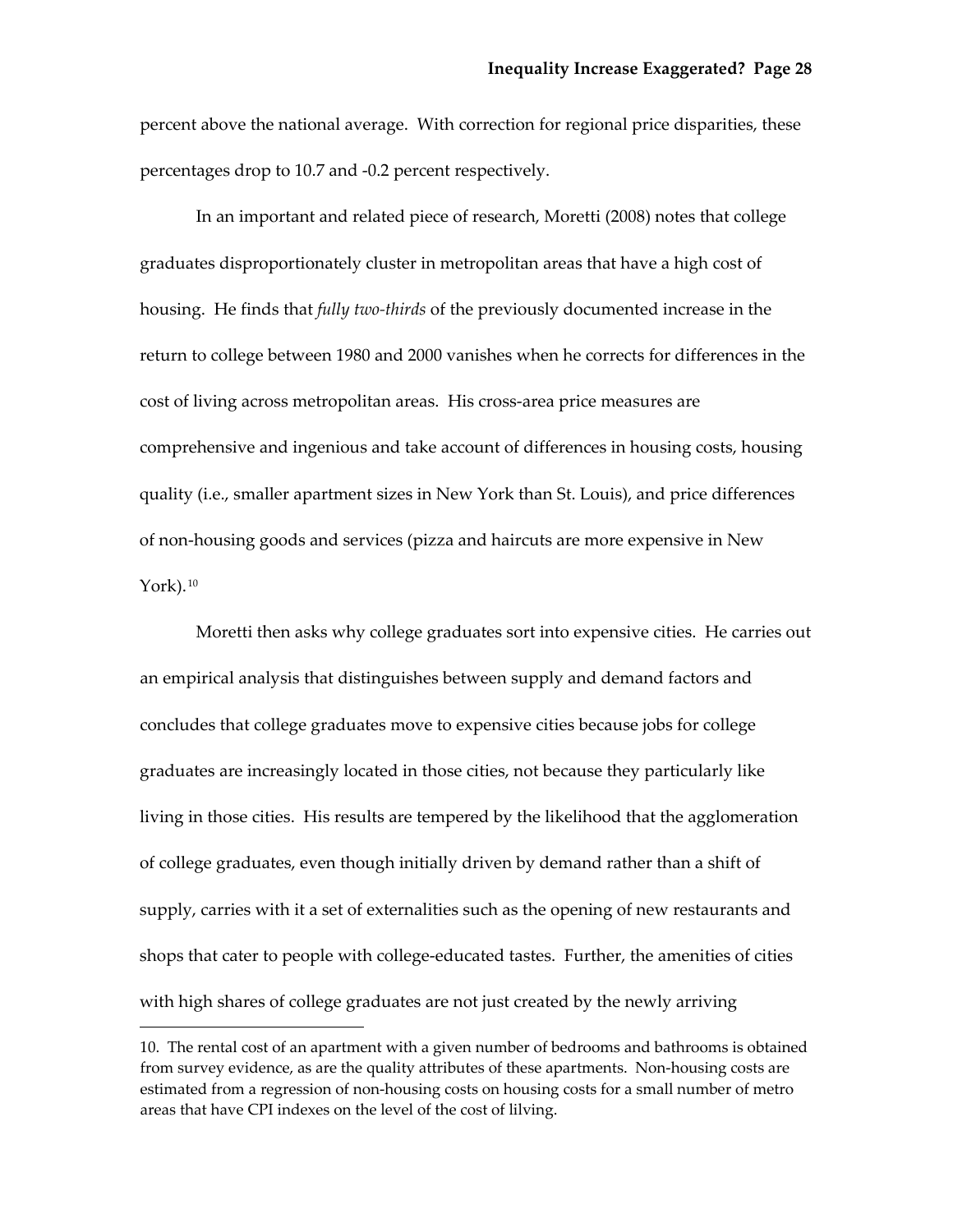graduates, but were already present throughout history as a lure to highly educated people. Cities like Chicago, New York, and San Francisco have had top-ranked symphony orchestras, opera companies, and jazz clubs going back decades, even a century.

A methodological critique is that Moretti's methodology falls prey to Laspeyres index number bias by neglecting substitution between goods. College graduates earn higher salaries and react to high apartment prices by substituting away from square feet of living space toward culture, good restaurants, and organized activities with their peers. As a result, the Moretti analysis inevitably overstates the extent to which the increase in the college wage premium is offset by cost of living differences among cities. His estimate is a two-thirds offset, but substitution could easily reduce this to one-third.

However, strengthening his basic result is the fact that the Federal tax system is based on nominal income and thus penalizes those who move to high‐priced locations. Further several of the popular bicoastal states (New York, Massachusetts, and California) have relatively high progressive state income tax rates. Another factor strengthening Moretti's result is that when college‐educated couples marry and have children, they tend to move to the suburbs and face long commutes to their highly‐paid jobs. This disamenity tends to cancel out many of the urban amenities they enjoy when younger and childless. Qualifications to these arguments include the tax deductability of mortgage interest, which benefits high income families, and the top‐bracket tax cuts achieved by Presidents Reagan and Bush II.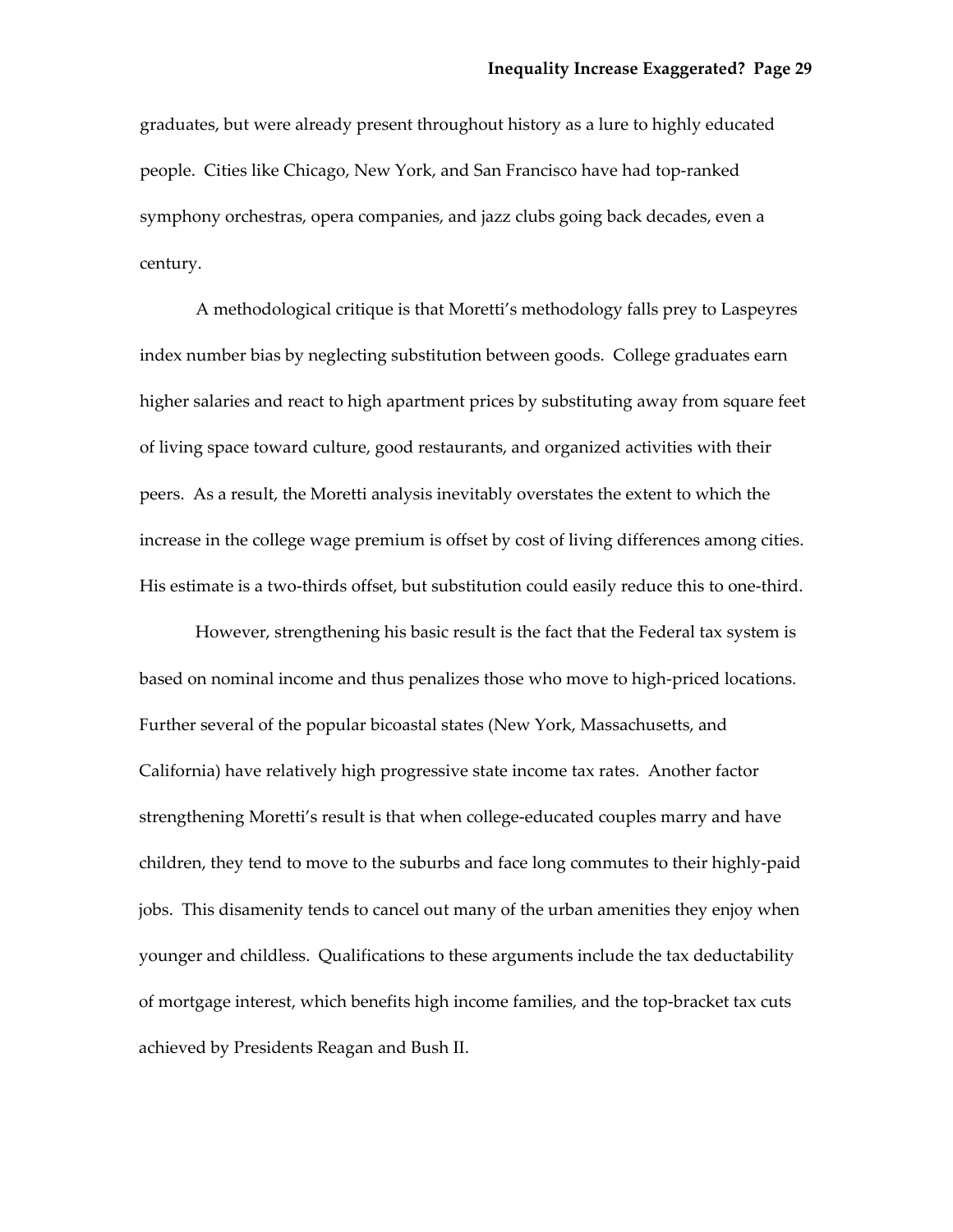### **Health Outcomes and Inequality**

One of the most surprising discoveries of our previous search through the inequality literature was the quantitative importance of differences in health outcomes by education and income group. An important research result of Singh and Siahpush (2006) revealed that life expectancy in the "least deprived" top‐decile group increased between 1980 and 2000 by 3.4 years, fully double the 1.7 year increase in life expectancy of the "most deprived" bottom‐decile group.

Meara, Richards, and Cutler (2008) go further and show that over the same 1980‐ 2000 period life expectancy at age 25 grew by 1.6 years for high‐education people and 0.5 years, less than one‐third as much, for low‐education people. They attribute a substantial part of their findings to differential trends in smoking use among high‐ and low-educated groups, with much greater declines in tobacco use among the highly educated. A second factor that differentiates the high and low education groups is a growing tendency toward obesity among the low‐education groups.

A more comprehensive study that pulls together much of the previous evidence has been released recently by Cutler *et al.* (2008). There is no implication in this research that increased income inequality causes the disparity of health outcomes, but rather that differences in educational attainment have separate impacts on relative incomes and relative life expectancy that go in the same direction. The major influence of socioeconomic (SES) status on health occurs in childhood, and "once childhood health is set, the effect of economic resources on health diminishes" (p. 35).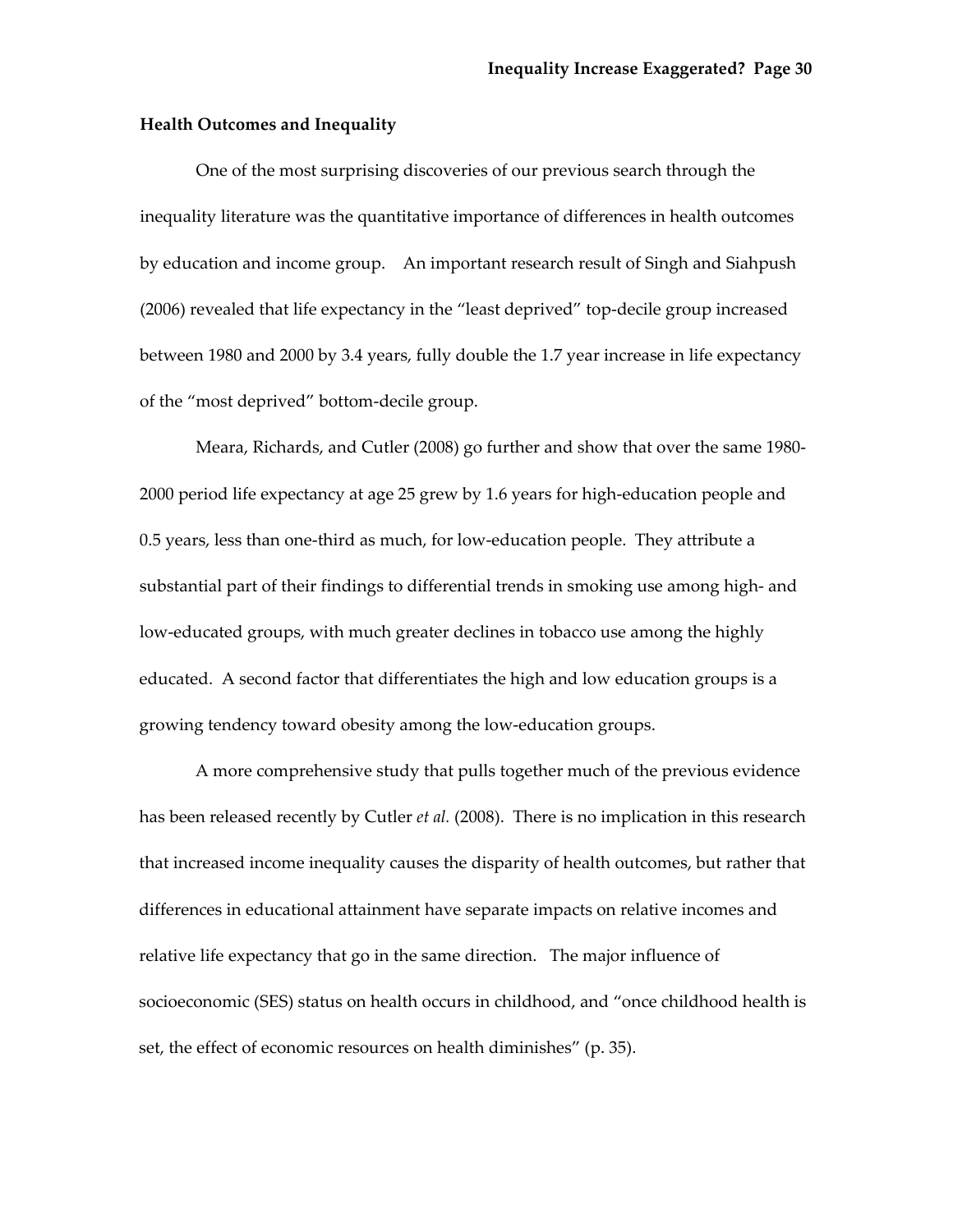As in the two studies summarized above, education is a powerful determinant of health but mainly because of its effect on behaviors like smoking and obesity rather than its association with access to medical care. An important direction of causation works in the opposite direction from health to socioeconomic status. "Unhealthy adults earn less, spend less time in the labor force, and retire earlier" (p. 36). Overall, to the extent that income inequality rises relative to educational attainment, there is no implication for health outcomes. Reversing the rise of inequality and reducing the incomes of the rich would not cause the less educated groups to smoke less and weigh less.

## **5.. Conclusions**

## **Quantitative Evidence**

The rise of American inequality has been exaggerated in magnitude, and its impact is now largely in the past. Standard commentary laments the slow growth of median real household income and concludes that over the past three decades (1979‐ 2007) the gap between growth of income and productivity has been 1.46 percent per year. But this "conventional" gap measure is riddled with measurement and conceptual inconsistencies. Our "alternative" gap measure grows at only 0.16 percent over the same period, only one-tenth as rapidly as the conventional gap, and it does not grow at all during the 1979‐1995 period when inequality was growing fastest. In fact, we show that income‐productivity gaps have virtually nothing to do with inequality. The alternative growth gap is zero when inequality grew fastest before 1995, became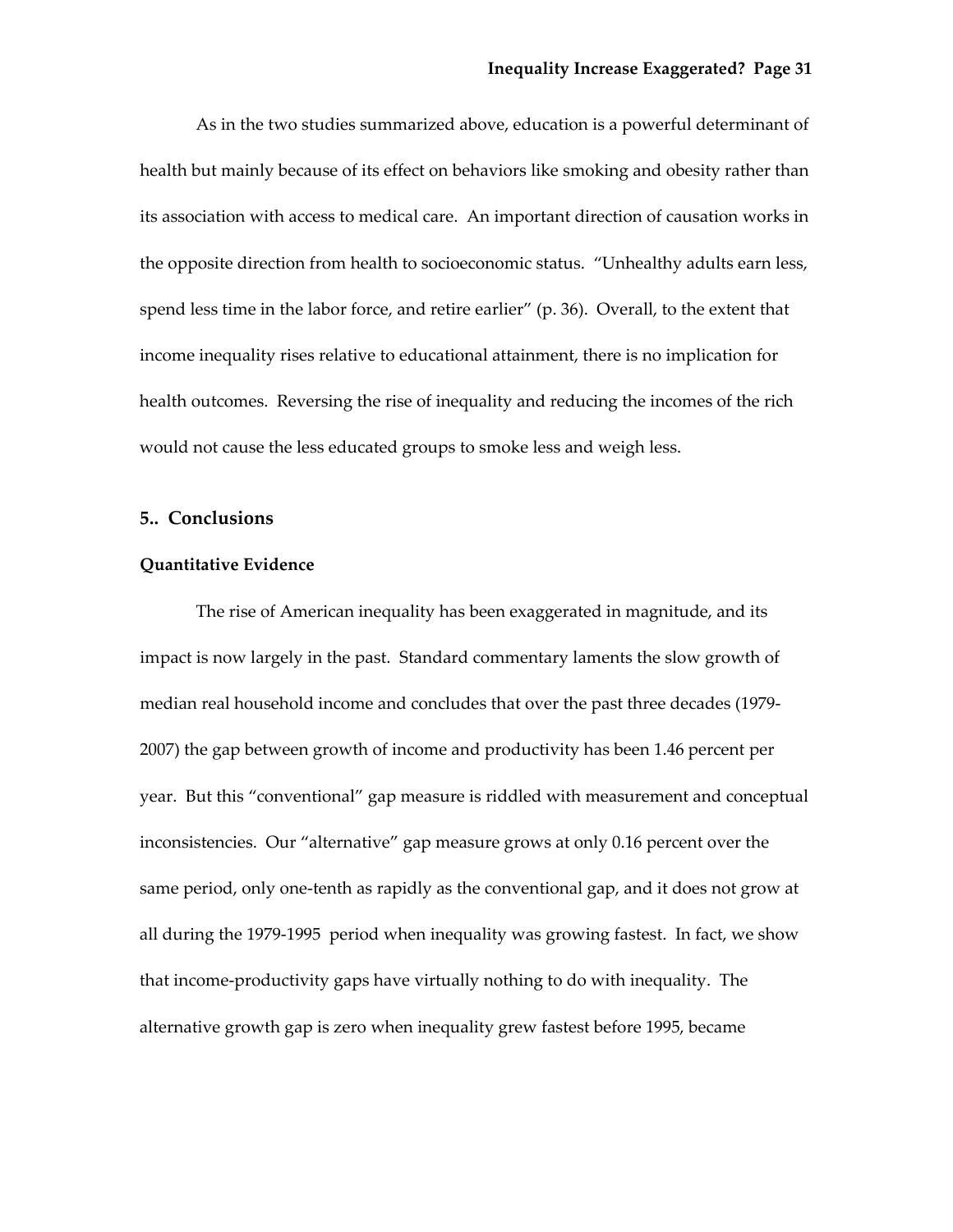negative when inequality grew further during 1995‐2000, and was strongly positive in 2000‐07 when inequality *decreased.* 

Previous writers have lamented the absence of any growth in median household income after 2000. Indeed our preferred measure of median income per person deflated with the GDP deflator rises at only 0.46 percent per year after 2000 and lags far behind the robust growth of productivity during this period. But this is not a byproduct of rising inequality, because mean income actually grew *slower* than median income after 2000. What happened is that Census measures of real income grew much more slowly than real GDP after 2000, even though they track real GDP quite closely before 2000. Why this happened is a measurement puzzle that needs to be investigated further. If the measurement shortfall of Census income relative to GDP was due to top coding in the Census data, then the shortfall should have occurred equally before and after the year 2000.

Not only has the increase of inequality been exaggerated, but it has ceased. The excess growth of mean relative to median income reversed itself after 2000. The income shares of the top one percent and of CEOs, which had exploded before 2000, went down and back up with stock market gyrations between 2000 and 2006 but did not rise on balance. The decline in the U. S. stock market since mid‐2007 is now more severe than in 2000‐02 and has doubtless already reduced the income share of the top one percent and of CEOs by more than occurred then. To the extent that shifting social norms fostered the rise in top incomes in the past three decades, as argued by Frydman and Saks (2008), the attack on executive bonuses and perks by the Obama Administration may lead to a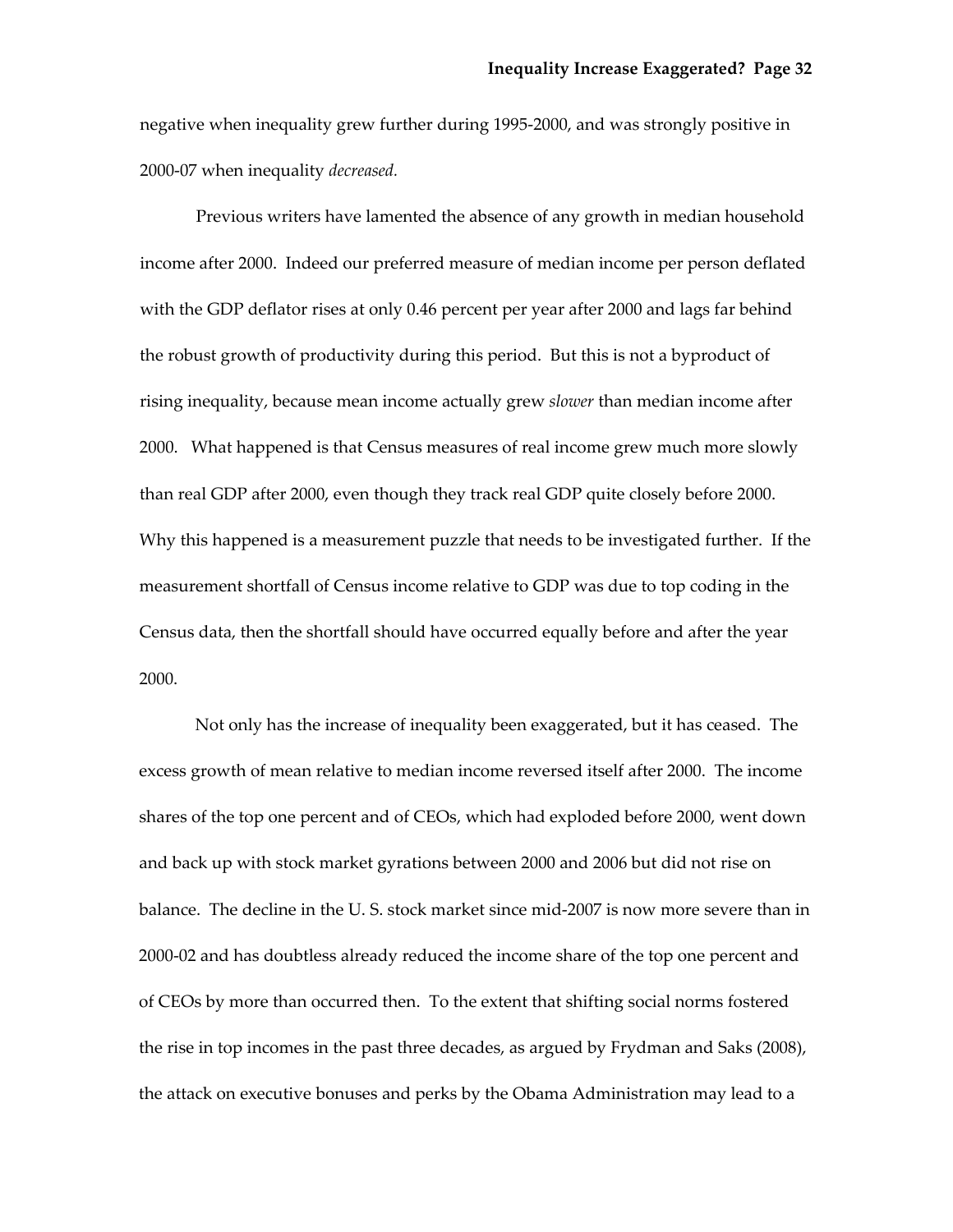decline in top income shares even more than would be expected in light of the stock market decline.

Other measures suggest that the rise of inequality ceased well before the year 2000. Our examination of labor's income share shows virtually no change over the past two decades once an allowance is made for the business cycle. Labor's share in the first half of 2009 was virtually the same as in 1983, 1991, and 2001. The 50‐10 ratio in CPS data is lower now than in 1986, while the 90‐50 ratio has barely budged from a plateau reached in 1993. The income share of the 90‐95 percentile group has been stable since 1988.

## **Recent Research Results**

The paper provides a mini-survey of very recent papers that have emerged since our major survey (Gordon and Dew‐Becker, 2008); these either question long‐standing hypotheses in the inequality literature, support our theme that the rise of inequality had been exaggerated, or both. The hypothesis of skill-biased technical change (SBTC) as an explanation of rising inequality has a hard time coping with the data when expressed in terms of two dimensions of skill. Autor and co-authors (2006, 2008) have provided a convincing three‐way polarization hypothesis that explains a hollowing‐out of wages and employment opportunities in a middle occupational group where skills can be outsourced to machines and to foreign workers. This seems consistent with the erosion of incomes in the middle relative to the top and bottom; the 90‐50 ratio has increased steadily while the 50‐10 ratio has declined since the late 1980s.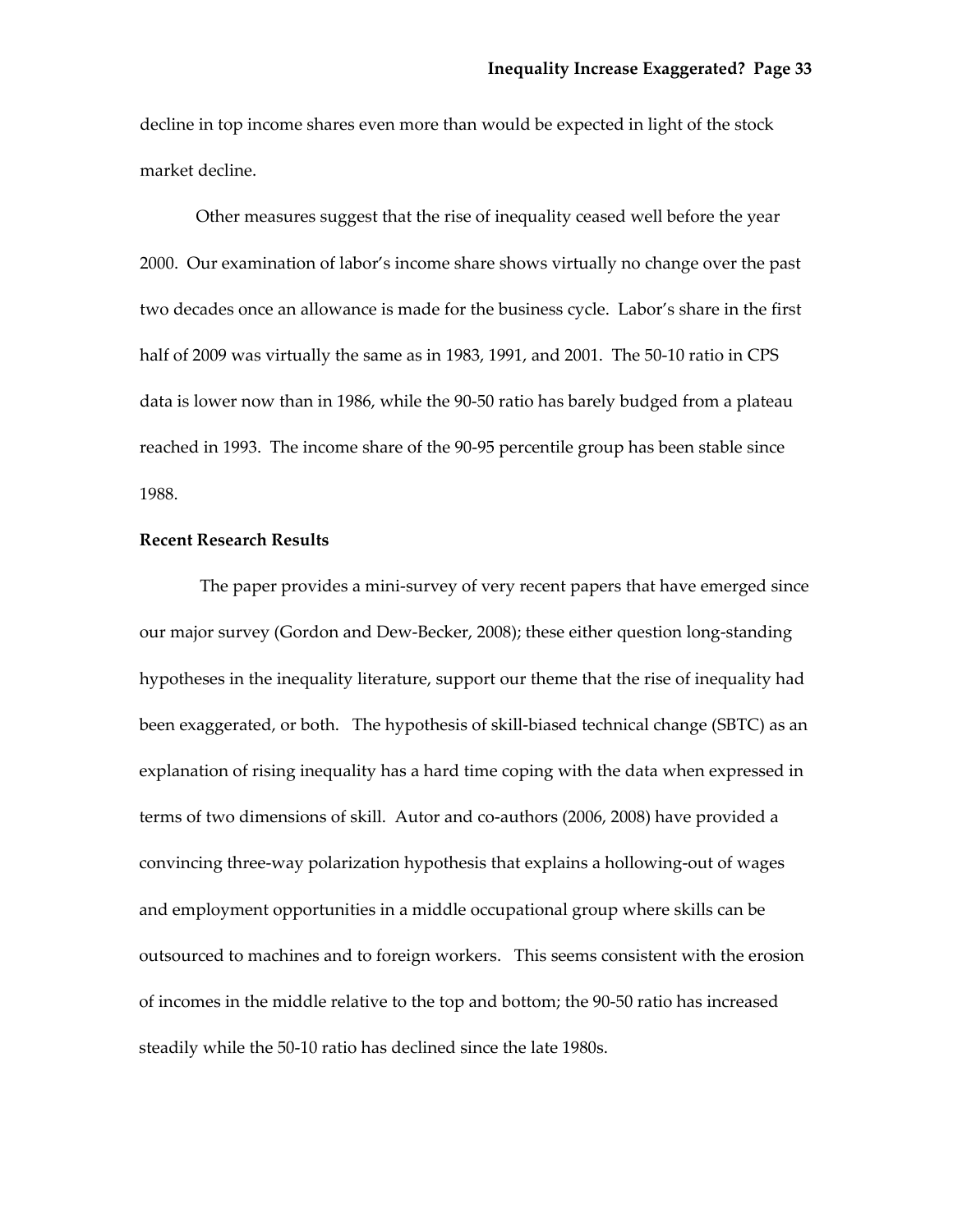To explain the rise in the income share of the top one percent, two hypotheses seem essential, even though at first glance they appear to be in conflict. CEO pay is determined by peers, not by the market, giving support to the managerial power hypothesis. But the clear correlation of CEO pay premia with the stock market, together with separate evidence on the higher share of stock options in CEO pay, support a market‐driven view that CEO pay responds to market capitalization. However the work of Frydman and Saks (2008) cautions that this connection only exists in the period since the mid‐1970s and was mysteriously absent between 1936 and 1976. They argue that this profound change in behavior reflects a shift in social norms. This emphasis on social norms seems consistent with the differences in CEO pay multiples between the U. S. and Europe. It also heralds a possible future decline in CEO pay multiples not only as a result of the 2007‐09 stock market collapse but also due to newly intense scrutiny of executive compensation practices emerging from Washington.

The theme of previous exaggeration of the rise of inequality is supported by the recent research of Moretti (2008), who shows that the increase in the wage premium of college over high school has been overstated by half to two‐thirds due to higher housing price inflation in metropolitan areas where college graduates congregate, although his work needs to be qualified to take account of the ability of college graduates living in high-price cities to substitute away from square feet of living space to urban amenities like free concerts and opportunities to socialize with like‐minded highly educated people. Moretti's work is further supported by the fact that progressive taxes, particularly in bicoastal states, hit the high nominal incomes of college graduates over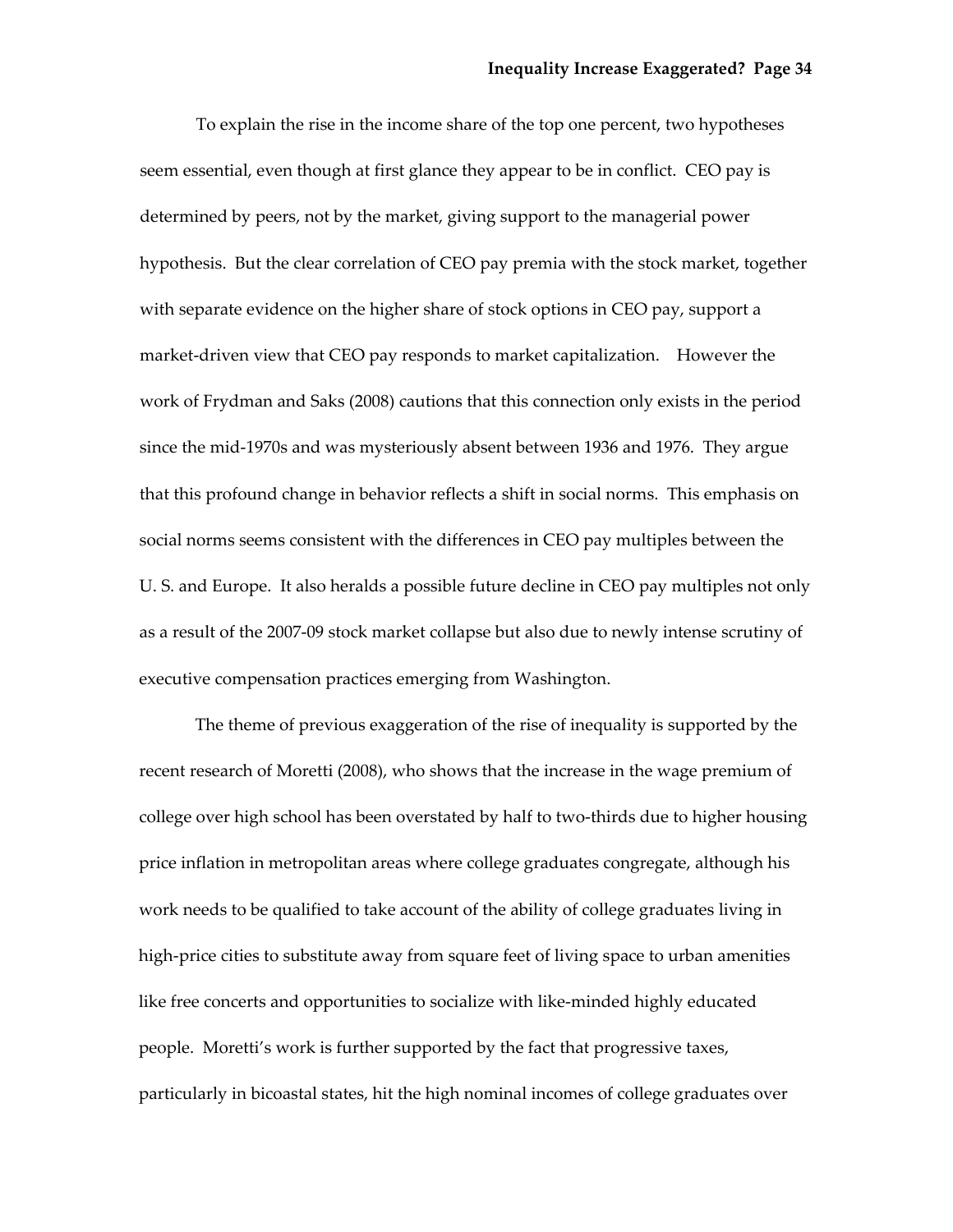and above the bite they pay in a higher cost of living. Newly released cross-state cost of living data yield the complementary conclusion that the excess of per‐capita income in New York state over the national average vanishes when translated from nominal to real terms and that in Massachusetts falls by half.

The most significant ongoing increase of American inequality takes the form of faster growth in life expectancy for the top 20 percent of the income distribution than for the bottom 20 percent. Yet even here the interpretation of Cutler *et al.* shifts the emphasis from unfair gains by the rich at the expense of the poor, to the role of low educational attainment in causing both poor economic outcomes and poor health outcomes at the bottom of the distribution. The toll taken by smoking and obesity among the low‐income quantiles reflects behavioral choices tied to low education and is in a different category than most other causes of rising inequality, just as behavior drives divorce as a factor that reduces income per household relative to income per person.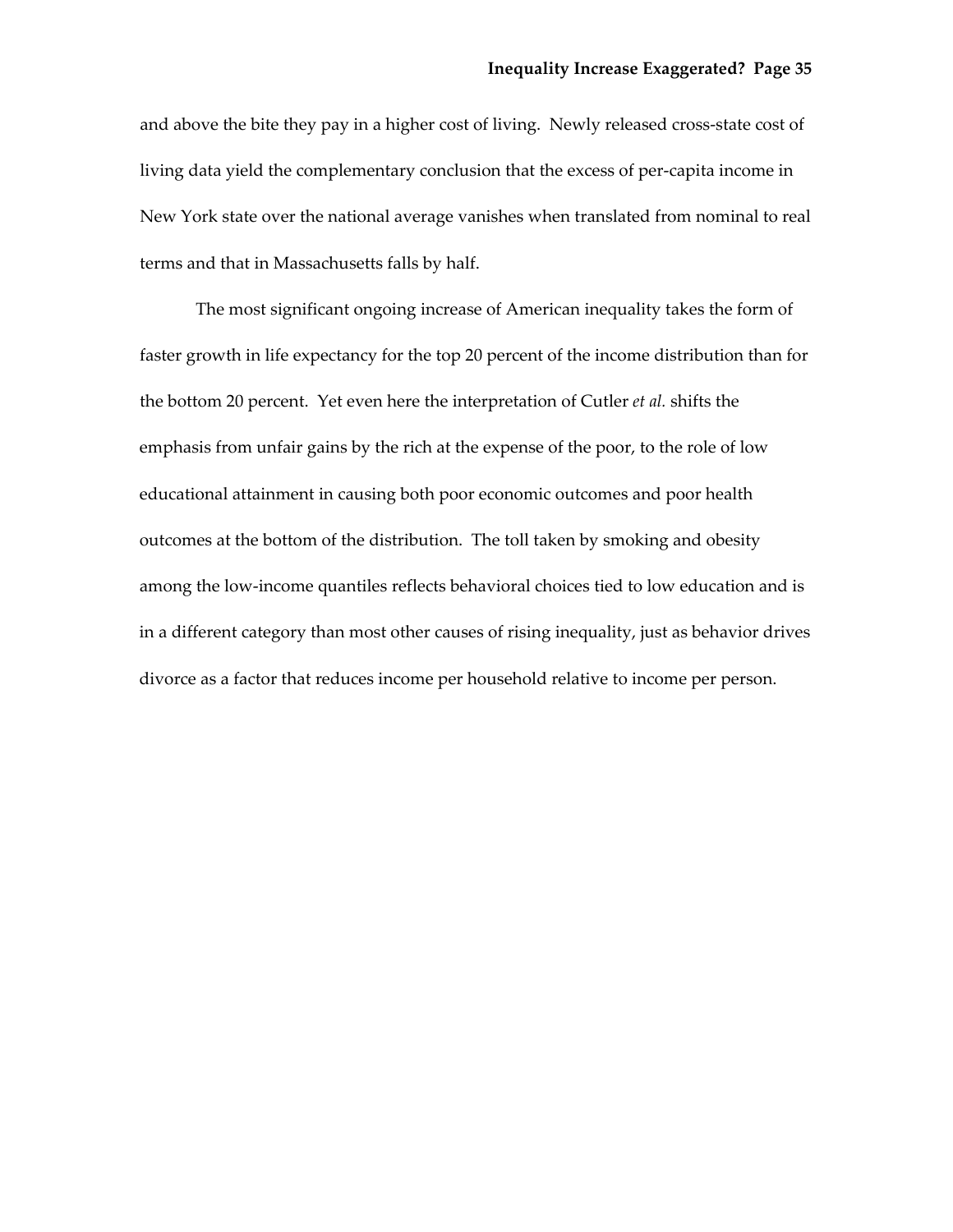### **REFERENCES**

- Autor, David, Katz, Lawrence F., and Kearney, Melissa S. (2006). "The Polarization of the U. S. Labor Market," *American Economic Review* 96:2 (May), 189‐94.
- Autor, David, Katz, Lawrence F., and Kearney, Melissa S. (2008). "Trends in U.S. Wage Inequality: Revising the Revisionists," *Review of Economics and Statistics* 90:2 (May), 300‐23.
- Autor, David, and Dorn, David (2008). "Inequality and Specialization: The Growth of Low‐Skill Service Jobs in the4 United States," draft paper, July.
- Broda, Christian, and Romalis, John (2008). "Inequality and Prices: Does China Benefit the Poor in America?" Working Paper, University of Chicago.
- Burkhauser, Richard V., Feng, Shuaizhang, Jenkins, Stephen P., and Larrimore, Jeff (2008). "Estimating Trends in US Income Inequality Using the Current Population Survey: The Importance of Controlling for Censoring," NBER Working Paper 14247, August.
- Burkhauser, Richard V., Feng, Shuaizhang, and Jenkins, Stephen P. (2009a). "Using the P90/P10 Index to Measure U. S. Inequality Trends with Current Population Survey Data: A View from inside the Census Bureau Vaults," *Review of Income and Wealth* 50:1 (March), 166‐85.
- Burkhauser, Richard V., Feng, Shuaizhang, Jenkins, Stephen P., and Larrimore, Jeff (2009b). "Recent Trends in Top Income Shares in the USA: Reconciling Estimates from March CPS and IRS Tax Return Data," NBER Working Paper, forthcoming.
- Cutler, David M., and Katz, Lawrence F. (1992). "Macroeconomic Performance and the Disadvantaged," *Brookings Papers on Economic Activity* no. 1, 1‐61.
- Cutler, David M., Lleras‐Muney, Adriana, and Vogl, Tom (2008). "Socioeconomic Status and Health: Dimensions and Mechanisms," NBER Working Paper 14333, September.
- DeNavas‐Walt, Carmen, Proctor, Bernadette D., and Smith, Jessica C. (2008). *Income, Poverty, and Health Insurance Coverage in the United States: 2007.* Washington: U. S. Census Bureau, August. This can be accessed at: *[www.census.gov/prod/2008pubs/p60](http://www.census.gov/prod/2008pubs/p60-235.pdf)‐235.pdf.*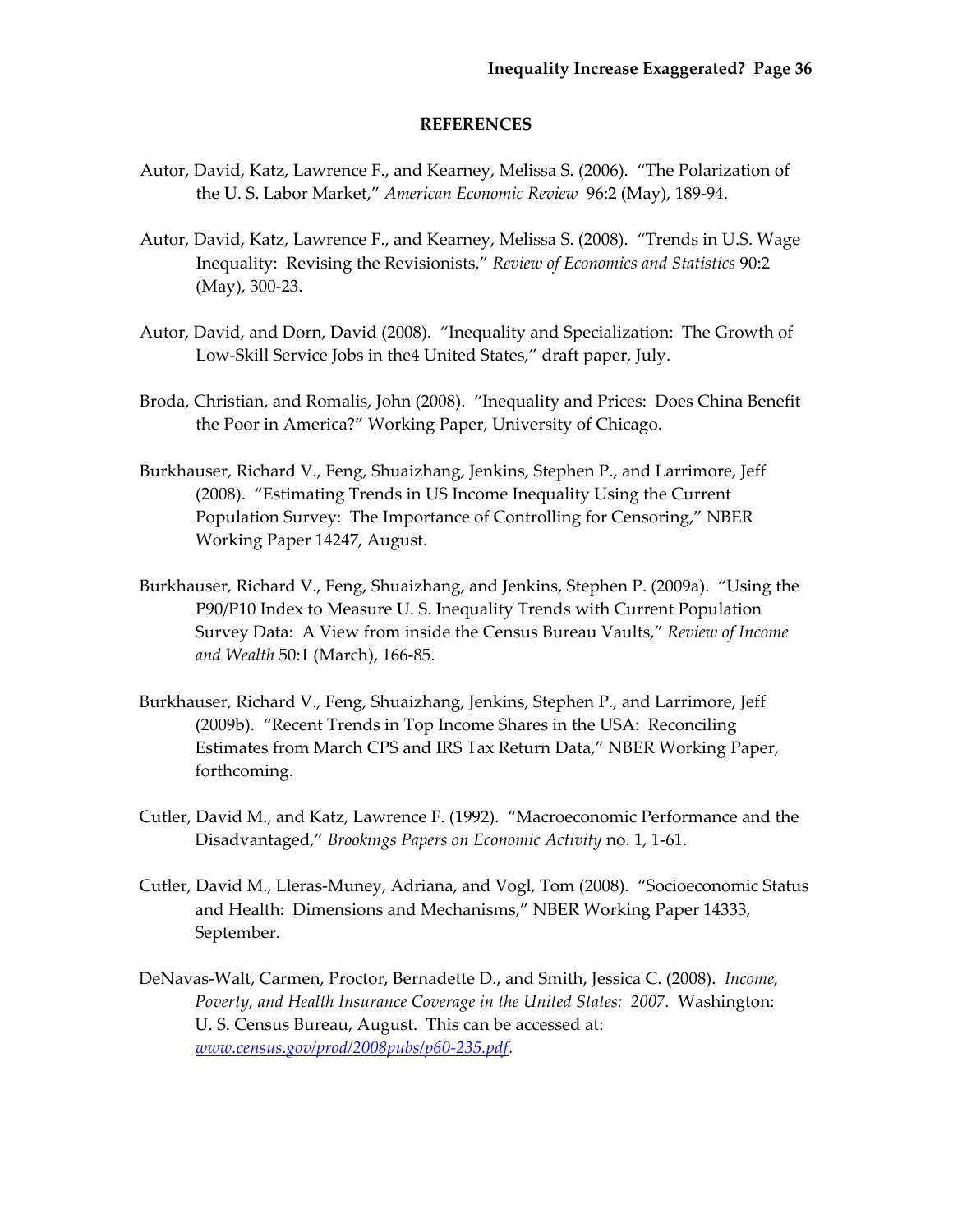- Dew‐Becker, Ian, and Gordon, Robert J. (2005). "Where Did the Productivity Growth Go? Inflation Dynamics and the Distribution of Income," *Brookings Papers on Economic Activity* 36:2, 67‐127.
- Frydman, Carola and Saks, Raven E. (2008). "Executive Compensation: A New View from a Long‐term Perspective, 1936‐2005," NBER Working Paper 14145, June.
- Gabaix, Xavier and Lanider, Augustin (2008). "Why Has CEO Pay Increased So Much?" *Quarterly Journal of Economics* 123:1, 49‐100.
- Goldin, Claudia, and Katz, Lawrence F. (2008). *The Race Between Education and Technology.* Cambridge: Harvard University Press.
- Gordon, Robert J. (2003). "Exploding Productivity Growth: Context, Causes, and Implications," *Brookings Papers on Economic Activity* 34:2, 207‐79.
- Gordon, Robert J. and Dew‐Becker, Ian (2007). "Selected Issues in the Rise of Income Inequality," *Brookings Papers on Economic Activity* 38:2, 169‐92.
- Gordon, Robert J. and Dew‐Becker, Ian (2008). "Controversies About the Rise of American Inequality: A Survey," NBER Working Paper 13982, April.
- Hall, Brian, and Liebman, Jeffrey (2000). "The Taxation of Executive Compensation," NBER Working Paper 7596, March.
- Jarque, Arantxa (2009). "CEO Compensation Trends, Market Changes, and Regulation," *Federal Reserve Bank of Richmond Economic Quarterly* 94(3), Summer, 265‐300.
- Kaplan, Steven N. and Joshua D. Rauh (2007). "Wall Street and Main Street: What Contributes to the Rise in the Highest Incomes?" Center for Research in Security Prices (CRSP), University of Chicago, Working Paper 615, July.
- Krämer, Hagen (2008). "Developments and Determinants of the Labor Share of Income in Selected Advanced Economies," Karlsruhe University of Applied Sciences, October. See [http://www.boeckler.de/pdf/v\\_2008\\_10\\_31\\_kraemer.pdf.](http://www.boeckler.de/pdf/v_2008_10_31_kraemer.pdf)
- Lemieux, Thomas, MacLeod, W. Bentley, and Parent, Daniel (2009). "Performance Pay and Wage Inequality," *Quarterly Journal of Economics* 124 (1), 1‐49.
- Leonhardt, David, and Geraldine Fabrikant (2009). "After 30‐Year Run, Rise of the Super‐Rich Hits a Sobering Wall," *New York Times,* August 21, p. A1, A16.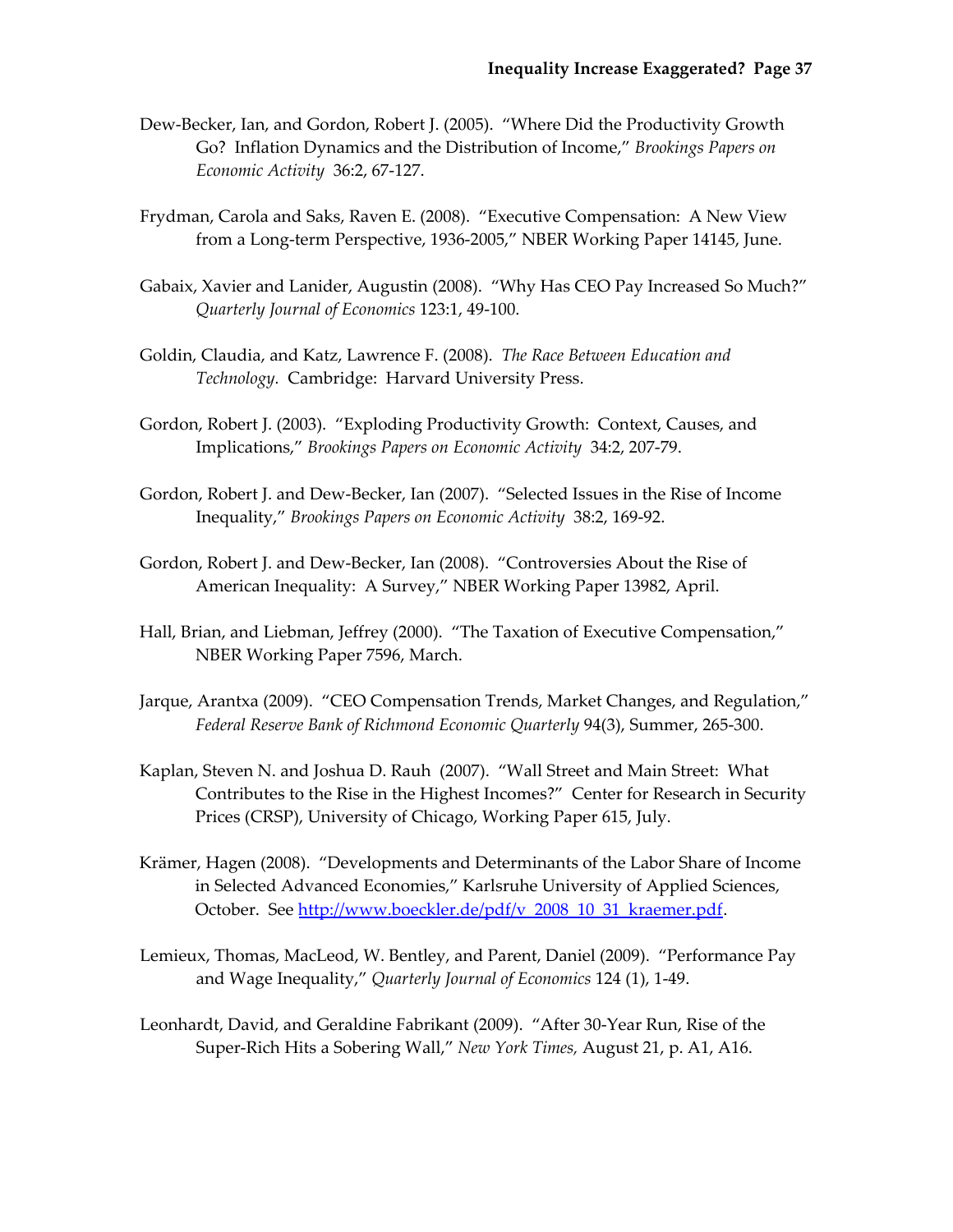- Meara, Ellen R., Richards, Seth, and Cutler, David M. (2008). "The Gap Gets Bigger: Changes in Mortality and Life Expectancy, by Education, 1981‐2000," *Social Determinants* 27:2, 350‐60.
- Mishel, Lawrence, Bernstein, Jared, and Allegretto, Sylvia (2005). *The State of Working America 2004/2005.* Cornell University Press.
- Mishel, Lawrence, Bernstein, Jared, and Shierholz, Heidi (2009). *The State of Working America 2008/2009.* ILR Press, an imprint of Cornell University Press.
- Moretti, Enrico (2008). "Real Wage Inequality," NBER Working Paper 14370, September.
- Philippon, Thomas, and Reshef, Ariell (2009). "Wages and Human Capital in the U. S. Financial Industry," NBER Working Paper 14644, January.
- Piketty, Thomas and Saez, Emmanuel (2003). "Income Inequality in the United States, 1913‐1998," *Quarterly Journal of Economics* 118, 1‐39.
- Singh, Gopal K., and Siahpush, Mohammed (2006). "Widening Socioeconomic Inequalities in U. S. Life Expectancy, 1980‐2000," *International Journal of Epidemiology,* advance access published May 9.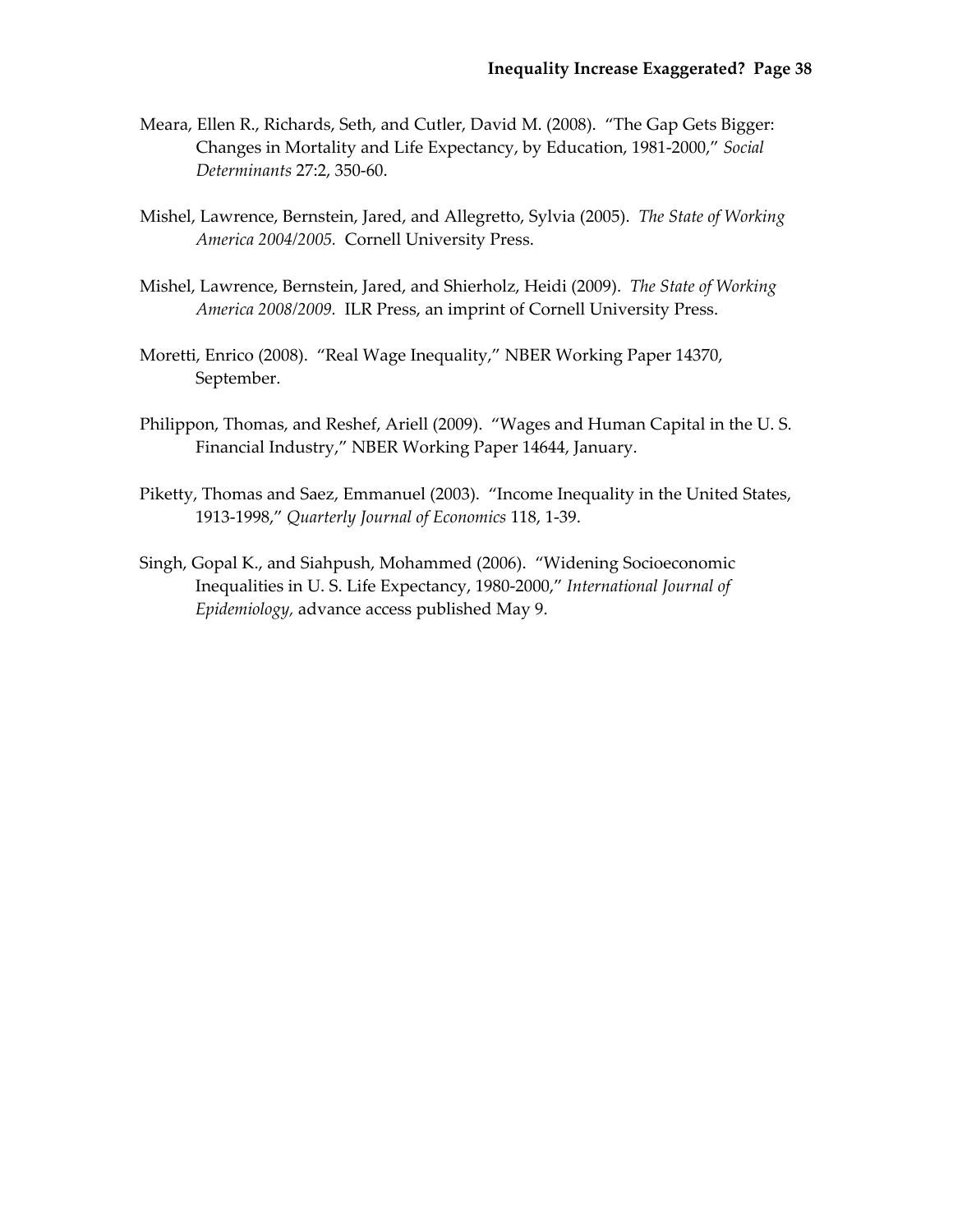# *Data Appendix: Source Notes for Tables and Figures*

# **Table 1, by row number**

- 1, 2 Denavas‐Walt *et al.* (2008), Table A‐1, p. 31.
- 4, 5 U. S. Census Bureau, *Income / Historical Income Tables – People,* Table P‐4, found at http://www.census.gov/hhes/www/income/histinc/incpertoc.html
- 7 Denavas‐Walt *et al.* (2008), unnumbered table on p. 30.
- 8. 9 www.bea.gov, NIPA table 1.1.9, lines 1 and 2.
- 11 Real GDP divided by total‐economy hours of work, an unpublished series obtained from the BLS.
- 12 [www.bls.gov](http://www.bls.gov/).
- 17 Total Economy Hours: Same source as line 10. Population: Population. *Statistical Abstract of the U. S. 2009,* Table 2, p. 7
- 20 [www.bea.gov](http://www.bea.gov/), NIPA table 1.10.

# **Figures, by Figure number**

1. NIPA Table 1.10, where the denominator is net domestic factor income, which is equal to employee compensation plus operating surplus. The labor share of proprietor's income is the average value of the share shown in Mishel, Bernstein, and Allegretto (2005, table 1.24, p. 95). The raw values of the line plotted in Figure 1 exhibit a onequarter spike in 2005:Q3 due to the depressing effect of the Katrina disaster on the denominator; this spike is eliminated by substituting for the actual value of 2005:Q3 an interpolation between the values of 2005:Q2 and 2005:Q4.

2. A ten-year trailing moving average of the two series plotted in Figure 1.

3. Author's calculations from data provided by Economic Policy Institute, updated for 2006‐07 from charts 3K, 3L, and 3M in Mishel *et al.* (2009).

4. Piketty‐Saez (2003), data updated to 2006, downloaded from [http://elsa.berkeley.edu/~saez/.](http://elsa.berkeley.edu/%7Esaez/) This is a replotted and relabelled version of Figure 9 from the Saez web site. Wage income includes bonuses as well as profits from exercised stock options.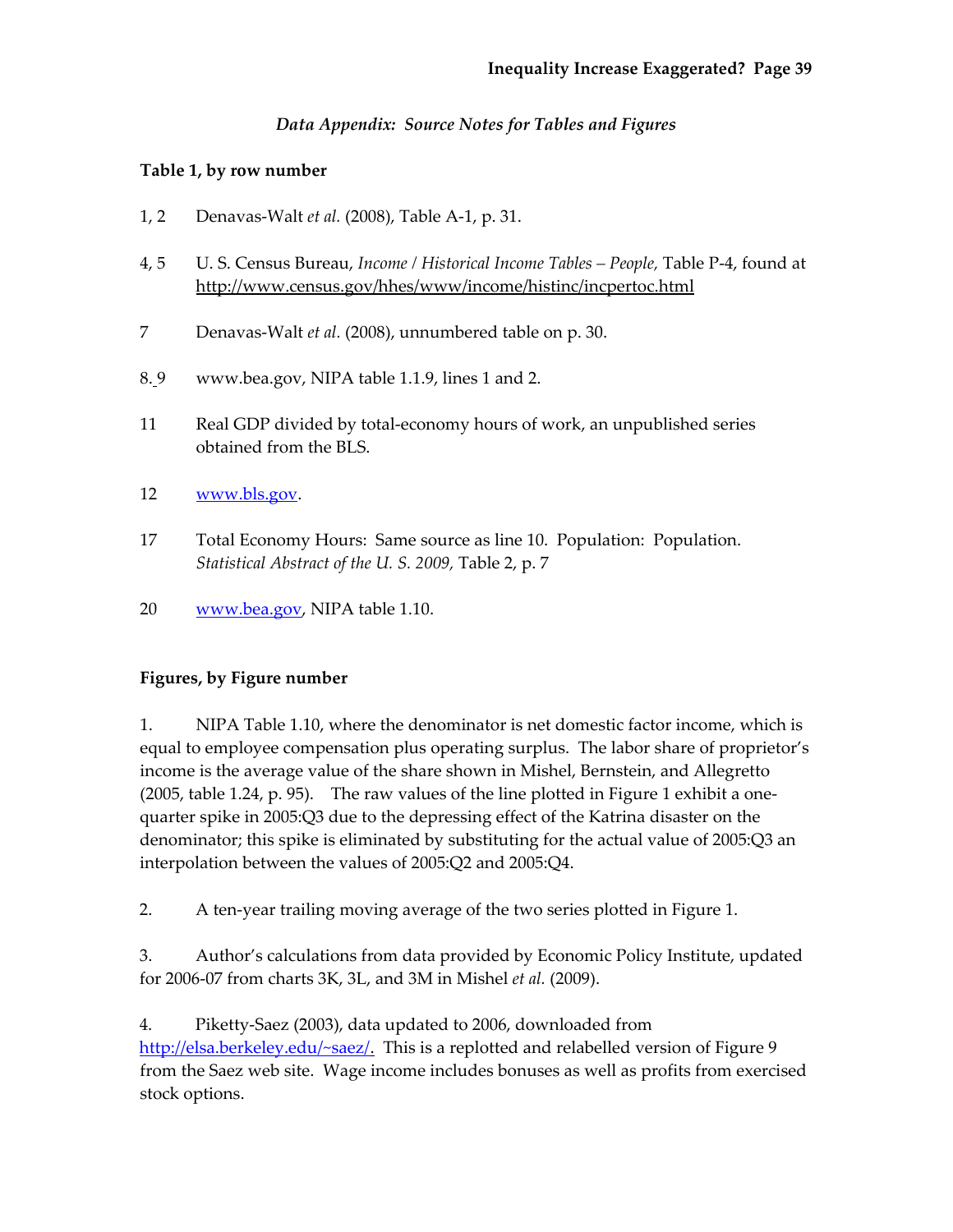5. Same source as Figure 4, this is "Figure 4 – new" from the Saez web site.

6. Same source as Figure 4, new calculations of CEO ratios from the sheet "data‐ Fig11" that gives the raw income numbers rather than the ratios.

7. Same source as Figure 4, this is "Figure 12" from the Saez web site. Sources of data for France and the U. K. are given in the notes to that figure. In all three countries, income is defined as before individual taxes and excludes capital gains.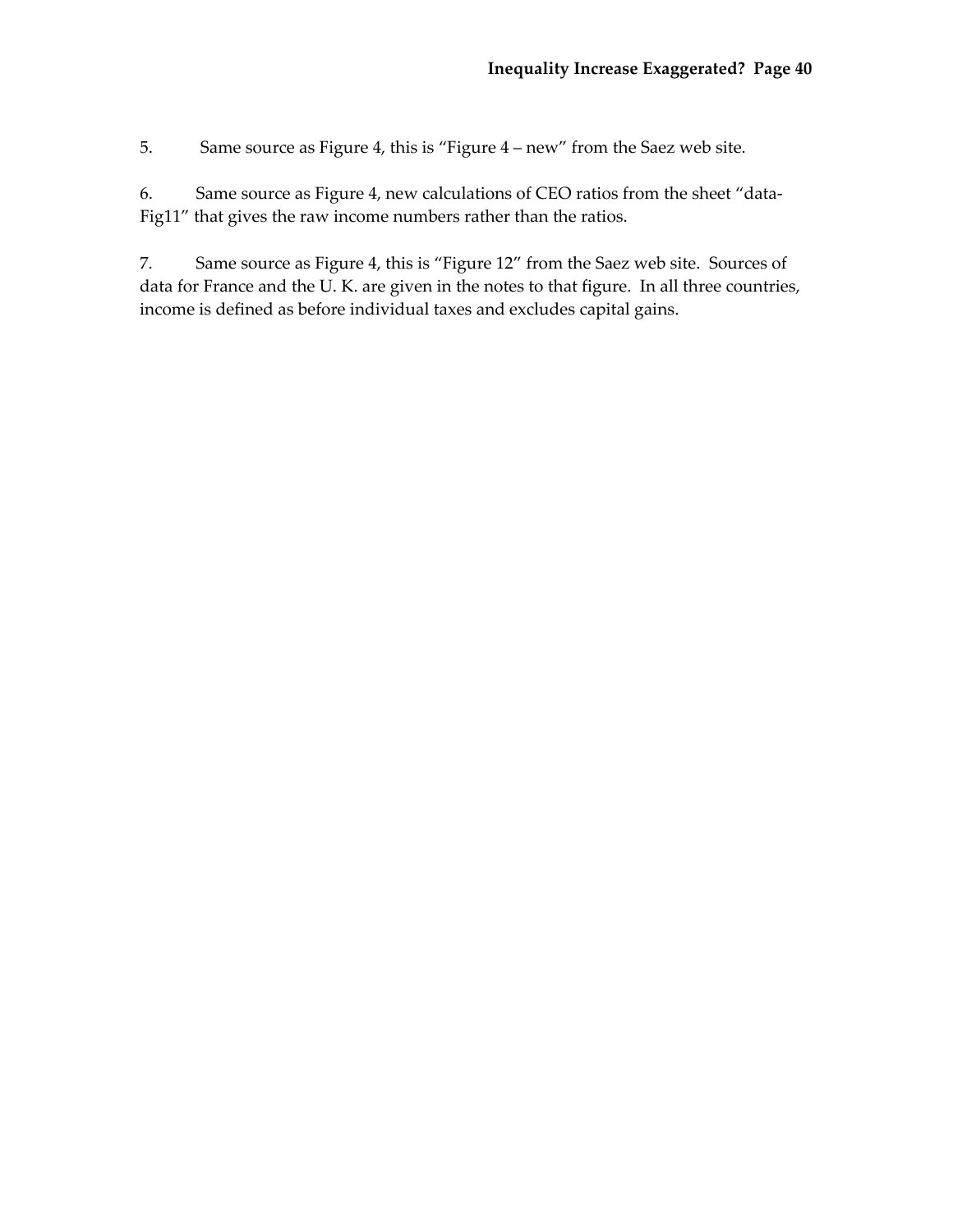| Table 1                                                                                     |                      |                      |                      |                      |                      |
|---------------------------------------------------------------------------------------------|----------------------|----------------------|----------------------|----------------------|----------------------|
| Annual Growth Rates, Median and Mean Income and Productivity, Selected Intervals, 1979-2007 |                      |                      |                      |                      |                      |
|                                                                                             | 1979-<br>2007<br>(1) | 1979-<br>1995<br>(2) | 1995-<br>2007<br>(3) | 1995-<br>2000<br>(4) | 2000-<br>2007<br>(5) |
| 1. Census Median Household Income                                                           | 0.49                 | 0.31                 | 0.73                 | 1.87                 | $-0.09$              |
| 2. Census Mean Household Income                                                             | 0.93                 | 0.96                 | 0.90                 | 2.50                 | $-0.25$              |
| 3. Mean minus Median (line 2 minus line 1)                                                  | 0.44                 | 0.65                 | 0.17                 | 0.63                 | $-0.16$              |
| 4. Census Median Income per Person (15+)                                                    | 1.15                 | 1.00                 | 1.34                 | 2.68                 | 0.39                 |
| 5. Census Mean Income per Person (15+)                                                      | 1.25                 | 1.21                 | 1.29                 | 2.90                 | $-0.05$              |
| 6. Mean minus Median (line 5 minus line 4)                                                  | 0.09                 | 0.21                 | $-0.05$              | 0.22                 | $-0.44$              |
| 7. Deflator Used by Census (CPI-RS)                                                         | 3.50                 | 4.24                 | 2.51                 | 2.30                 | 2.65                 |
| 8. PCE Deflator                                                                             | 3.27                 | 4.16                 | 2.09                 | 1.76                 | 2.32                 |
| 9. GDP Deflator                                                                             | 3.15                 | 3.87                 | 2.19                 | 1.64                 | 2.58                 |
| 10. Median Income per Person (15+) with GDP deflator                                        | 1.50                 | 1.37                 | 1.65                 | 3.34                 | 0.46                 |
| 11. Total Economy Output per Hour                                                           | 1.66                 | 1.28                 | 2.17                 | 2.30                 | 2.08                 |
| 12. Nonfarm Private Business Sector Output per Hour                                         | 1.95                 | 1.43                 | 2.64                 | 2.71                 | 2.59                 |
| 13. Conventional Income-Productivity Gap (line 12 minus line 1)                             | 1.46                 | 1.12                 | 1.91                 | 0.84                 | 2.52                 |
| 14. Alternative Income-Productivity Gap (line 11 minus line 10)                             | 0.16                 | $-0.09$              | 0.52                 | $-1.04$              | 1.62                 |
| 15. Alternative Gap as percent of Conventional Gap (line 13 / line 12)                      | 11.0                 | $-8.0$               | 26.9                 | $-123.8$             | 76.0                 |
| <b>Memo Items:</b>                                                                          |                      |                      |                      |                      |                      |
| 16. Mean Income per Person with GDP Deflator                                                | 1.60                 | 1.58                 | 1.60                 | 3.56                 | 0.02                 |
| 17. Hours per Person                                                                        | 0.20                 | 0.41                 | $-0.08$              | 0.76                 | $-0.69$              |
| 18. Output per Person (line 11 plus line 17)                                                | 1.86                 | 1.69                 | 2.09                 | 3.06                 | 1.39                 |
| 19. Gap of Income Growth minus Output Growth (line 16 minus line 18)                        | $-0.26$              | $-0.11$              | $-0.49$              | 0.50                 | $-1.37$              |
| 20. Employee Compensation minus GDI Growth                                                  | $-0.23$              | $-0.27$              | $-0.18$              | 0.14                 | $-0.41$              |
| 21. Share of Income Gap Explained by Change in Labor's Share                                | 88.5                 | 245.5                | 37.1                 | 28.0                 | 29.9                 |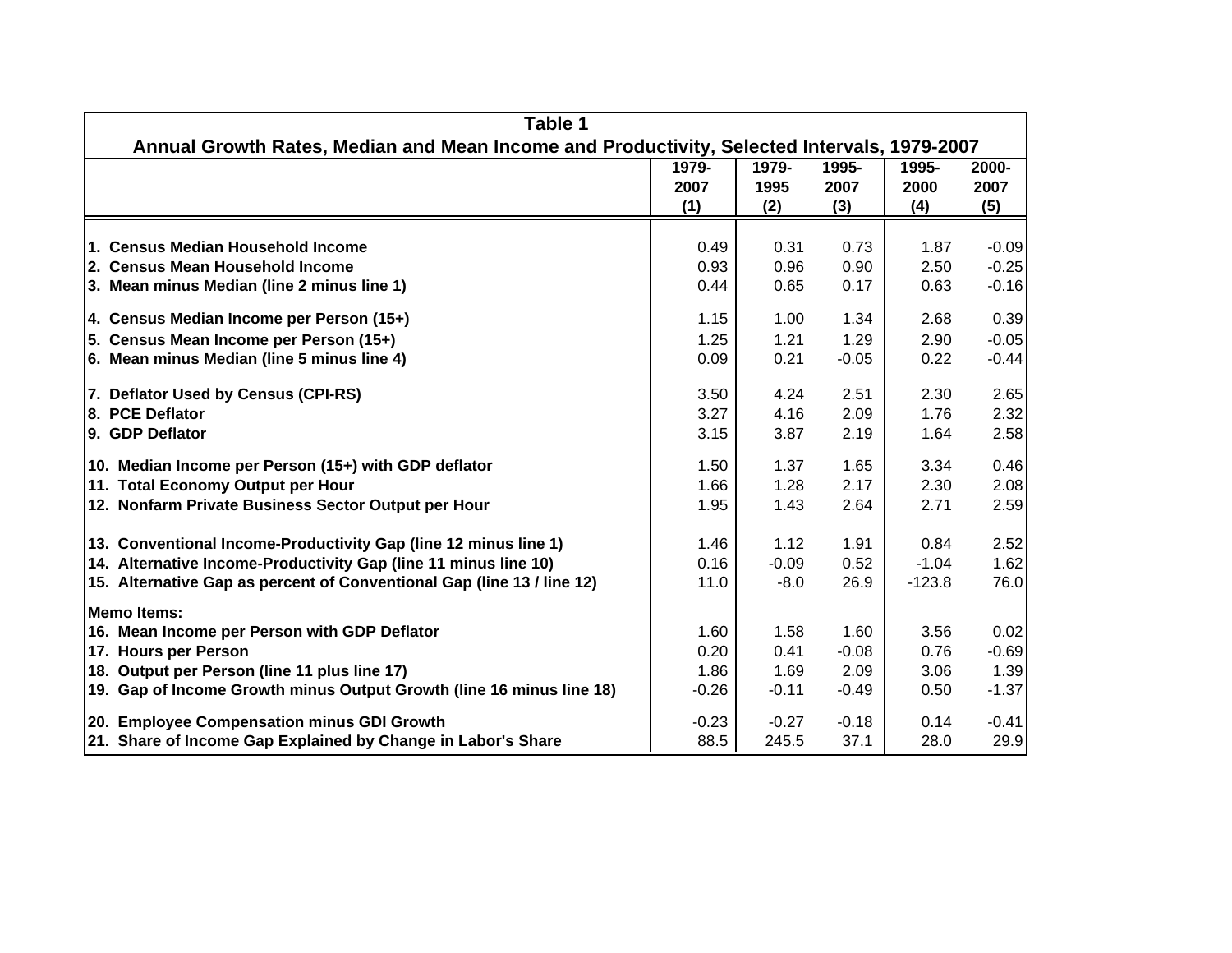

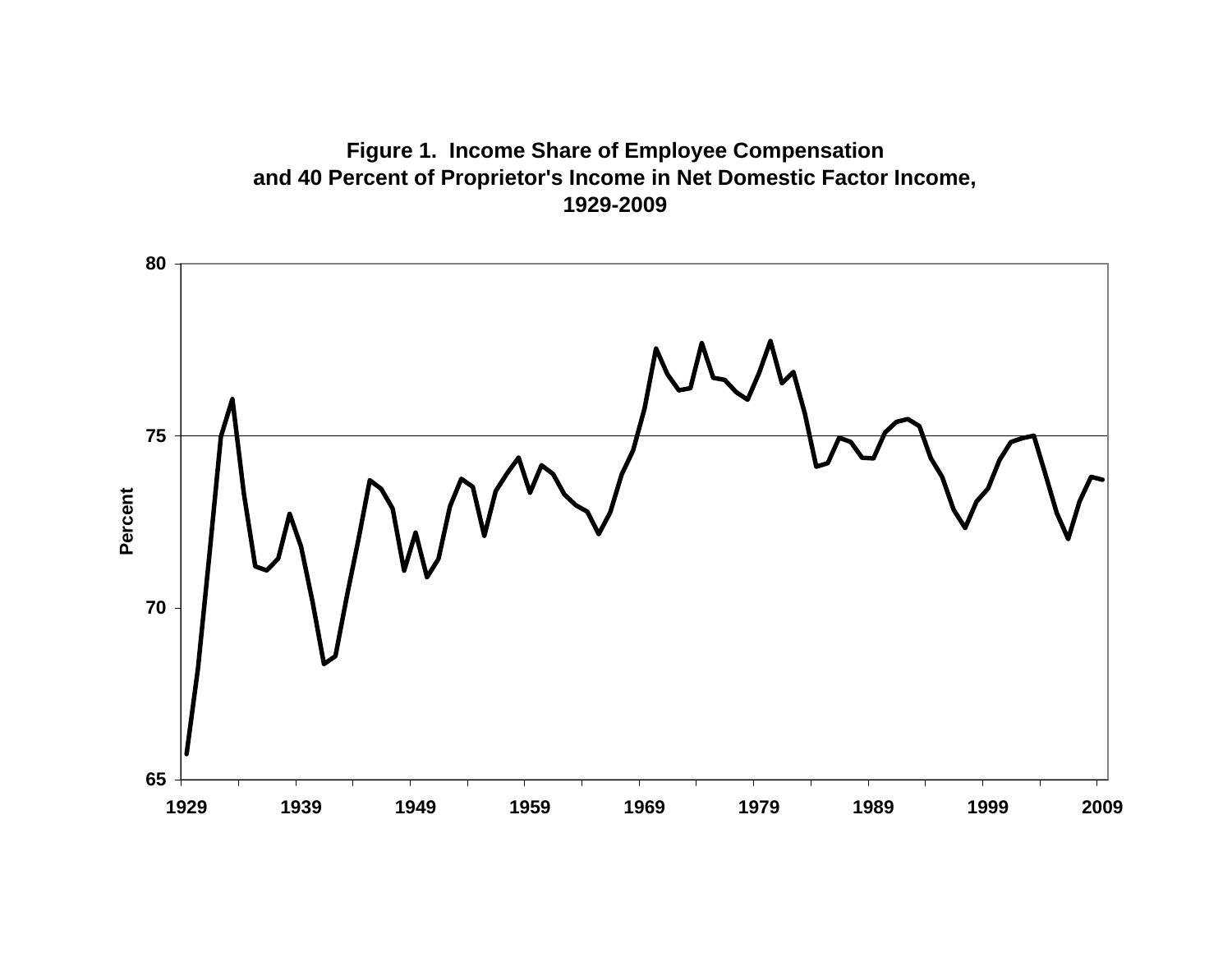**Figure 2. Ten-Year Moving Average of Income Share of Employee Compensation and 40 Percent of Proprietor's Income in Net Domestic Factor Income, 1938-2009**

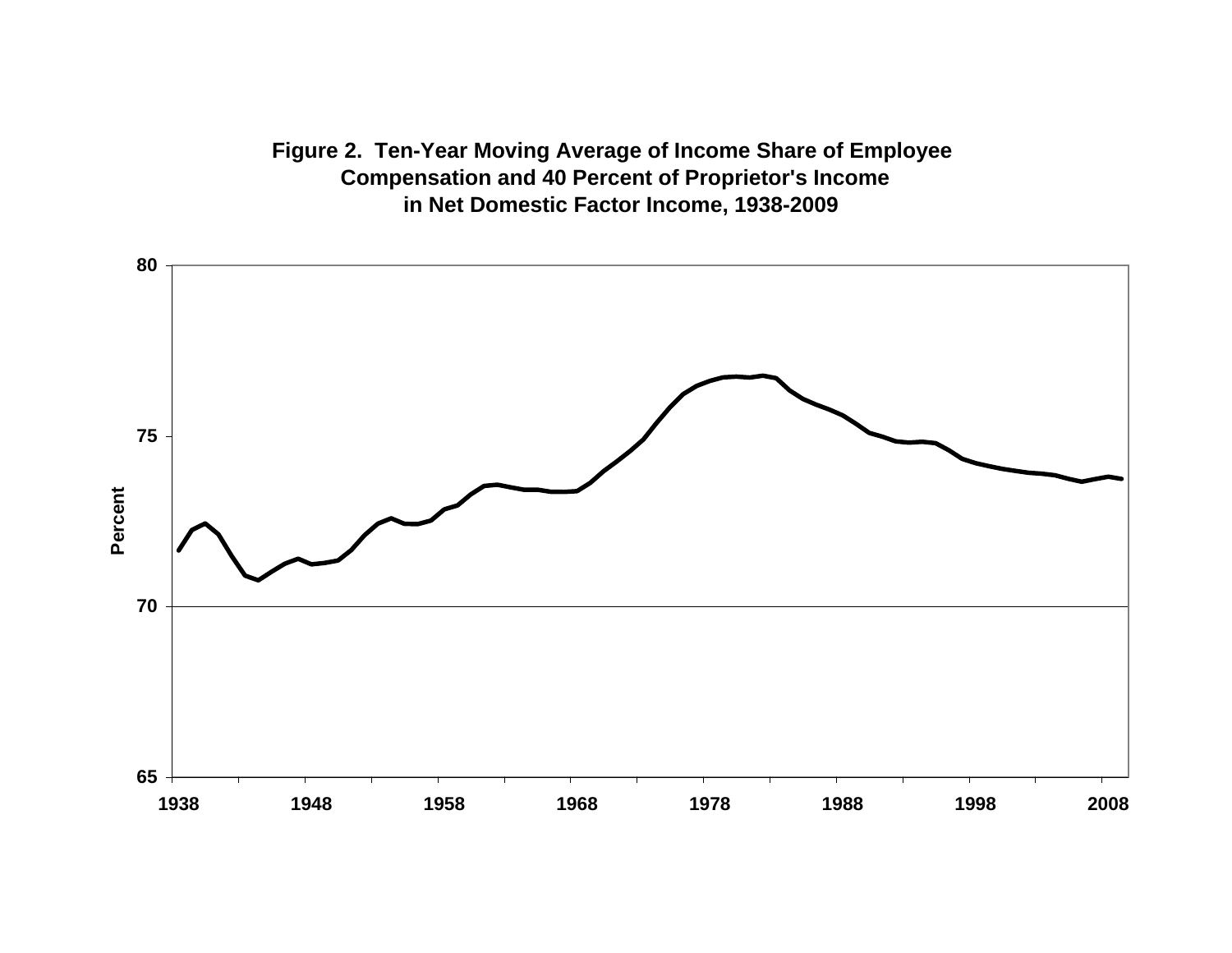

**Figure 3. CPS Percentile Income Ratios for Both Men and Women, Log Percent Ratio, 1979 = 0, 1973-2007**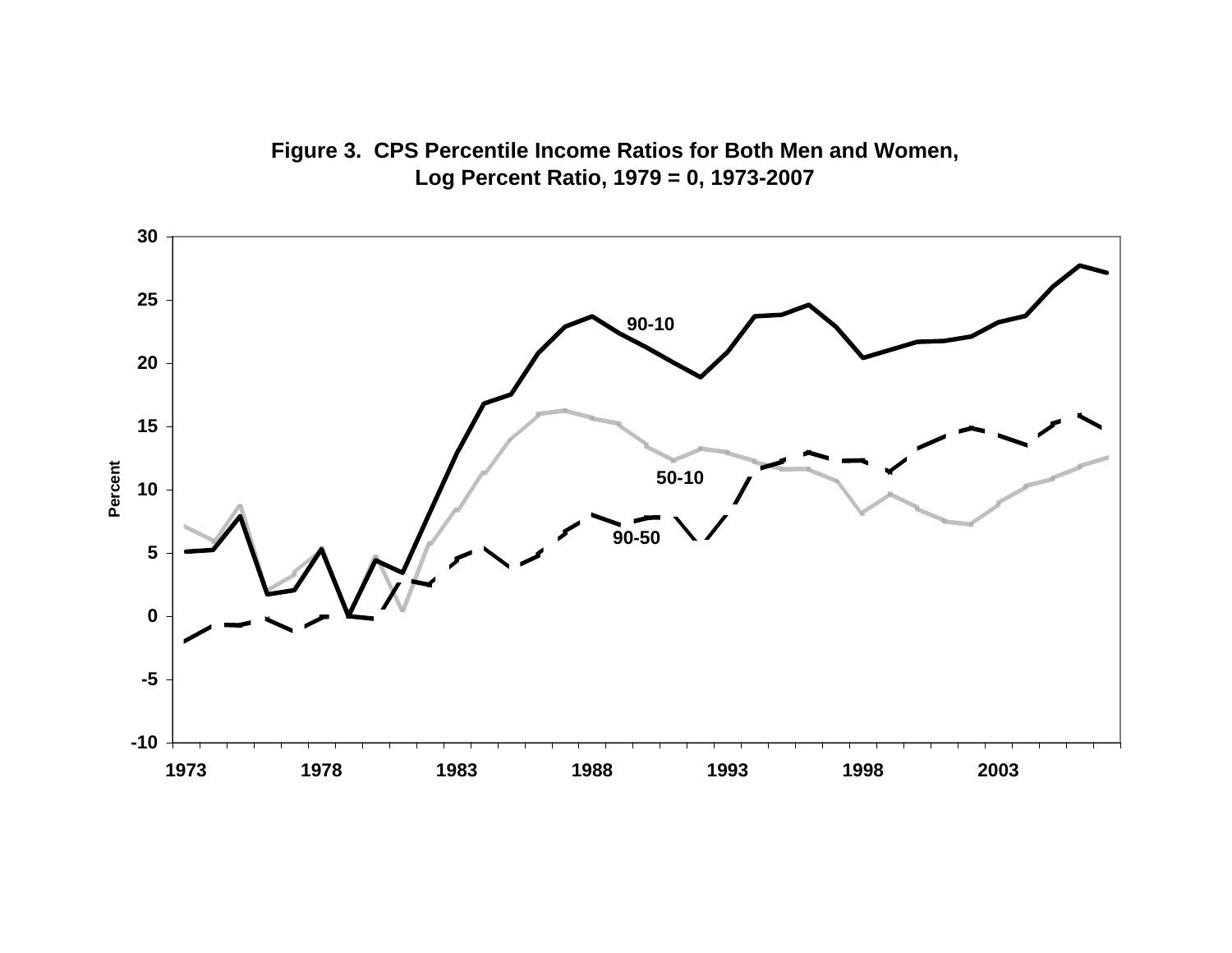

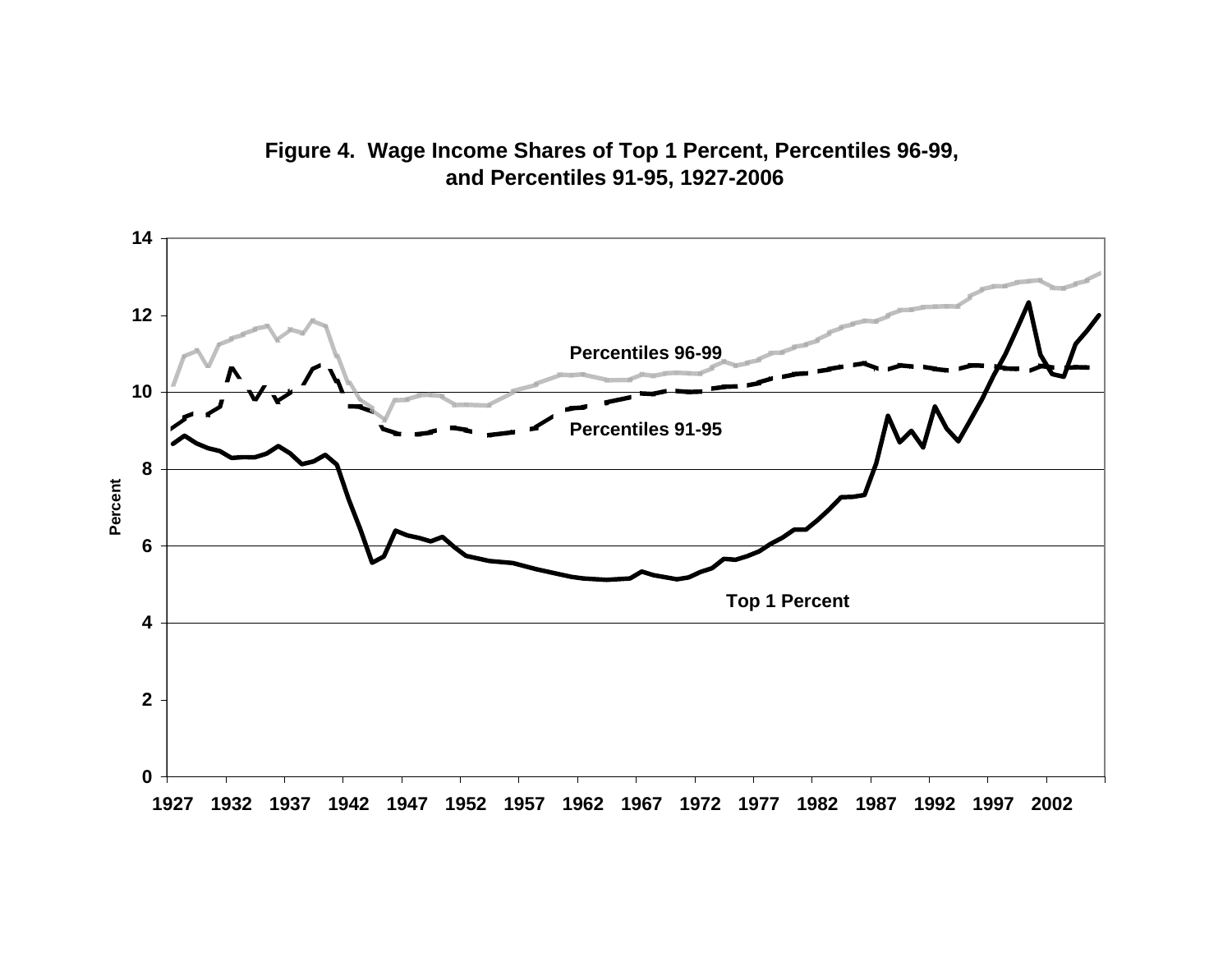

**Figure 5. The Top 0.1 Percent Income Share and its Composition, 1916-2005**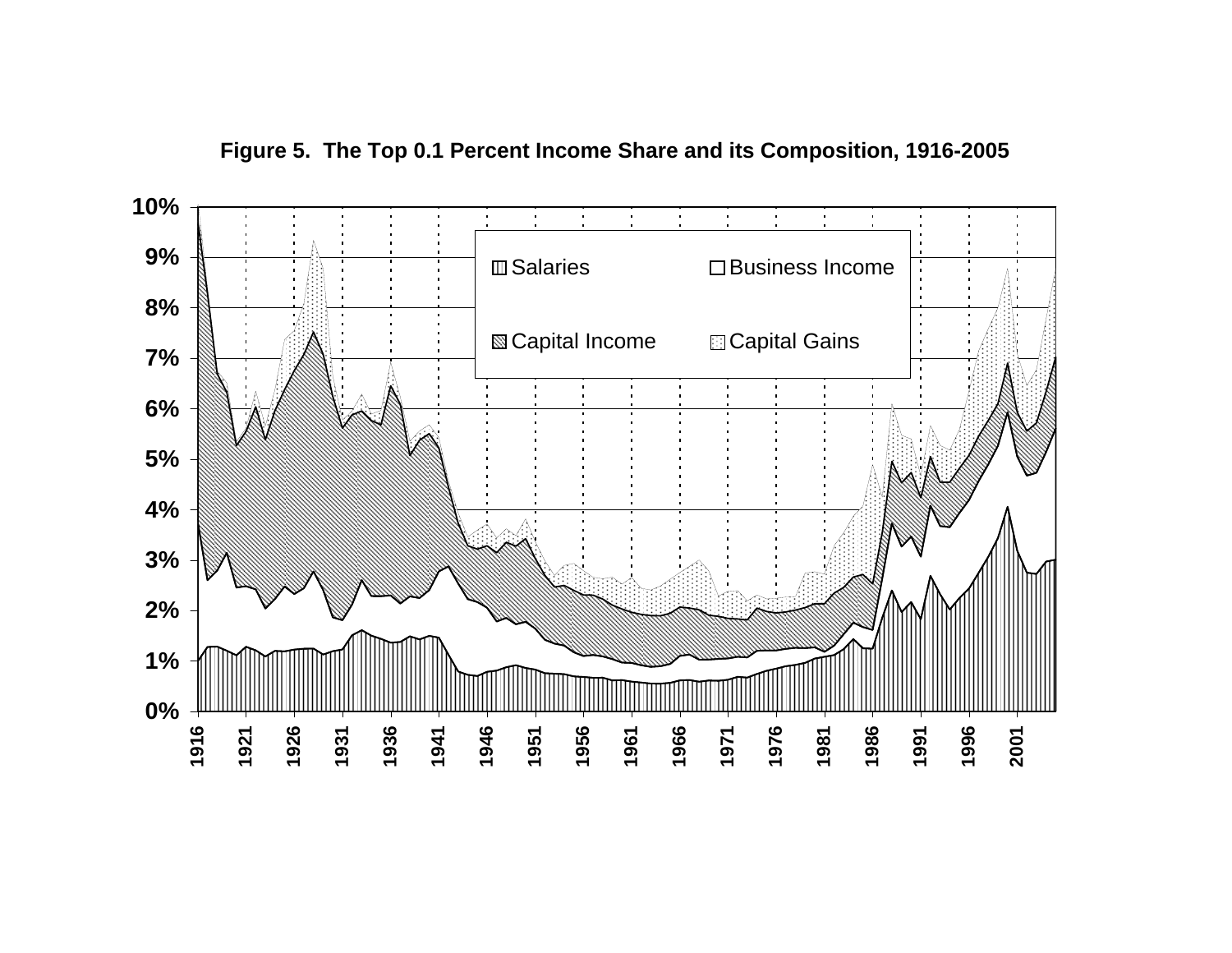**Figure 6. Average Pay of Top 100 CEOs and of Rank 100 CEO Relative to Average Pay for All Employees, 1970-2006**